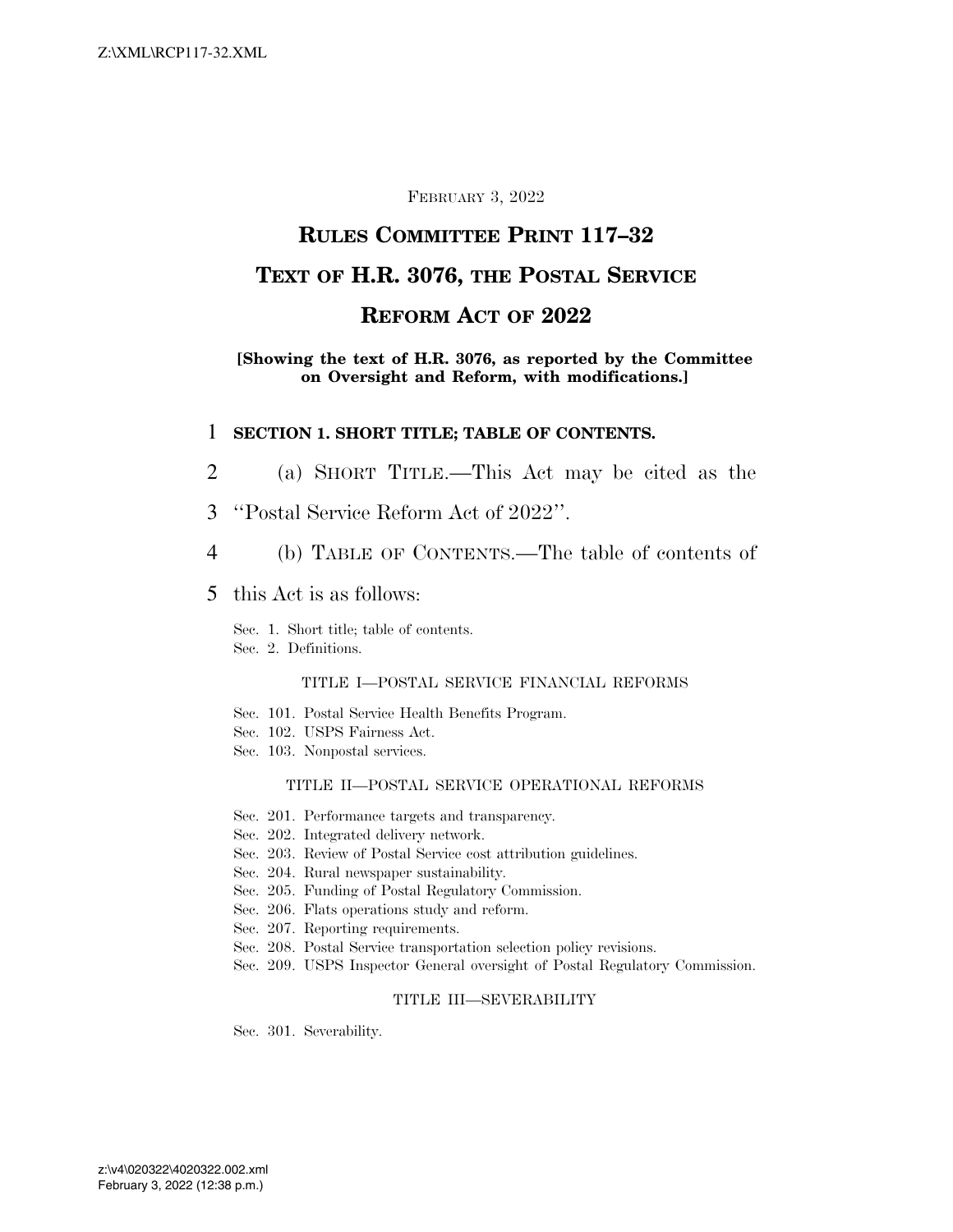## **SEC. 2. DEFINITIONS.**

 (a) COMMISSION.—In this Act, the term ''Commis-sion'' means the Postal Regulatory Commission.

 (b) TERMS DEFINED IN TITLE 39, UNITED STATES CODE.—In this Act, the terms ''competitive product'', ''market-dominant product'', and ''Postal Service'' have the meanings given those terms in section 102 of title 39, United States Code.

# **TITLE I—POSTAL SERVICE FINANCIAL REFORMS**

**SEC. 101. POSTAL SERVICE HEALTH BENEFITS PROGRAM.** 

(a) ESTABLISHMENT.—

 (1) IN GENERAL.—Chapter 89 of title 5, United States Code, is amended by inserting after section 8903b the following:

## **''§ 8903c. Postal Service Health Benefits Program**

17 "(a) DEFINITIONS.—In this section—

 ''(1) the term 'covered Medicare individual' means an individual who is entitled to benefits under Medicare part A, but excluding an individual who is eligible to enroll under such part under section 1818 or 1818A of the Social Security Act (42 U.S.C. 1395i–2, 1395i–2a);

24  $(2)$  the term 'initial contract year' means the contract year beginning in January of 2025;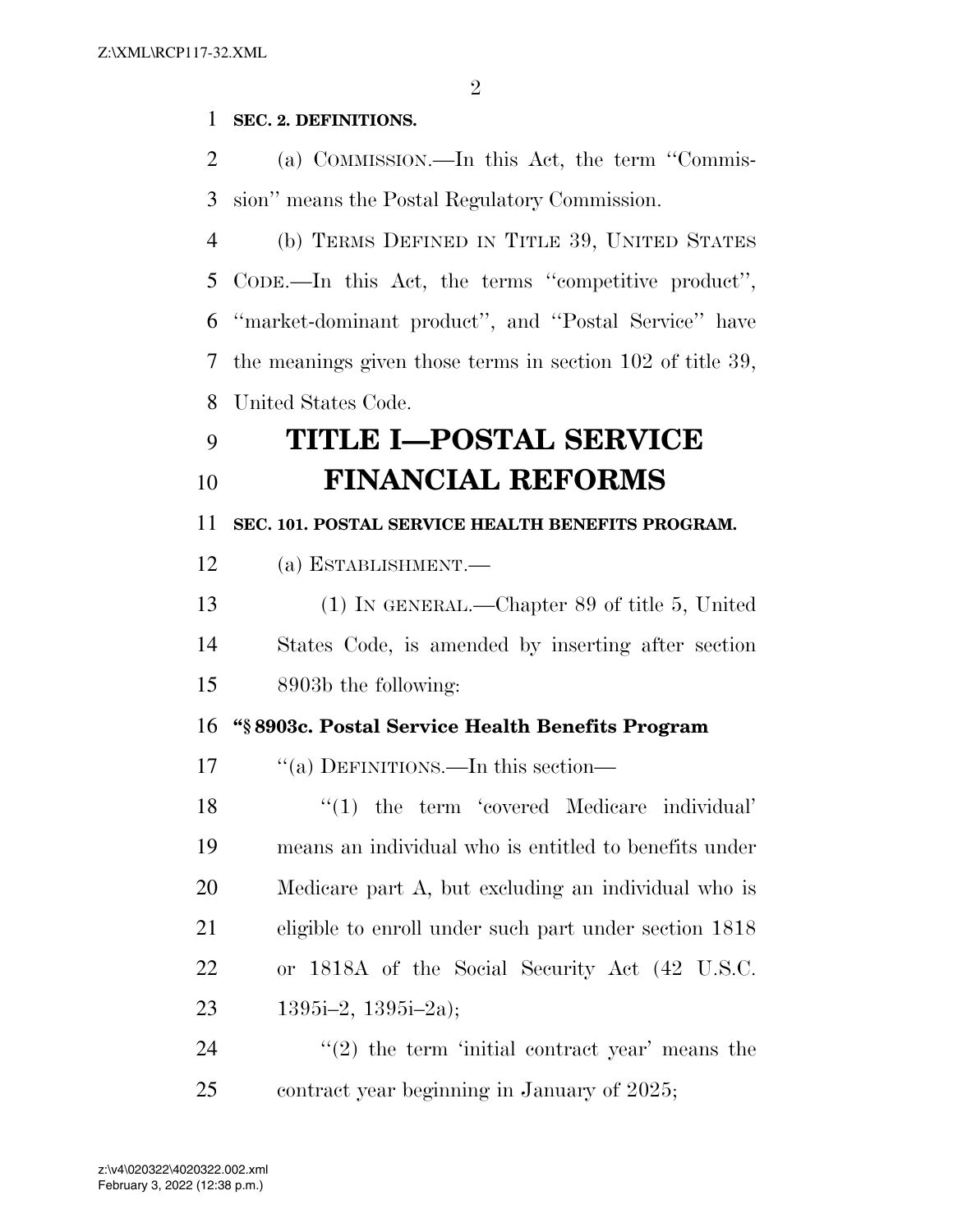| $\mathbf{1}$   | $\lq(3)$ the term 'initial participating carrier'           |
|----------------|-------------------------------------------------------------|
| $\overline{2}$ | means a carrier that enters into a contract with the        |
| 3              | Office to participate in the Program during the ini-        |
| $\overline{4}$ | tial contract year;                                         |
| 5              | "(4) the term 'Medicare part A' means part A                |
| 6              | of title XVIII of the Social Security Act (42 U.S.C.        |
| 7              | 1395 $c$ et seq.);                                          |
| 8              | "(5) the term 'Medicare part B' means part B                |
| 9              | of title XVIII of the Social Security Act (42 U.S.C.        |
| 10             | $1395j$ et seq.);                                           |
| 11             | $\cdot\cdot$ (6) the term 'Office' means the Office of Per- |
| 12             | sonnel Management;                                          |
| 13             | $\lq(7)$ the term 'Postal Service' means the United         |
| 14             | States Postal Service;                                      |
| 15             | $\cdot\cdot$ (8) the term 'Postal Service annuitant' means  |
| 16             | an annuitant enrolled in a health benefits plan under       |
| 17             | this chapter whose Government contribution is re-           |
| 18             | quired to be paid under section $8906(g)(2)$ ;              |
| 19             | $\lq(9)$ the term 'Postal Service employee' means           |
| <b>20</b>      | an employee of the Postal Service enrolled in a             |
| 21             | health benefits plan under this chapter whose Gov-          |
| 22             | ernment contribution is paid by the Postal Service;         |
| 23             | "(10) the term 'Postal Service Medicare covered             |
| 24             | annuitant' means an individual who—                         |
| 25             | $\lq\lq$ is a Postal Service annuitant; and                 |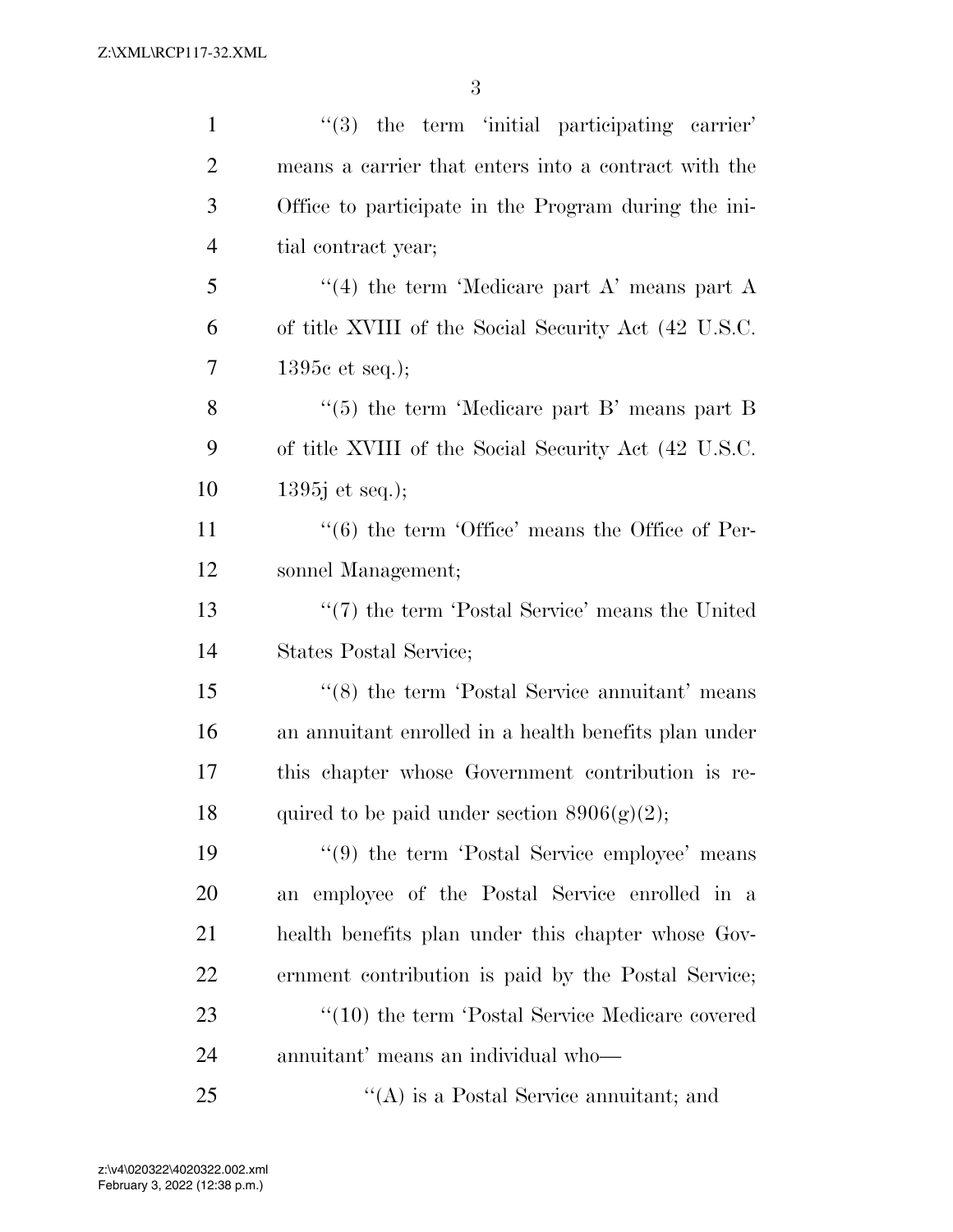| $\mathbf{1}$   | "(B) is a covered Medicare individual;                   |
|----------------|----------------------------------------------------------|
| $\overline{2}$ | $\lq(11)$ the term 'Program' means the Postal            |
| 3              | Service Health Benefits Program established under        |
| $\overline{4}$ | subsection (c) within the Federal Employees Health       |
| 5              | Benefits Program;                                        |
| 6              | $\lq(12)$ the term 'Program plan' means a health         |
| 7              | benefits plan offered under the Program; and             |
| 8              | $\degree$ (13) the definitions set forth in section 8901 |
| 9              | shall apply, and for the purposes of applying such       |
| 10             | definitions in carrying out this section, a Postal       |
| 11             | Service employee and Postal Service annuitant shall      |
| 12             | be treated in the same manner as an employee and         |
| 13             | an annuitant (as those terms are defined in para-        |
| 14             | graphs $(1)$ and $(3)$ , respectively, of section 8901), |
| 15             | consistent with the requirements of this section.        |
| 16             | "(b) APPLICATION.—The requirements under this            |
| 17             | section shall—                                           |
| 18             | $f'(1)$ apply to the initial contract year and each      |
| 19             | contract year thereafter; and                            |
| 20             | $\lq(2)$ supersede any other provision of this chap-     |
| 21             | ter inconsistent with such requirements, as deter-       |
| 22             | mined by the Office.                                     |
| 23             | ESTABLISHMENT OF THE POSTAL SERVICE<br>``(e)             |
| 24             | HEALTH BENEFITS PROGRAM.                                 |
| 25             | $``(1)$ In GENERAL.—                                     |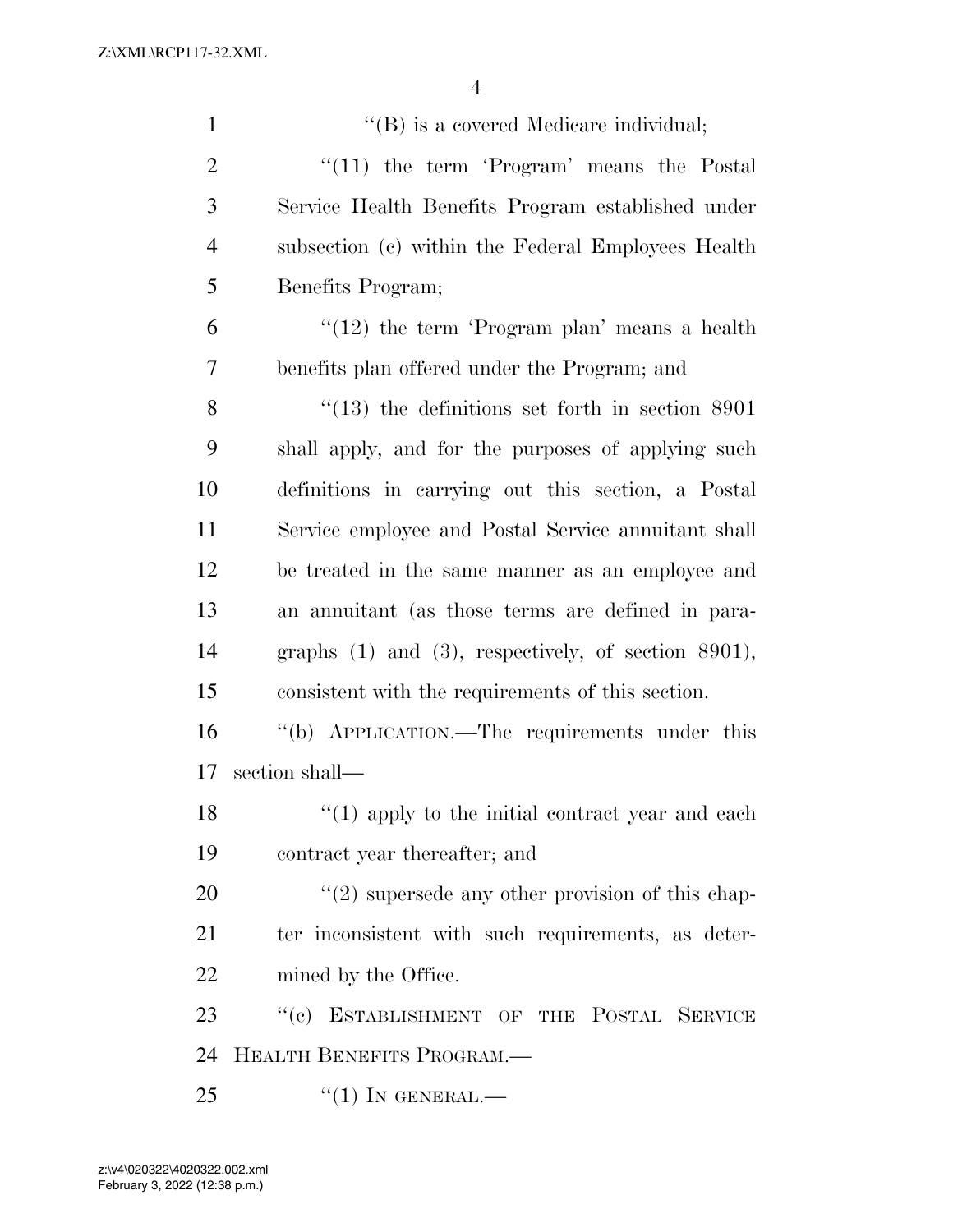''(A) ESTABLISHMENT.—The Office shall establish the Postal Service Health Benefits Program within the Federal Employees Health Benefits Program under this chapter, under which the Office may contract with carriers to offer health benefits plans as described under this section. 8 "(B) APPLICABILITY OF CHAPTER RE- QUIREMENTS TO CONTRACTS.—Except as other- wise provided in this section, any contract de-scribed in subparagraph (A) shall be consistent

 with the requirements of this chapter for con- tracts under section 8902 with carriers to offer health benefits plans other than under this sec-tion.

 ''(C) PROGRAM PLANS AND PARTICIPA-TION.—The Program shall—

18  $"(i)$  to the greatest extent prac-ticable—

 $\frac{1}{20}$  with respect to each plan provided by a carrier under this sub- chapter in which the total enrollment includes, in the contract year begin-24 ning in January 2023, 1,500 or more enrollees who are Postal Service em-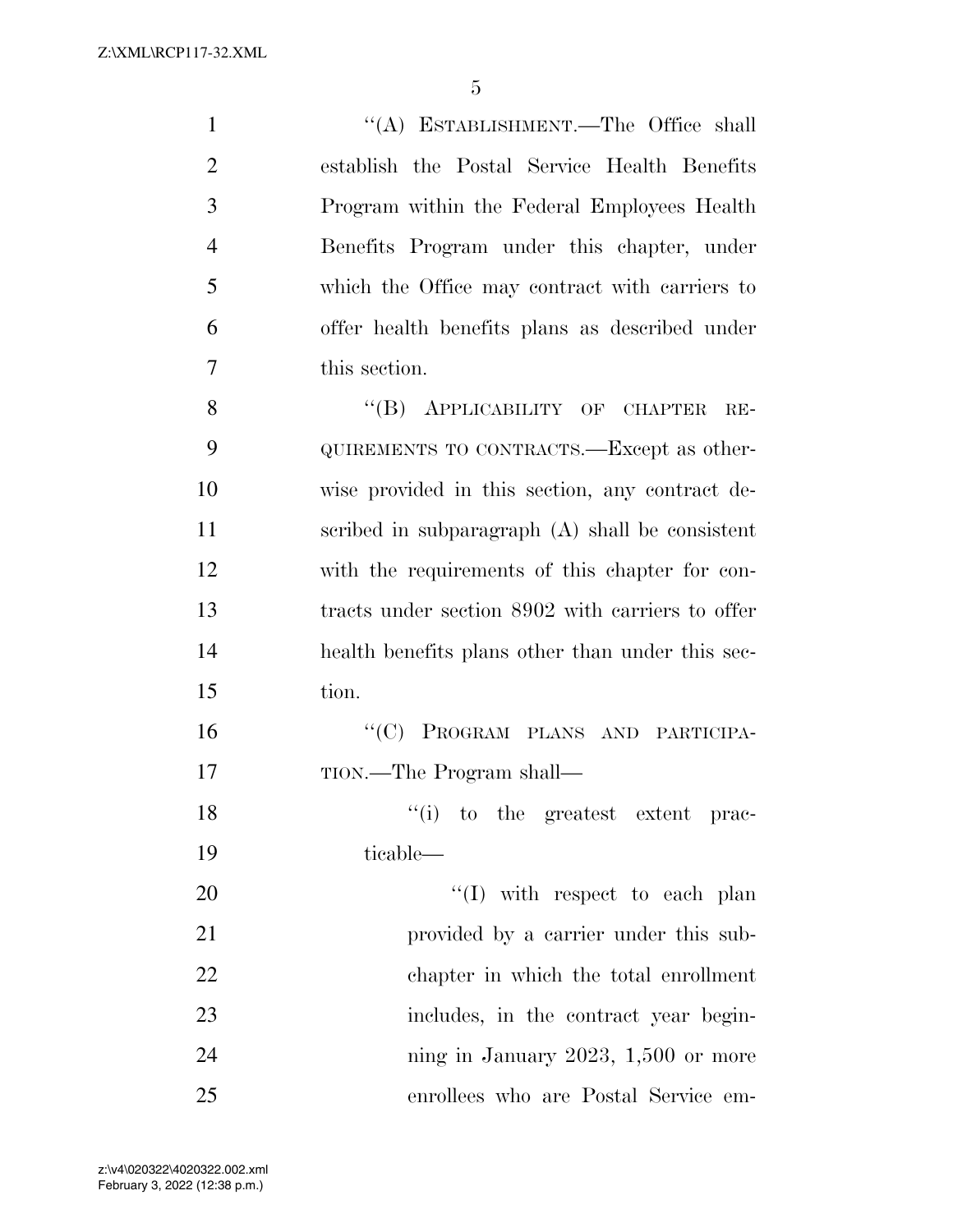| $\mathbf{1}$   | ployees or Postal Service annuitants,       |
|----------------|---------------------------------------------|
| $\overline{2}$ | include a plan offered by that carrier      |
| 3              | with equivalent benefits and cost-shar-     |
| $\overline{4}$ | ing requirements as provided under          |
| 5              | paragraph $(2)$ , except that the Direc-    |
| 6              | tor of the Office may exempt any            |
| $\overline{7}$ | comprehensive medical plan from this        |
| 8              | requirement; and                            |
| 9              | $\lq\lq$ (II) include plans offered by any  |
| 10             | other carrier determined appropriate        |
| 11             | by the Office;                              |
| 12             | "(ii) provide for enrollment in Pro-        |
| 13             | gram plans of Postal Service employees      |
| 14             | and Postal Service annuitants, in accord-   |
| 15             | ance with subsection (d);                   |
| 16             | "(iii) provide for enrollment in a Pro-     |
| 17             | gram plan as an individual, for self plus   |
| 18             | one, or for self and family; and            |
| 19             | "(iv) not provide for enrollment in a       |
| 20             | Program plan of an individual who is not    |
| 21             | a Postal Service employee or Postal Service |
| 22             | annuitant (except as a member of family of  |
| 23             | such an employee or annuitant or as pro-    |
| 24             | vided under paragraph (4).                  |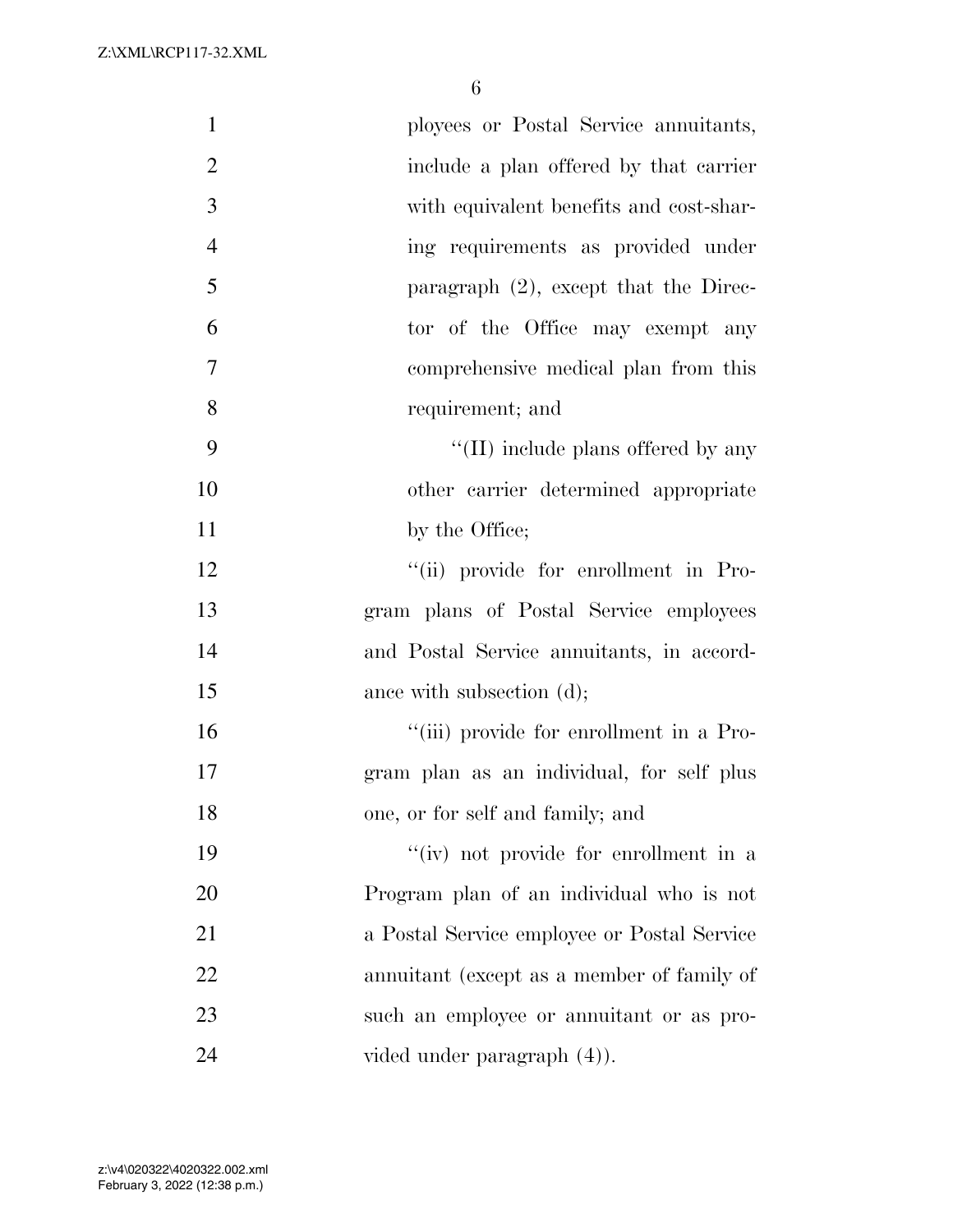1 ''(2) COVERAGE WITH EQUIVALENT BENEFITS AND COST-SHARING.—In the initial contract year, the Office shall ensure that each carrier partici- pating in the Program provides under the Program plans offered by the carrier benefits and cost-sharing requirements that are equivalent to the benefits and cost-sharing requirements under the health benefits plans offered by the carrier under this chapter that are not Program plans, except that prescription drug benefits and cost-sharing requirements may differ between the Program plans and other health benefits plans offered by the carrier under this chapter to the extent needed to integrate the Medicare part D pre- scription drug benefits coverage required under sub-15 section  $(h)(2)$ .

16 "(3) APPLICABILITY OF FEDERAL EMPLOYEES HEALTH BENEFITS PROGRAM REQUIREMENTS.—Ex- cept as otherwise set forth in this section, the provi- sions of this chapter applicable to health benefits plans offered by carriers under section 8903 or 8903a shall apply to plans offered under the Pro-gram.

23 "(4) APPLICATION OF CONTINUATION COV- ERAGE.—In accordance with rules established by the Office, section 8905a shall apply to health benefits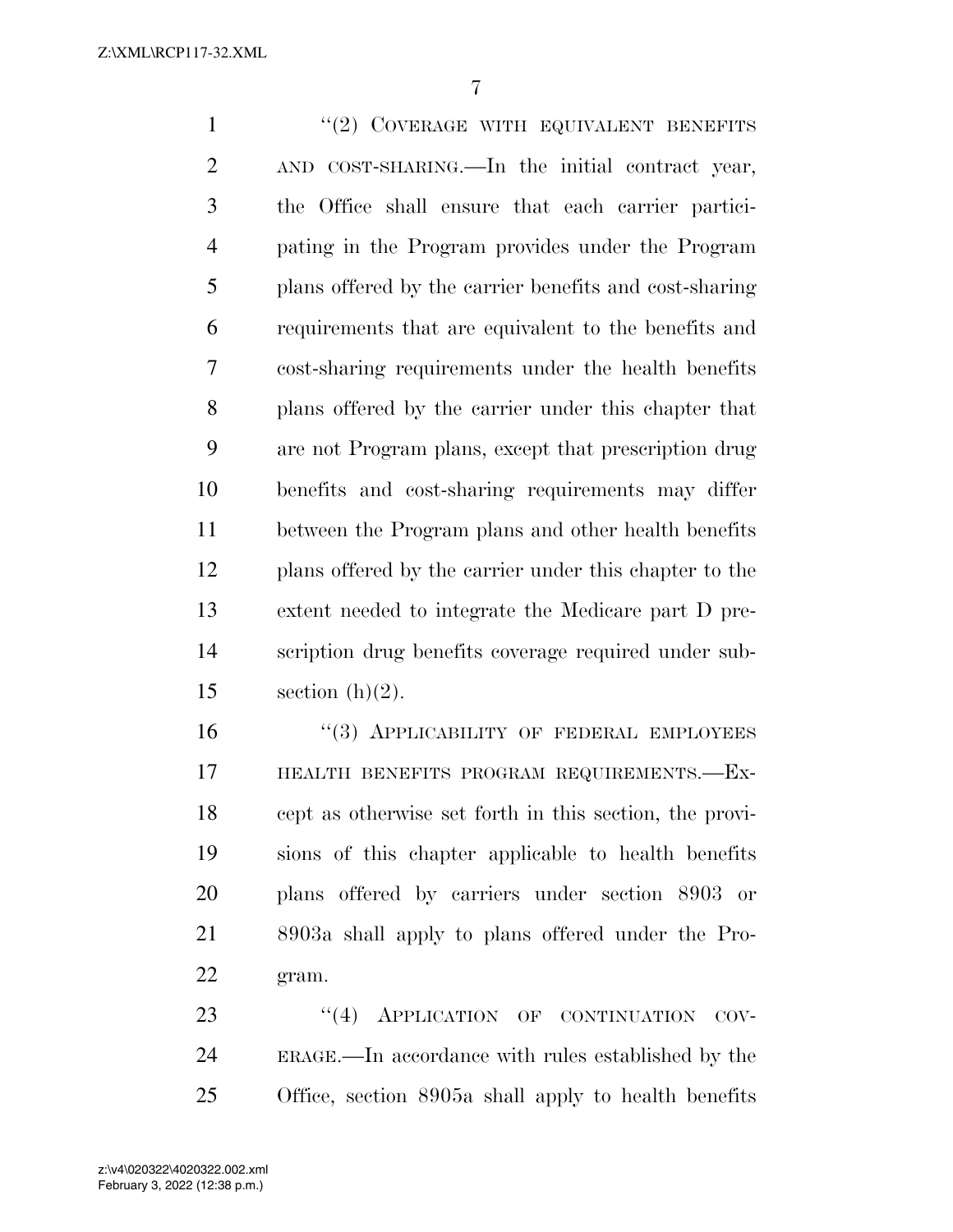| $\mathbf{1}$   | plans offered under this section in the same manner         |
|----------------|-------------------------------------------------------------|
| $\overline{2}$ | as such section applies to other health benefits plans      |
| 3              | offered under this chapter.                                 |
| $\overline{4}$ | "(d) ELECTION OF COVERAGE.—Each Postal Service              |
| 5              | employee and Postal Service annuitant who elects to re-     |
| 6              | ceive health benefits coverage under this chapter—          |
| 7              | $\cdot$ (1) shall be subject to the requirements of this    |
| 8              | section; and                                                |
| 9              | $\cdot\cdot(2)$ may not enroll in any other health benefits |
| 10             | plan offered under any other section of this chapter.       |
| 11             | "(e) REQUIREMENT OF MEDICARE ENROLLMENT                     |
| 12             | FOR CERTAIN ANNUITANTS AND THEIR FAMILY MEM-                |
| 13             | BERS.                                                       |
| 14             | MEDICARE COVERED ANNUITANTS.-Ex-<br>``(1)                   |
| 15             | cept as provided under paragraph (3), a Postal Serv-        |
| 16             | ice Medicare covered annuitant may not enroll in a          |
| 17             | Program plan unless the annuitant is entitled to            |
| 18             | benefits under Medicare part A and enrolled in              |
| 19             | Medicare part B.                                            |
| 20             | $``(2)$ MEDICARE COVERED FAMILY MEMBERS.—                   |
| 21             | Except as provided under paragraph $(3)$ , in the case      |
| 22             | of a Postal Service annuitant who is entitled to ben-       |
| 23             | efits under Medicare part A and required under this         |
| 24             | subsection to enroll in Medicare part B to enroll           |
| 25             | under the Program, if a member of family of such            |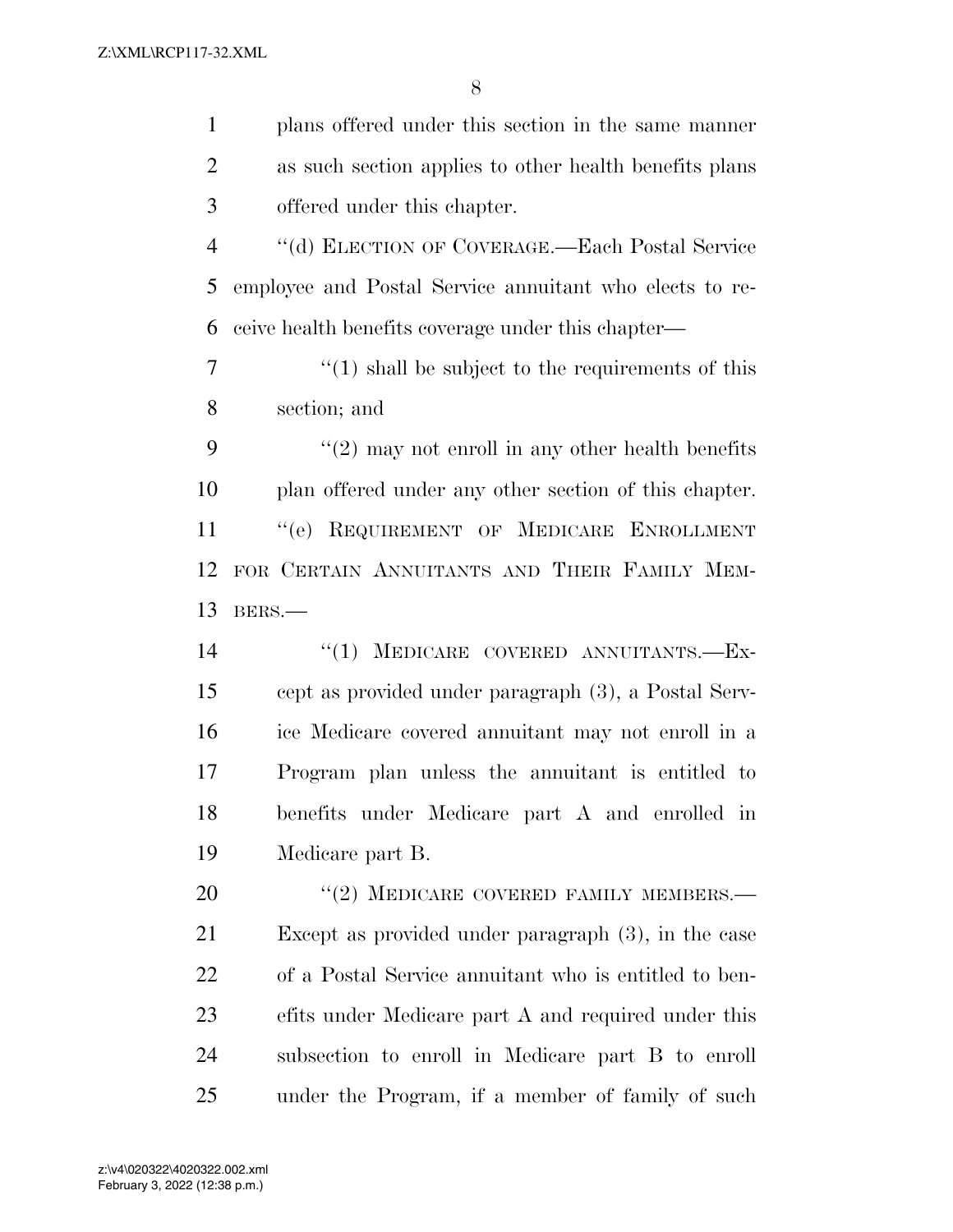| $\mathbf{1}$   | Postal Service annuitant is a covered Medicare indi- |
|----------------|------------------------------------------------------|
| $\overline{2}$ | vidual, that member of family may not enroll under   |
| 3              | the Program as a member of family of the Postal      |
| $\overline{4}$ | Service annuitant unless that member of family is    |
| 5              | entitled to benefits under Medicare part A and en-   |
| 6              | rolled in Medicare part B.                           |
| 7              | $``(3)$ EXCEPTIONS.—                                 |
| 8              | "(A) IN GENERAL.—The requirements                    |
| 9              | under paragraphs $(1)$ and $(2)$ , as applicable,    |
| 10             | shall not apply with respect to an individual in     |
| 11             | the following cases:                                 |
| 12             | "(i) CURRENT POSTAL SERVICE AN-                      |
| 13             | NUITANTS.—The individual, as of January              |
| 14             | 1, 2025, is a Postal Service annuitant who           |
| 15             | is not both entitled to benefits under Medi-         |
| 16             | care part A and enrolled in Medicare part            |
| 17             | Β.                                                   |
| 18             | "(ii) CURRENT EMPLOYEES AGED 64                      |
| 19             | AND OVER.—The individual, as of January              |
| 20             | 1, 2025, is a Postal Service employee and            |
| 21             | is at least 64 years of age.                         |
| 22             | "(iii) POSTAL SERVICE MEDICARE                       |
| 23             | COVERED ANNUITANTS AND FAMILY MEM-                   |
| 24             | BERS RESIDING ABROAD.-For any con-                   |
| 25             | tract year with respect to which the indi-           |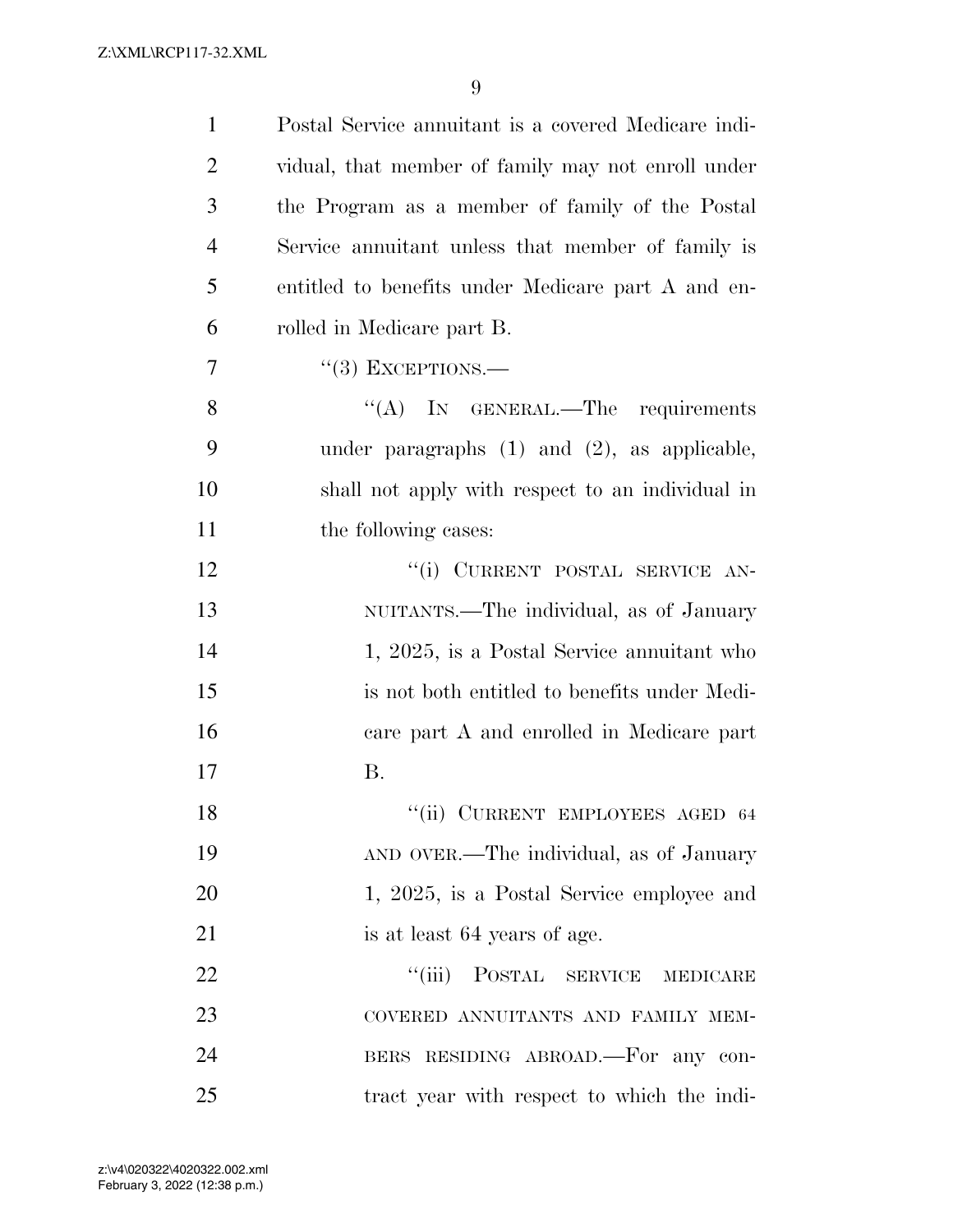vidual is a Postal Service Medicare covered annuitant or a member of family of a Post- al Service Medicare covered annuitant and resides outside the United States (which includes the States, the District of Colum- bia, the Commonwealth of Puerto Rico, the Virgin Islands, Guam, American Samoa, and the Northern Mariana Islands), pro- vided that the individual demonstrates such residency to the Postal Service in ac- cordance with regulations issued by the Postal Service. 13 "(iv) POSTAL SERVICE MEDICARE COVERED ANNUITANTS AND FAMILY MEM-15 BERS ENROLLED UNDER VA COVERAGE. The individual—  $\text{``(I)}$  is a Postal Service Medicare covered annuitant or a member of family of a Postal Service Medicare covered annuitant; and 21 ''(II) is enrolled in health care benefits provided by the Department of Veterans Affairs under subchapter II of chapter 17 of title 38, United States Code.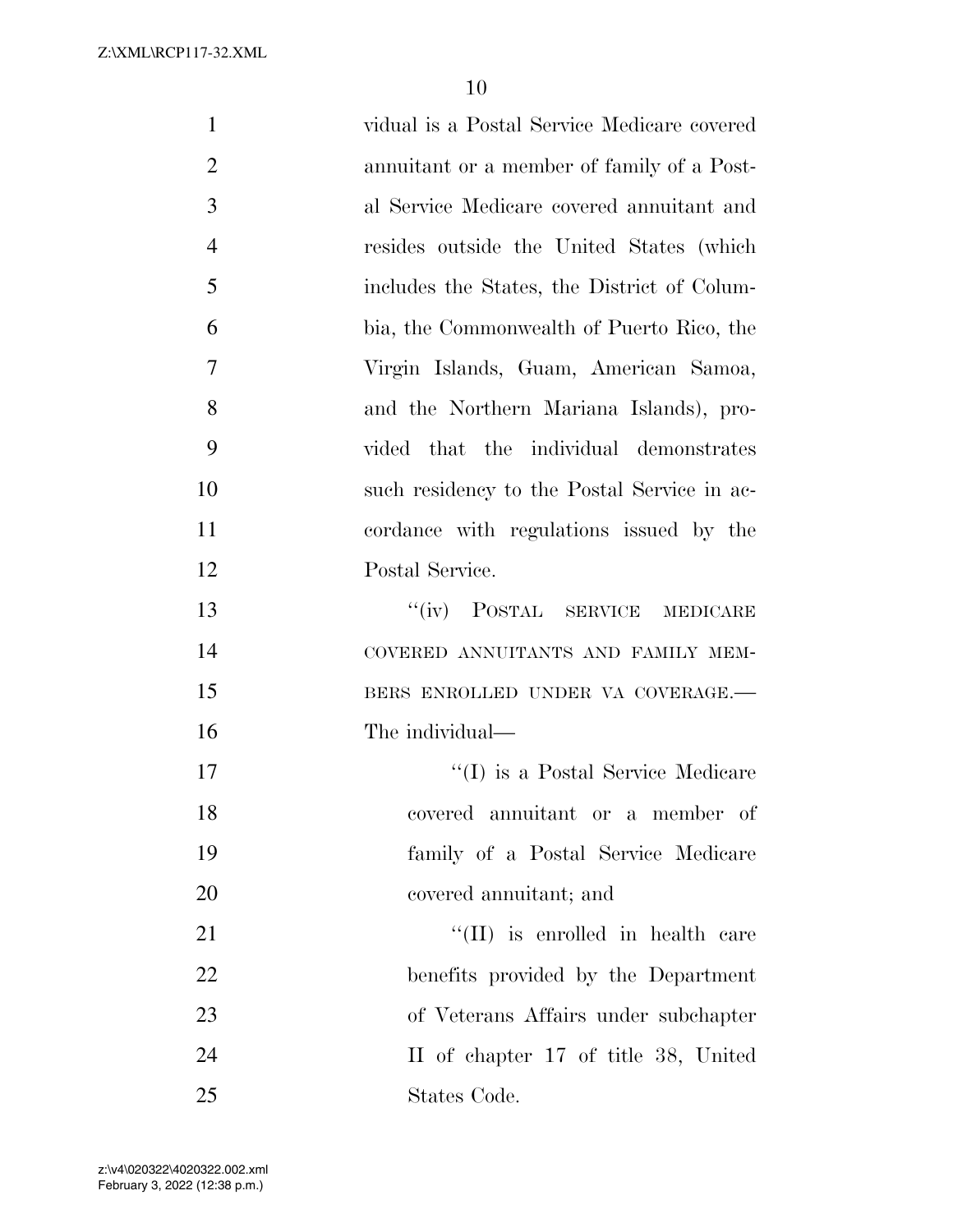| $\mathbf{1}$   | "(v) POSTAL SERVICE MEDICARE COV-                    |
|----------------|------------------------------------------------------|
| $\overline{2}$ | ERED ANNUITANTS AND FAMILY MEMBERS                   |
| 3              | ELIGIBLE FOR IHS HEALTH SERVICES.-                   |
| $\overline{4}$ | The individual—                                      |
| 5              | "(I) is a Postal Service Medicare                    |
| 6              | covered annuitant or a member of                     |
| 7              | family of a Postal Service Medicare                  |
| 8              | covered annuitant; and                               |
| 9              | $\lq\lq$ (II) is eligible for health services        |
| 10             | from the Indian Health Service.                      |
| 11             | "(B) REGULATIONS FOR VA AND IHS EX-                  |
| 12             | CEPTIONS.—Not later than 1 year after the            |
| 13             | date of enactment of this section, the Office        |
| 14             | shall, in consultation with the Secretary of Vet-    |
| 15             | erans Affairs, the Secretary of Health and           |
| 16             | Human Services, and the Postmaster General,          |
| 17             | promulgate any regulations necessary to imple-       |
| 18             | ment clauses (iv) and (v) of subparagraph $(A)$ .    |
| 19             | "(C) LIST OF INDIVIDUALS RESIDING                    |
| 20             | ABROAD.—The Postal Service shall provide a           |
| 21             | list of individuals who satisfy the exception        |
| 22             | under subparagraph $(A)(iii)$ to the Office.         |
| 23             | "(4) PROCESS FOR INFORMATION COLLECTION              |
| 24             | AND DISSEMINATION.—The Postal Service and the        |
| 25             | Office, in consultation with the Social Security Ad- |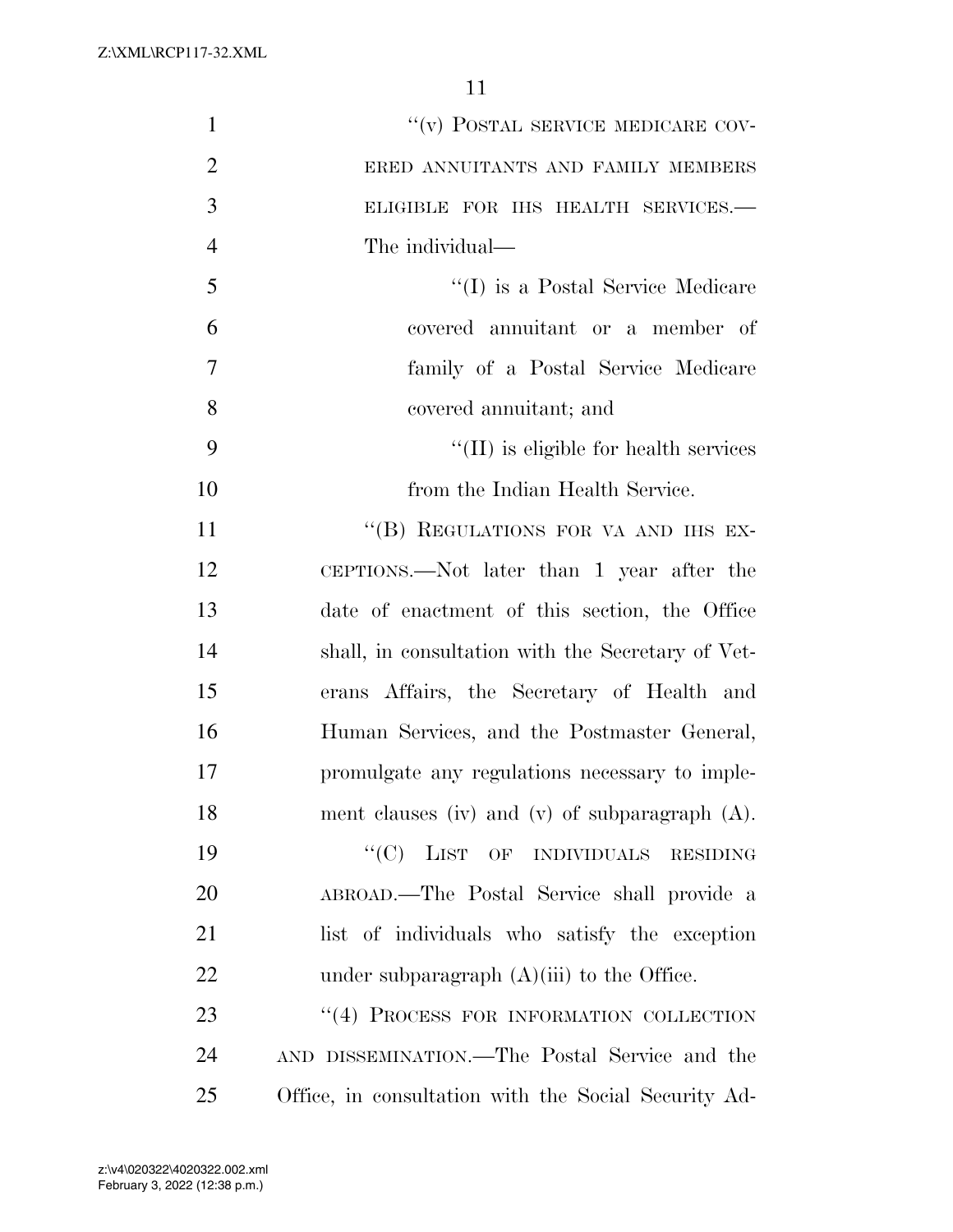| $\mathbf{1}$   | ministration and the Centers for Medicare & Med-        |
|----------------|---------------------------------------------------------|
| $\overline{2}$ | icaid Services, shall establish a process that will en- |
| 3              | able the Postal Service to timely inform Postal Serv-   |
| $\overline{4}$ | ice employees, Postal Service annuitants, and mem-      |
| 5              | bers of family of such employees and annuitants of      |
| 6              | the requirements described in paragraphs (1) and        |
| 7              | (2) in order to be eligible to enroll in Program plans  |
| 8              | under this section.                                     |
| 9              | "(f) TRANSITIONAL OPEN SEASON.—                         |
| 10             | "(1) DEFINITIONS.—In this subsection—                   |
| 11             | $\lq\lq$ the term 'current option', with re-            |
| 12             | spect to an individual, means the option under          |
| 13             | a plan under this chapter in which the indi-            |
| 14             | vidual is enrolled during the contract year pre-        |
| 15             | eeding the initial contract year; and                   |
| 16             | $\lq\lq$ the term 'current plan', with respect          |
| 17             | an individual, means the plan under this<br>to          |
| 18             | chapter in which the individual is enrolled dur-        |
| 19             | ing the contract year preceding the initial con-        |
| 20             | tract year.                                             |
| 21             | "(2) AUTOMATIC ENROLLMENT.—                             |
| 22             | "(A) IN GENERAL.—Subject to subpara-                    |
| 23             | graphs $(B)$ and $(C)$ , in the case of an individual   |
| 24             | who is a Postal Service employee or Postal              |
| 25             | Service annuitant eligible to enroll in a Pro-          |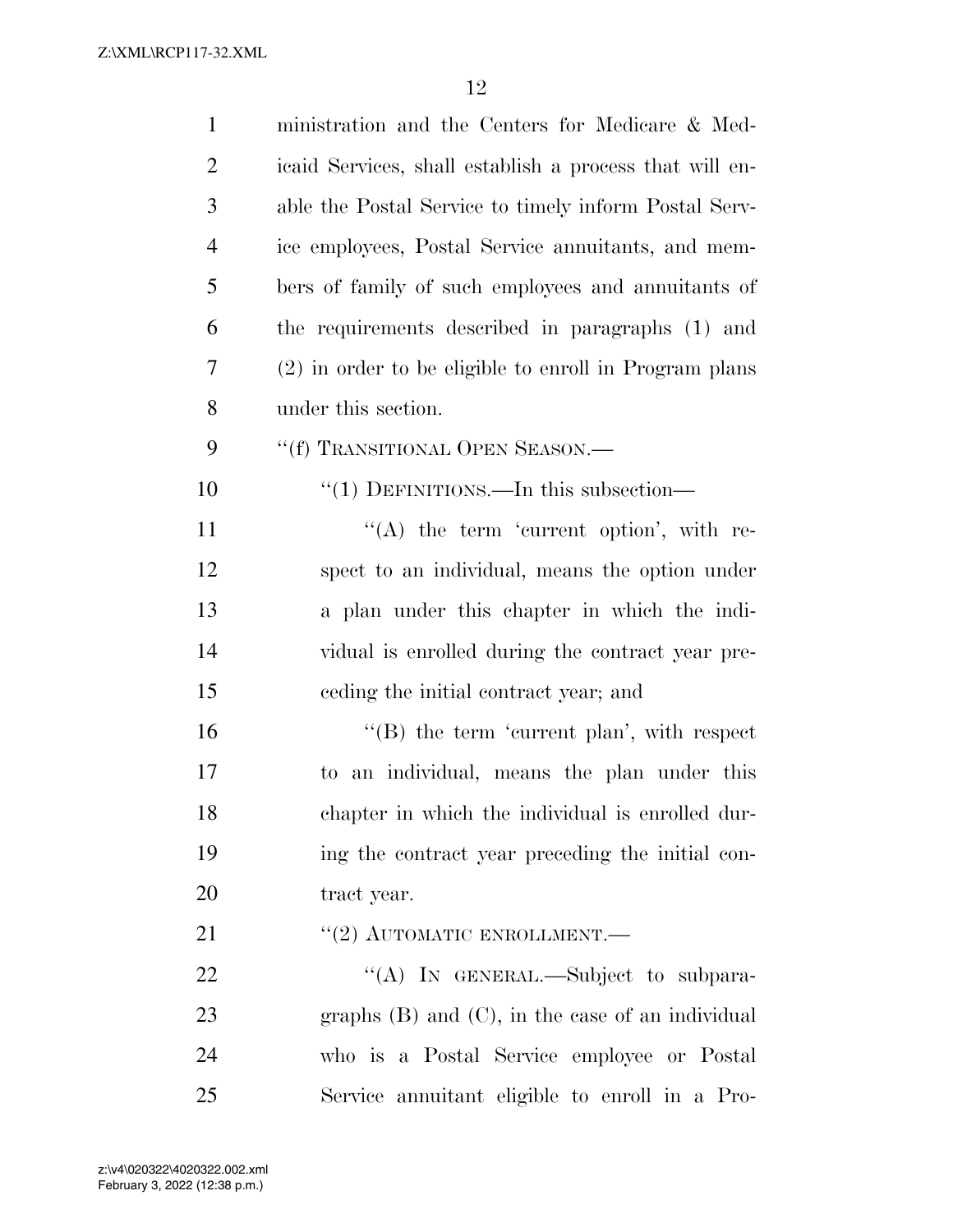gram plan under subsection (d), who is enrolled in a current plan, and who does not enroll in a Program plan during the open season that immediately precedes the initial contract year, the Office shall automatically enroll the indi- vidual, as of the start of the initial contract year, in a Program plan offered by the carrier of the individual's current plan.

9 "(B) CARRIERS OFFERING MULTIPLE PRO- GRAM PLANS OR OPTIONS.—If the carrier of the current plan of an individual described in sub- paragraph (A) offers more than 1 Program plan or option, the Office, in carrying out sub- paragraph (A), shall automatically enroll the in- dividual in the plan and option that provide coverage with equivalent benefits and cost shar-17 ing, as described in subsection  $(c)(2)$ , to the in-dividual's current plan and current option.

19 "'(C) CARRIERS NOT OFFERING PROGRAM PLANS.—If the carrier of the current plan of an individual described in subparagraph (A) does not offer a Program plan, the Office, in car-23 rying out subparagraph (A), shall automatically enroll the individual in the lowest-cost nation-wide plan option within the Program that is not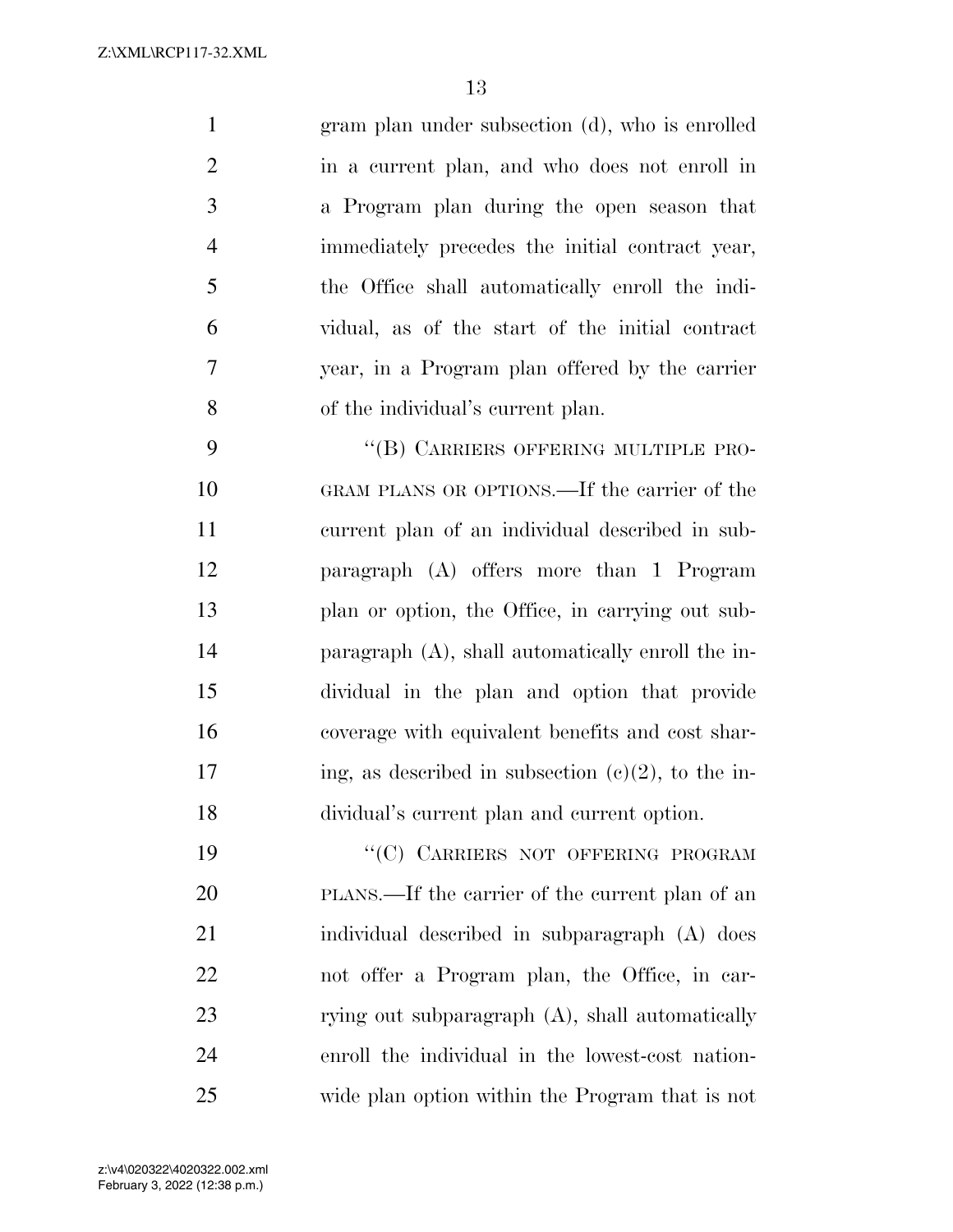| $\mathbf{1}$   | a high deductible health plan and does not              |
|----------------|---------------------------------------------------------|
| $\overline{2}$ | charge an association or membership fee.                |
| 3              | "(g) OPM REGULATIONS.—                                  |
| $\overline{4}$ | "(1) IN GENERAL.—Not later than 1 year after            |
| 5              | the date of enactment of this section, the Director     |
| 6              | of the Office shall issue regulations to carry out this |
| 7              | section.                                                |
| 8              | "(2) CONSULTATION.—In issuing regulations               |
| 9              | under paragraph (1), the Director of the Office shall   |
| 10             | consult, as necessary, with the Secretary of Health     |
| 11             | and Human Services, the Secretary of Veterans Af-       |
| 12             | fairs, the Commissioner of Social Security, and the     |
| 13             | Postmaster General.                                     |
| 14             | "(3) CONTENTS.—The regulations issued under             |
| 15             | paragraph $(1)$ shall include—                          |
| 16             | $\lq\lq$ any provisions necessary to imple-             |
| 17             | ment this section;                                      |
| 18             | "(B) a process under which Postal Service               |
| 19             | annuitants and affected family members are              |
| 20             | timely informed of the enrollment requirements          |
| 21             | and may request, in writing, any additional en-         |
| 22             | rollment information;                                   |
| 23             | "(C) provisions under which a Postal Serv-              |
| 24             | ice employee or Postal Service annuitant en-            |
| 25             | rolled under the Program may request a belated          |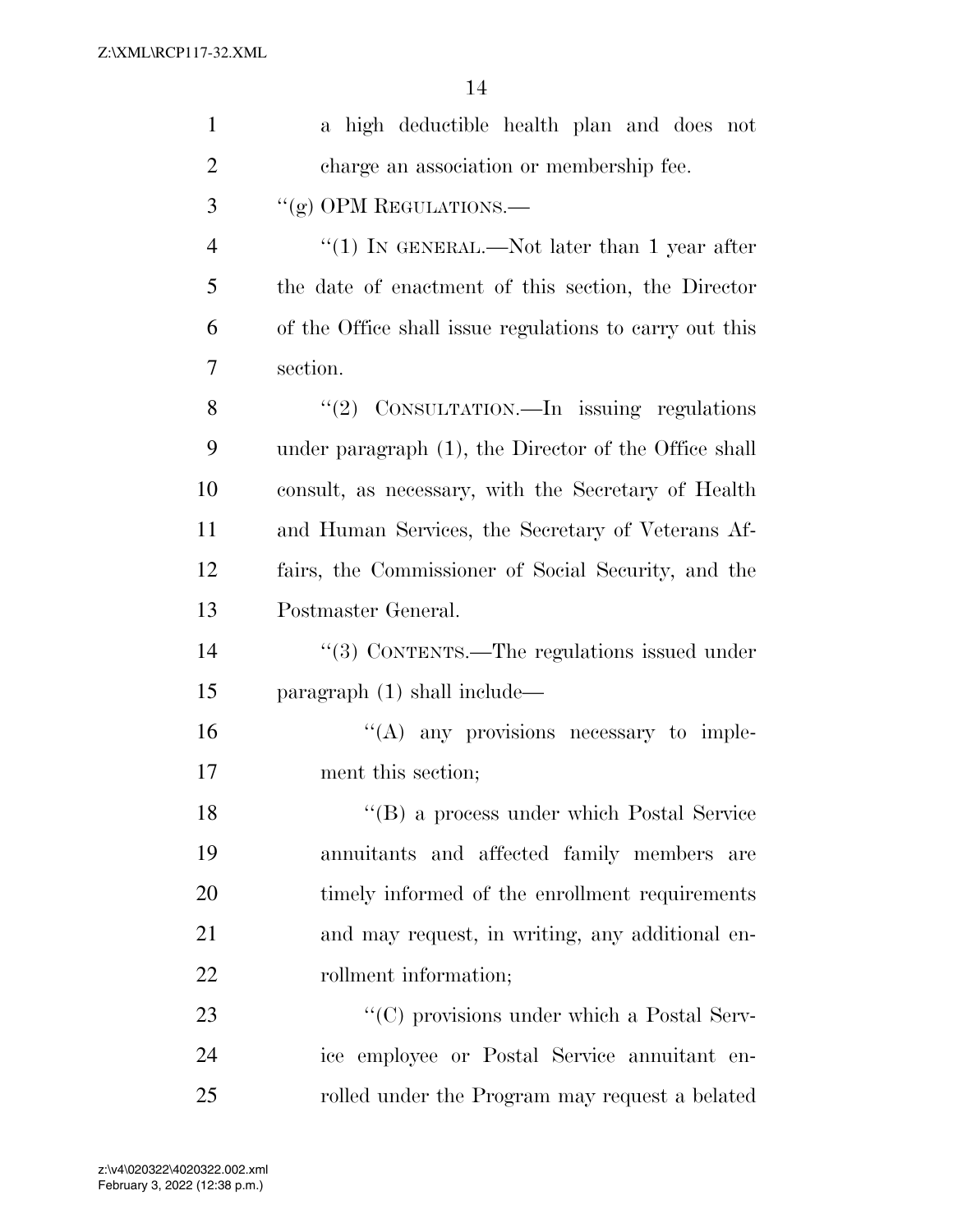| $\mathbf{1}$   | change of plan and may be prospectively en-          |
|----------------|------------------------------------------------------|
| $\overline{2}$ | rolled in the plan of the employee's or annu-        |
| 3              | itant's choice; and                                  |
| 4              | "(D) provisions for individuals to cancel            |
| 5              | coverage under the Program in writing to the         |
| 6              | Postal Service because the individuals choose        |
| 7              | not to enroll in, or to disenroll from, Medicare     |
| 8              | part B.                                              |
| 9              | "(h) MEDICARE COORDINATION.—                         |
| 10             | " $(1)$ IN GENERAL.—The Office shall require         |
| 11             | each Program plan to provide benefits for covered    |
| 12             | Medicare individuals pursuant to a coordination of   |
| 13             | benefits method approved by the Office.              |
| 14             | "(2) MEDICARE PART D PRESCRIPTION DRUG               |
| 15             | BENEFITS.—The Office shall require each Program      |
| 16             | plan to provide prescription drug benefits to any    |
| 17             | Postal Service annuitant and member of family of     |
| 18             | such annuitant who is a part D eligible individual   |
| 19             | (as defined in section $1860D-1(a)(3)(A)$ of the So- |
| 20             | cial Security Act) through employment-based retiree  |
| 21             | health coverage (as defined in section<br>$1860D-$   |
| 22             | $22(c)(1)$ of such Act) through—                     |
| 23             | "(A) a prescription drug plan (as defined            |
| 24             | in section $1860D-41(a)(14)$ of such Act); or        |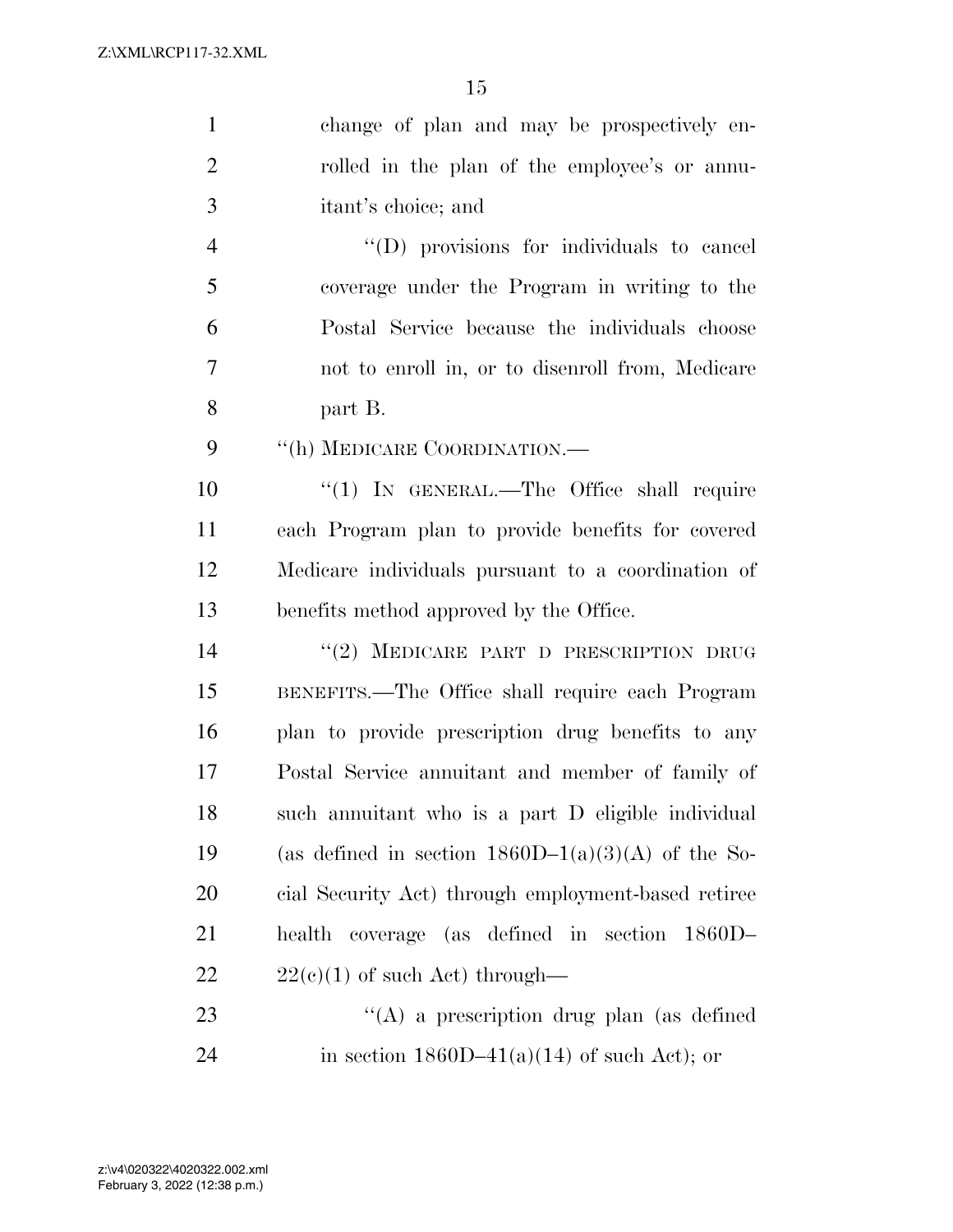| $\mathbf{1}$   |                                                         |
|----------------|---------------------------------------------------------|
|                | "(B) contracts between such a Program                   |
| $\overline{2}$ | plan and PDP sponsor, as defined in section             |
| 3              | $1860D-41(a)(13)$ of such Act, of such a pre-           |
| $\overline{4}$ | scription drug plan.                                    |
| 5              | "(i) POSTAL SERVICE CONTRIBUTION.—                      |
| 6              | "(1) IN GENERAL.—Subject to subsection $(k)$ ,          |
| 7              | for purposes of applying section $8906(b)$ to the       |
| 8              | Postal Service, the weighted average shall be cal-      |
| 9              | culated in accordance with paragraphs $(2)$ and $(3)$ . |
| 10             | "(2) WEIGHTED AVERAGE CALCULATION.—Not                  |
| 11             | later than October 1 of each year (beginning with       |
| 12             | 2024), the Office shall determine the weighted aver-    |
| 13             | age of the rates established pursuant to subsection     |
| 14             | $(e)(2)$ for Program plans that will be in effect dur-  |
| 15             | ing the following contract year with respect to-        |
| 16             | $\lq\lq$ enrollments for self only;                     |
| 17             | $\lq\lq$ (B) enrollments for self plus one; and         |
| 18             | $\lq\lq$ (C) enrollments for self and family.           |
| 19             | "(3) WEIGHTING IN COMPUTING RATES<br>FOR                |
| 20             | INITIAL CONTRACT YEAR.—In determining such              |
| 21             | weighted average of the rates for the initial contract  |
| 22             | year, the Office shall take into account (for purposes  |
| 23             | of section $8906(a)(2)$ the enrollment of Postal Serv-  |
| 24             | ice employees and annuitants in the health benefits     |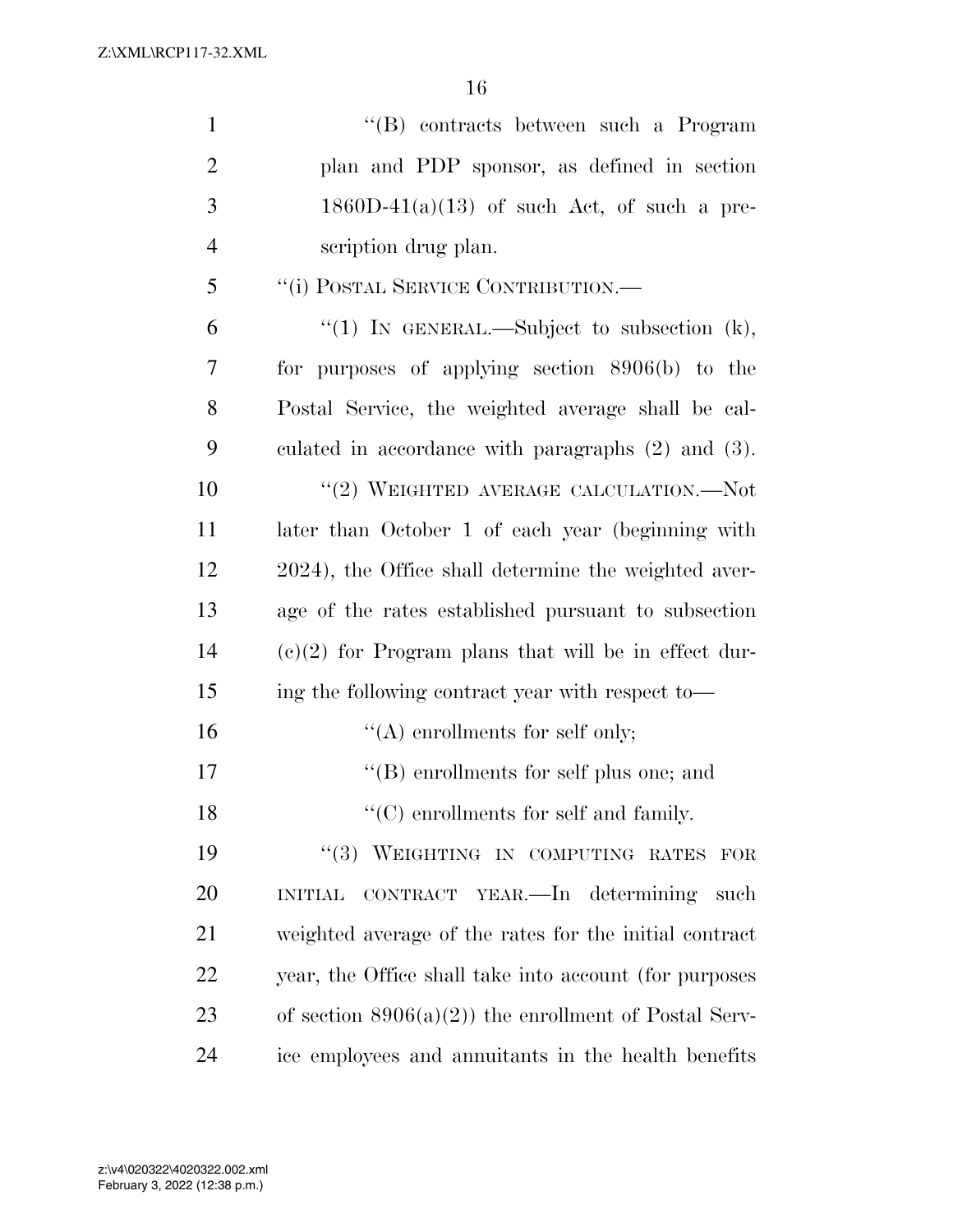plans offered by the initial participating carriers as of March 31, 2022.

3 "(4) PAYMENT OF LATE ENROLLMENT PEN- ALTIES.—The Postal Service may direct the Office to pay the amounts required by section 1839(e) of the Social Security Act (42 U.S.C. 1395r(e)) from the Postal Service Retiree Health Benefits Fund es- tablished under section 8909a until depleted and thereafter shall pay such amounts from the Postal Service Fund established under section 2003 of title 39.

12 "(j) RESERVES.—

13 "(1) SEPARATE RESERVES.—

14 "(A) IN GENERAL.—The Office shall en- sure that each Program plan maintains sepa- rate reserves (including a separate contingency reserve) with respect to the enrollees in the Program plan in accordance with section 8909.

19 "(B) APPLICABILITY OF SECTION 8909 TO CONTINGENCY RESERVES.—All provisions of section 8909 relating to contingency reserves shall apply to contingency reserves of Program plans in the same manner as to the contingency reserves of other plans under this chapter, ex-cept to the extent that such provisions are in-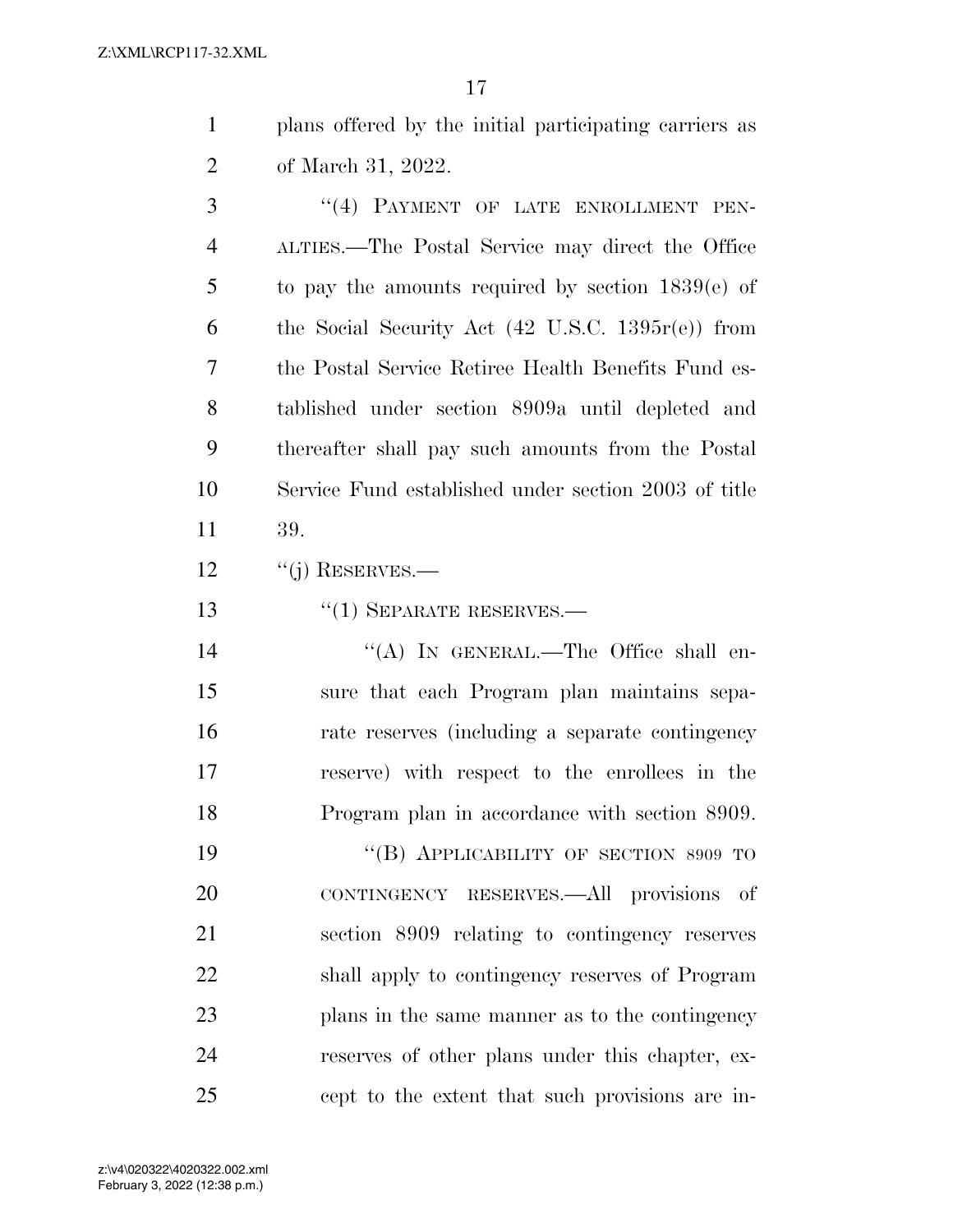| $\mathbf{1}$   | consistent with the requirements of this sub-                  |
|----------------|----------------------------------------------------------------|
| $\overline{2}$ | section.                                                       |
| 3              | "(C) REFERENCES.—For purposes of the                           |
| $\overline{4}$ | Program, each reference to 'the Government' in                 |
| 5              | section 8909 shall be deemed to be a reference                 |
| 6              | to the Postal Service.                                         |
| 7              | "(D) AMOUNTS TO BE CREDITED.—The                               |
| 8              | reserves (including the separate contingency re-               |
| 9              | serve) maintained by each Program plan shall                   |
| 10             | be credited with a proportionate amount of the                 |
| 11             | funds in the reserves for health benefits plans                |
| 12             | offered by the carrier.                                        |
| 13             | "(2) DISCONTINUATION OF PROGRAM PLAN.-                         |
| 14             | In applying section $8909(e)$ relating to a Program            |
| 15             | plan that is discontinued, the Office shall credit the         |
| 16             | separate Postal Service contingency reserve main-              |
| 17             | tained under paragraph (1) for that plan only to the           |
| 18             | separate Postal Service contingency reserves of the            |
| 19             | Program plans continuing under this chapter.                   |
| 20             | "(k) NO EFFECT ON EXISTING LAW.—Nothing in                     |
| 21             | this section shall be construed as affecting section $1005(f)$ |
| 22             | of title 39 regarding variations, additions, or substitutions  |
| 23             | to the provisions of this chapter.                             |
| 24             | "(1) HEALTH BENEFITS EDUCATION PROGRAM.—                       |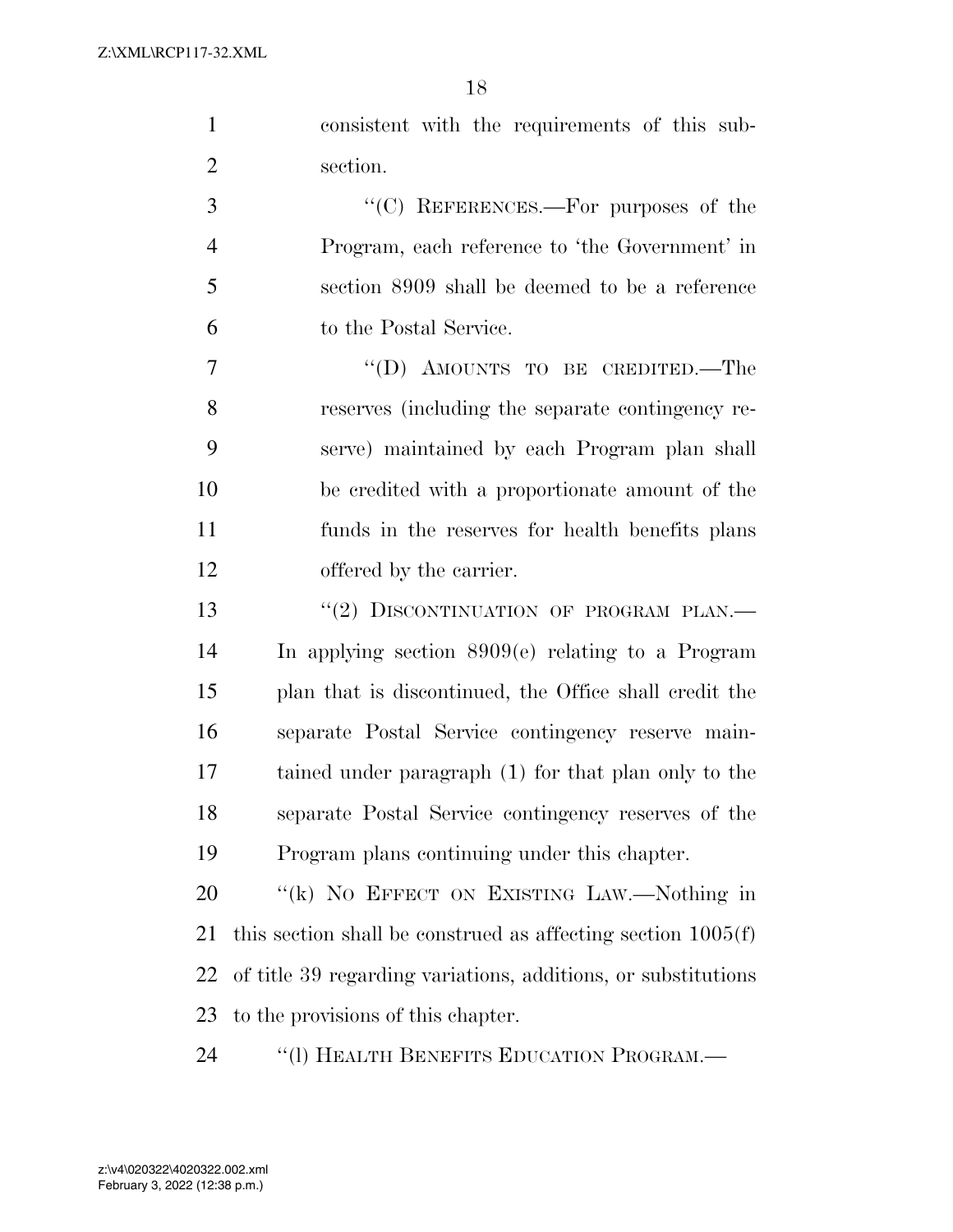| $\mathbf{1}$   | "(1) DEFINITION.—In this subsection, the term        |
|----------------|------------------------------------------------------|
| $\overline{2}$ | 'navigator' means an employee of the Postal Service  |
| 3              | or of a contractor of the Postal Service who is des- |
| $\overline{4}$ | ignated by the Postal Service or contractor to carry |
| 5              | out activities under paragraph (5).                  |
| 6              | "(2) ESTABLISHMENT.—Not later than<br>-18            |
| 7              | months after the date of enactment of this section,  |
| 8              | the Postal Service shall establish a Health Benefits |
| 9              | Education Program.                                   |
| 10             | "(3) REQUIREMENTS.—In carrying out the               |
| 11             | Health Benefits Education Program established        |
| 12             | under paragraph $(2)$ , the Postal Service shall—    |
| 13             | "(A) notify Postal Service annuitants and            |
| 14             | Postal Service employees about the Postal Serv-      |
| 15             | ice Health Benefits Program established under        |
| 16             | subsection $(c)(1);$                                 |
| 17             | "(B) provide information regarding the               |
| 18             | Postal Service Health Benefits Program and           |
| 19             | the requirements of this section to Postal Serv-     |
| 20             | ice annuitants and Postal Service employees, in-     |
| 21             | $cluding$ —                                          |
| 22             | "(i) a description of the health care                |
| 23             | options available under such Program;                |
| 24             | "(ii) the enrollment provisions of sub-              |
| 25             | section (d); and                                     |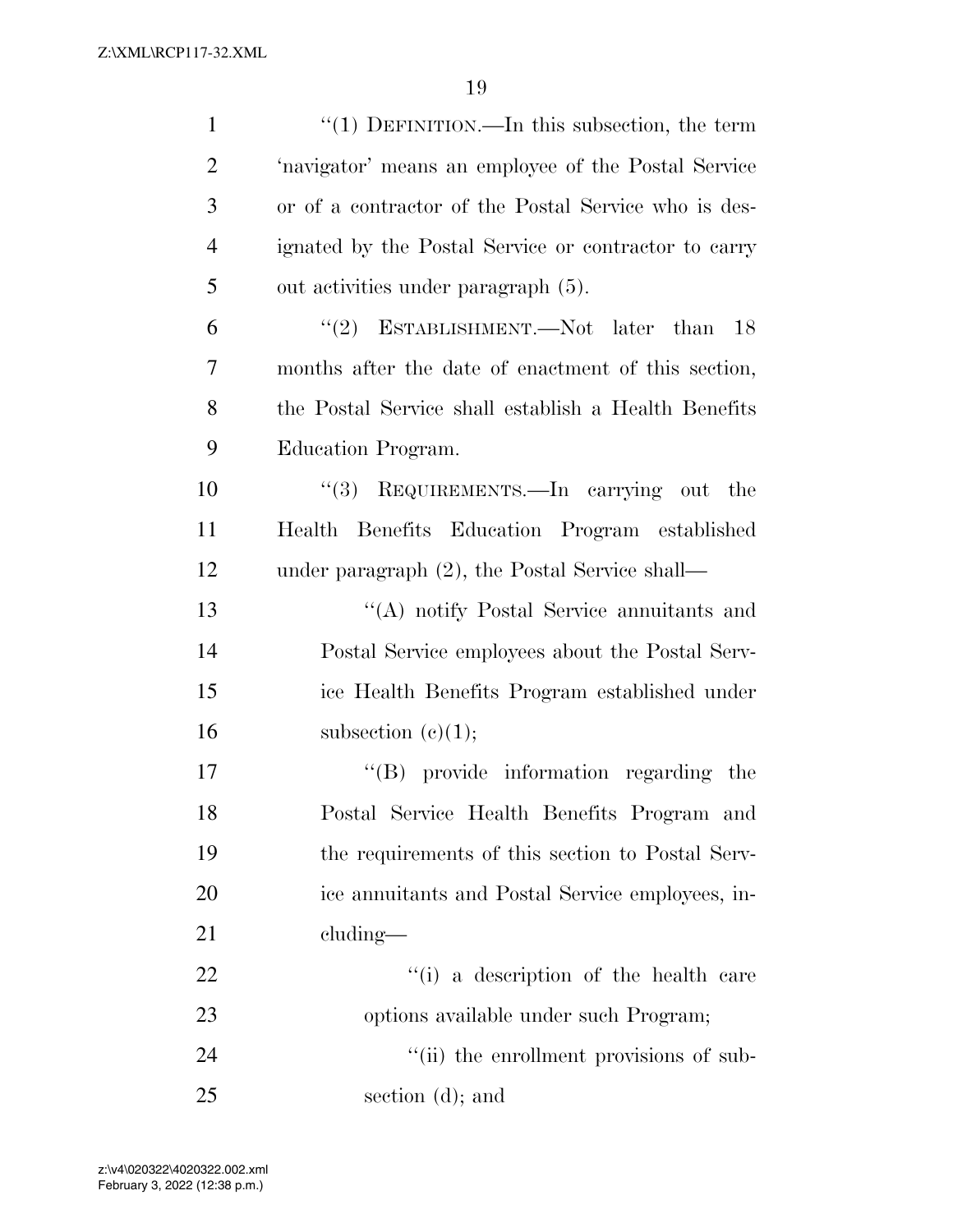| $\mathbf{1}$   | "(iii) the requirement that Postal                |
|----------------|---------------------------------------------------|
| $\overline{2}$ | Service annuitants and their family mem-          |
| 3              | bers be enrolled in Medicare under sub-           |
| $\overline{4}$ | section $(e)$ ;                                   |
| 5              | $\lq\lq$ (C) respond and provide answers to any   |
| 6              | inquiry from such employees and annuitants        |
| $\overline{7}$ | about the Postal Service Health Benefits Pro-     |
| 8              | gram, in consultation with the Office as nec-     |
| 9              | essary;                                           |
| 10             | $\lq\lq$ (D) refer individuals to the Centers for |
| 11             | Medicare & Medicaid Services and the Social       |
| 12             | Security Administration that provide informa-     |
| 13             | tion about Medicare enrollment and options        |
| 14             | under the Medicare program under XVIII of         |
| 15             | the Social Security Act; and                      |
| 16             | " $(E)$ carry out, or provide for through con-    |
| 17             | tract or other arrangement, the activities de-    |
| 18             | scribed in paragraph $(5)$ .                      |
| 19             | $``(4)$ INFORMATION.—                             |
| 20             | "(A) INFORMATION FROM OPM.—The Of-                |
| 21             | fice shall timely provide the Postal Service with |
| 22             | such information as necessary to conduct the      |
| 23             | Health Benefits Education Program.                |
| 24             | ``(B)<br>COORDINATION WITH OPM.—The               |
| 25             | Postal Service shall coordinate with the Office,  |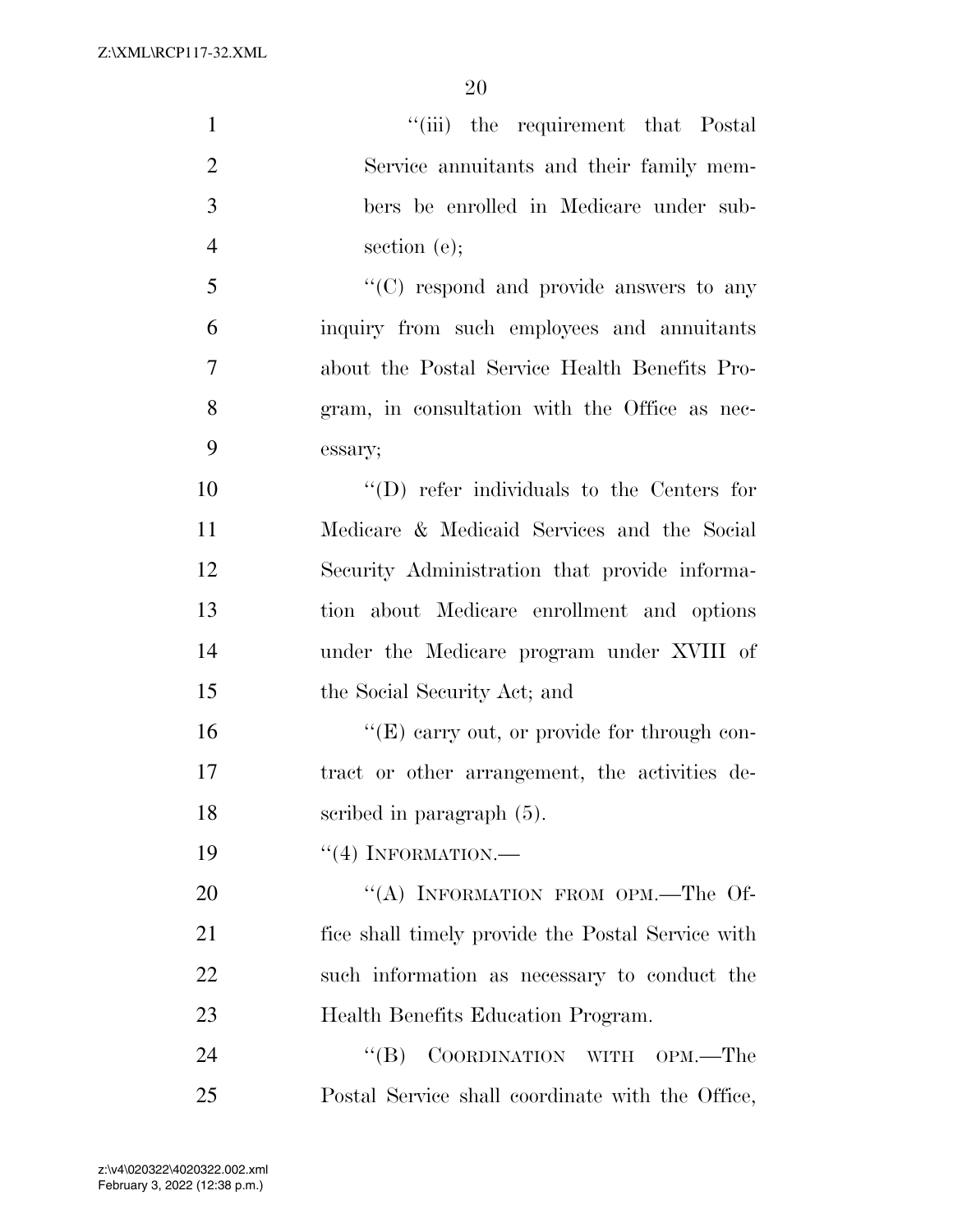| $\mathbf{1}$   | in consultation with the Centers for Medicare $\&$ |
|----------------|----------------------------------------------------|
| $\overline{2}$ | Medicaid Services and the Social Security Ad-      |
| 3              | ministration, to obtain and confirm the accu-      |
| $\overline{4}$ | racy of information as the Postal Service deter-   |
| 5              | mines to be necessary to conduct the Health        |
| 6              | Benefits Education Program.                        |
| 7              | $\cdot\cdot$ (5) NAVIGATOR ACTIVITIES.—            |
| 8              | "(A) ACTIVITIES.—The activities described          |
| 9              | in this paragraph, with respect to Program         |
| 10             | plans and the health care options available        |
| 11             | under the Program, are the following:              |
| 12             | "(i) Educational activities for annu-              |
| 13             | itants and employees of the Postal Service         |
| 14             | to raise awareness of the availability of          |
| 15             | Program plans and requirements for en-             |
| 16             | rolling in such plans, including require-          |
| 17             | ments to be entitled to Medicare part A            |
| 18             | and enroll in Medicare part B.                     |
| 19             | "(ii) Distribution of fair and impartial           |
| 20             | information concerning enrollment in such          |
| 21             | plans.                                             |
| 22             | "(iii) Facilitation of enrollment<br>in            |
| 23             | such plans.                                        |
| 24             | "(iv) Provision of information in a                |
| 25             | manner that is culturally and linguistically       |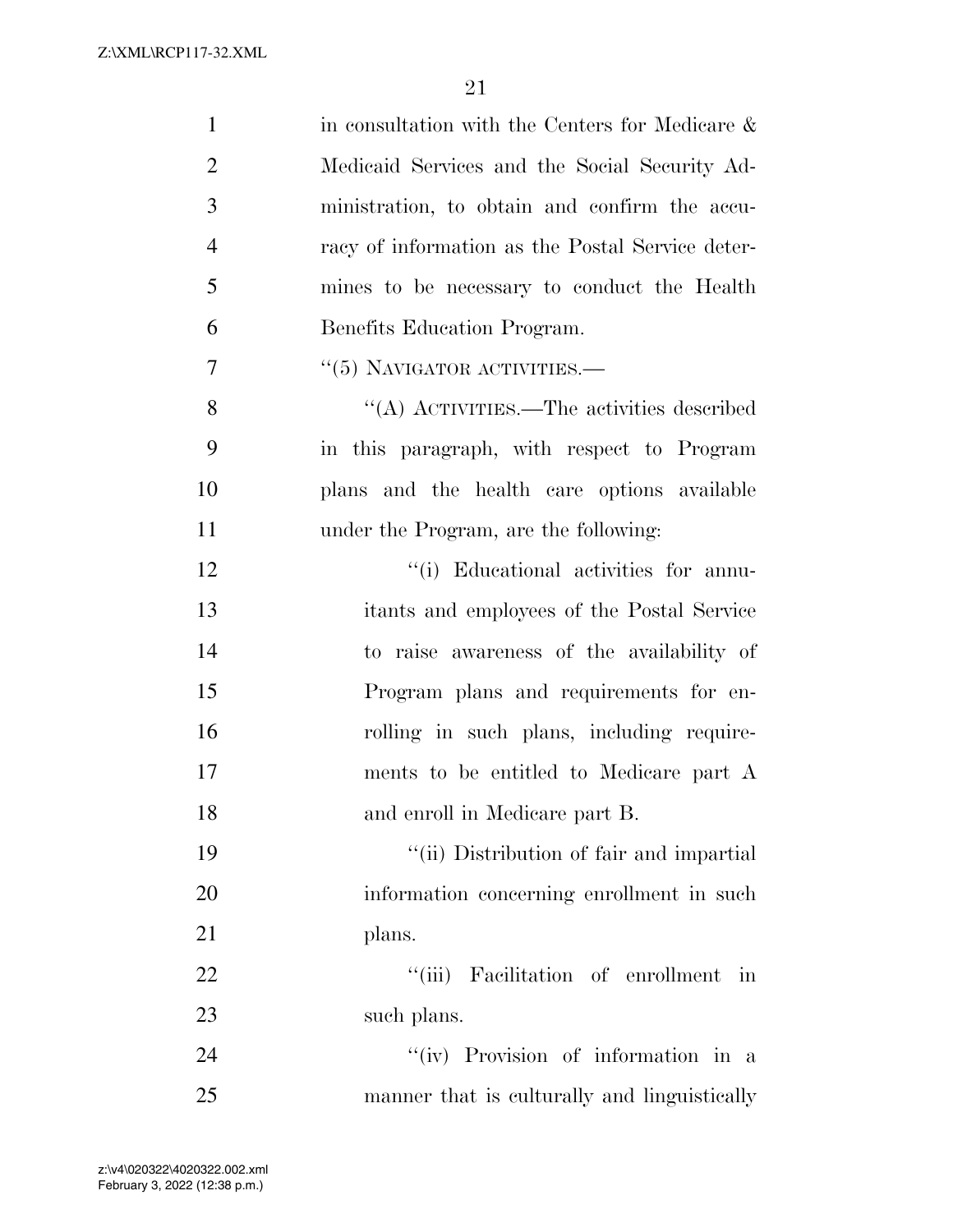| $\mathbf{1}$   | appropriate to the needs of the population      |
|----------------|-------------------------------------------------|
| $\overline{2}$ | being served by the Program plans.              |
| 3              | $\lq\lq (B)$ STANDARDS.—                        |
| $\overline{4}$ | "(i) IN GENERAL.—The Postal Serv-               |
| 5              | ice shall establish standards for navigators    |
| 6              | carrying out the activities under this para-    |
| 7              | $graph$ to-                                     |
| 8              | $\lq\lq$ (I) engage in the navigator ac-        |
| 9              | tivities described in subparagraph (A);         |
| 10             | and                                             |
| 11             | "(II) avoid conflicts of interest.              |
| 12             | "(ii) CONTENTS.—The standards es-               |
| 13             | tablished under clause (i) shall provide        |
| 14             | that a navigator may not—                       |
| 15             | $\lq\lq$ be a health insurance car-             |
| 16             | rier; or                                        |
| 17             | "(II) receive any consideration                 |
| 18             | directly or indirectly from any health          |
| 19             | insurance carrier in connection with            |
| 20             | the enrollment of any individual in a           |
| 21             | Program plan.                                   |
| 22             | "(C) FAIR AND IMPARTIAL INFORMATION             |
| 23             | AND SERVICES.—The Postal Service, in con-       |
| 24             | sultation as necessary with the Office and the  |
| 25             | Centers for Medicare & Medicaid Services, shall |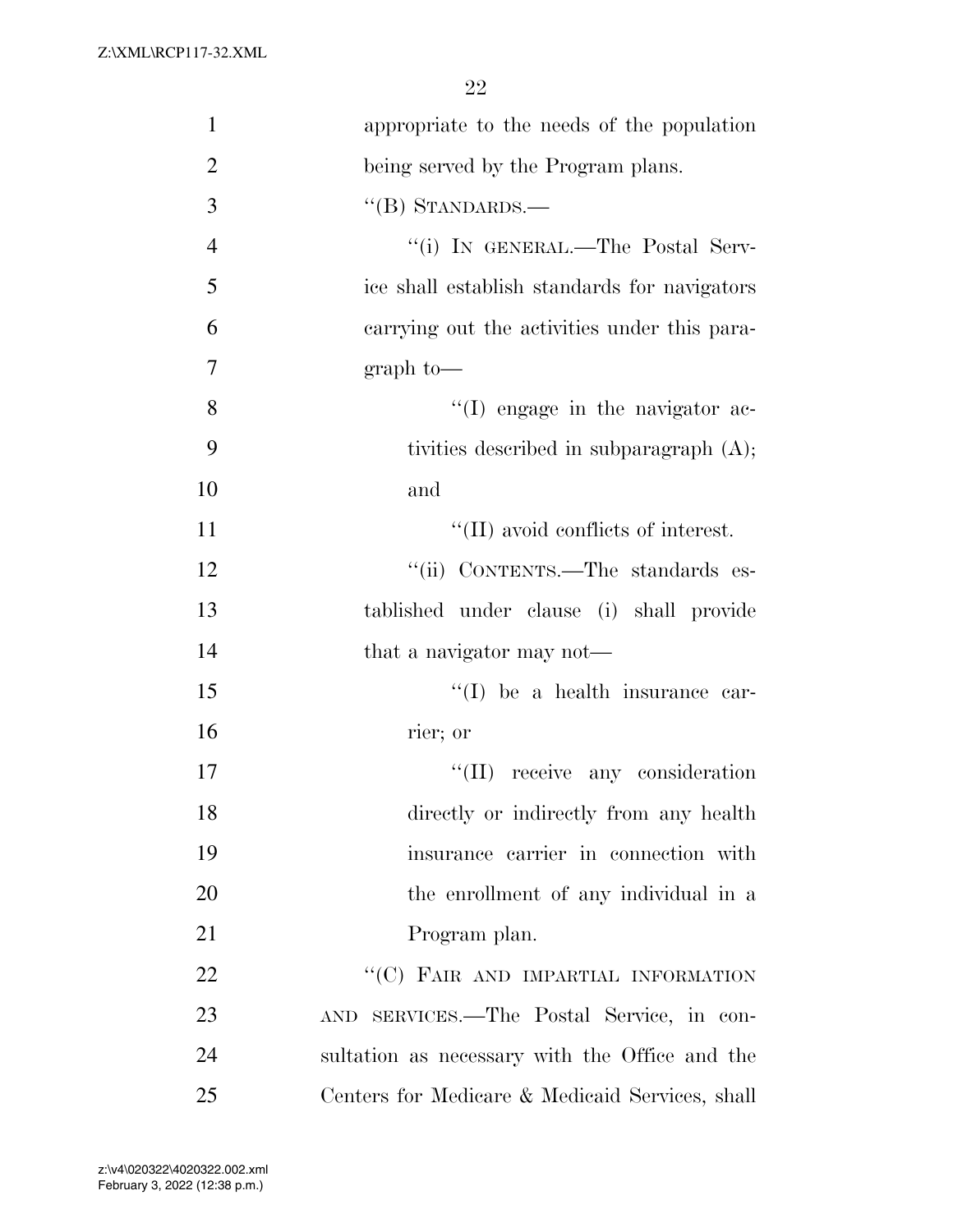| $\mathbf{1}$   | develop standards to ensure that information     |
|----------------|--------------------------------------------------|
| $\overline{2}$ | made available by navigators under this para-    |
| 3              | graph is fair, accurate, and impartial.          |
| $\overline{4}$ | $``(6)$ REGULATIONS.—                            |
| 5              | "(A) IN GENERAL.—Not later than $18$             |
| 6              | months after the date of enactment of this sec-  |
| 7              | tion, the Postmaster General shall issue regula- |
| 8              | tions to establish the Health Benefits Edu-      |
| 9              | cation Program required under this subsection.   |
| 10             | "(B) CONTENTS.—The regulations issued            |
| 11             | under subparagraph $(A)$ shall include—          |
| 12             | "(i) provisions for the notification of          |
| 13             | Postal Service annuitants and Postal Serv-       |
| 14             | ice employees about the Program, includ-         |
| 15             | ing a description of the available health        |
| 16             | benefits options, including a process for        |
| 17             | notifying Postal Service employees who be-       |
| 18             | come eligible for Medicare part B and            |
| 19             | Postal Service Medicare covered annuitants       |
| 20             | about their choices;                             |
| 21             | "(ii) provisions for notifying Postal            |
| 22             | Service annuitants, Postal Service employ-       |
| 23             | ees, and their family members of the re-         |
| 24             | quirements under subsection (e) to enroll        |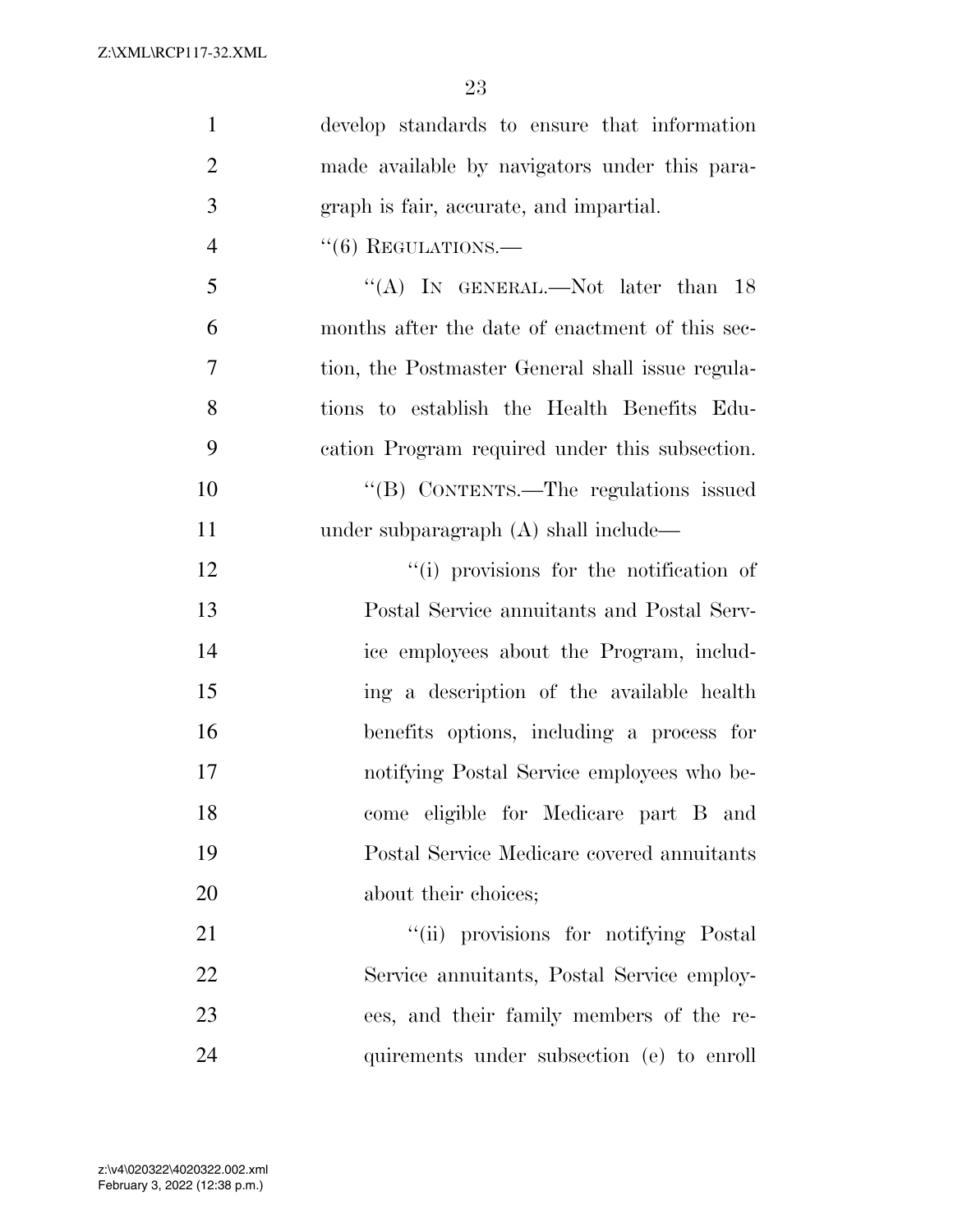| $\mathbf{1}$   | in Medicare as a condition of eligibility to       |
|----------------|----------------------------------------------------|
| $\overline{2}$ | enroll in the Program; and                         |
| 3              | "(iii) a process, developed in consulta-           |
| $\overline{4}$ | tion with the Social Security Administra-          |
| 5              | tion, the Centers for Medicare & Medicaid          |
| 6              | Services, and the Office, for addressing           |
| 7              | any inquiry from Postal Service annuitants         |
| 8              | and Postal Service employees about the             |
| 9              | Program or Medicare enrollment.".                  |
| 10             | TECHNICAL AND CONFORMING AMEND-<br>(2)             |
| 11             | MENTS.-                                            |
| 12             | (A) SERVICE BENEFIT PLANS.—Section                 |
| 13             | $8903(1)$ of title 5, United States Code, is       |
| 14             | amended by striking "two levels of benefits"       |
| 15             | and inserting "at least 2 levels of benefits for   |
| 16             | enrollees under this chapter generally and at      |
| 17             | least 2 levels of benefits for enrollees under the |
| 18             | Postal Service Health Benefits Program estab-      |
| 19             | lished under section 8903c".                       |
| 20             | (B) TABLE OF SECTIONS.—The table of                |
| 21             | sections for chapter 89 of title 5, United States  |
| 22             | Code, is amended by inserting after the item re-   |
| 23             | lating to section 8903b the following:             |
|                | "8903c. Postal Service Health Benefits Program.".  |
|                |                                                    |

(b) COORDINATION WITH MEDICARE.—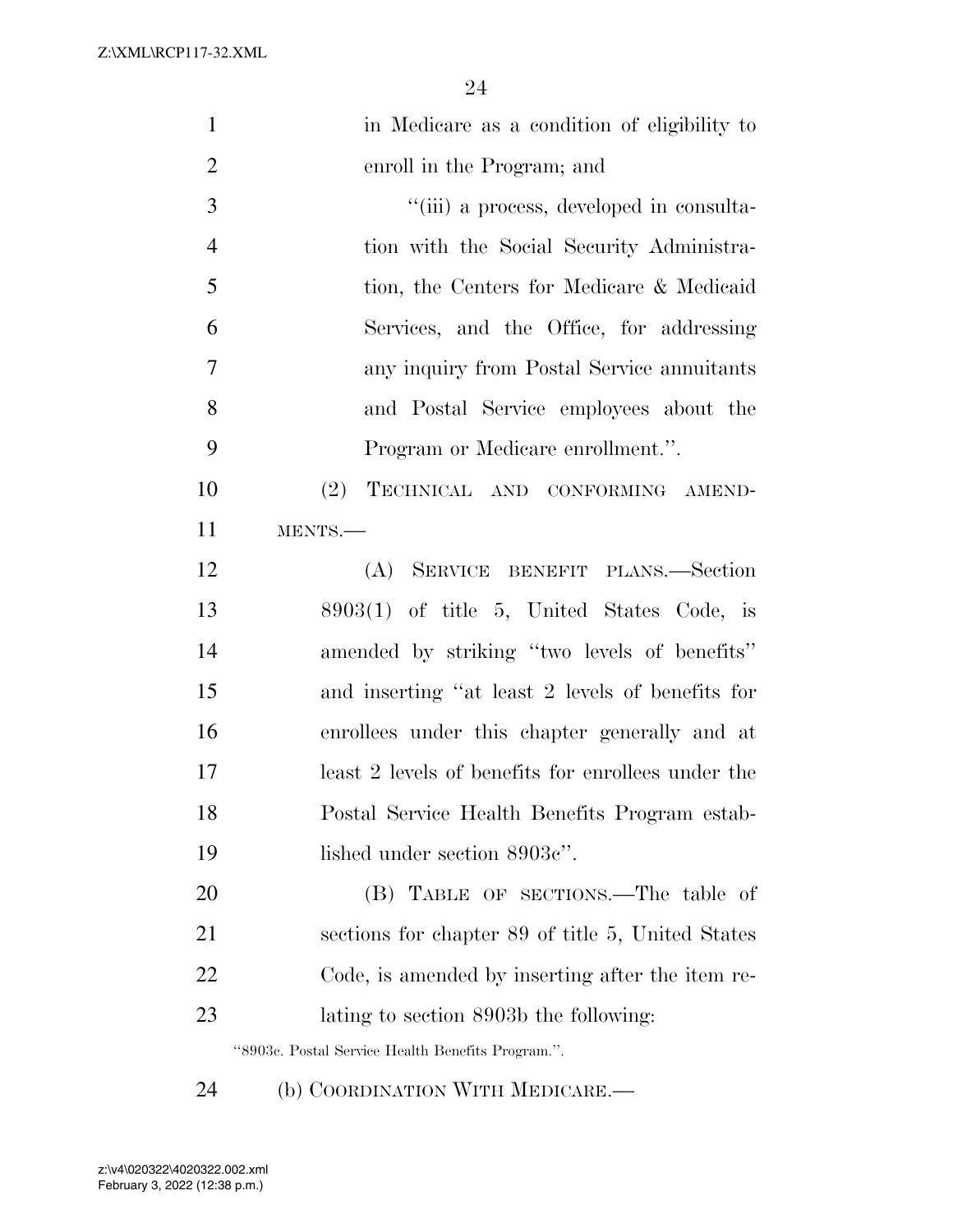| $\mathbf{1}$   | (1) PART B SPECIAL ENROLLMENT PERIOD.                   |
|----------------|---------------------------------------------------------|
| $\overline{2}$ | Section 1837 of the Social Security Act (42 U.S.C.      |
| 3              | 1395p) is amended by adding at the end the fol-         |
| $\overline{4}$ | lowing new subsection:                                  |
| 5              | " $(o)(1)$ In the case of an individual who-            |
| 6              | "(A) as of January 1, 2024, is —                        |
| 7              | "(i) a Postal Service annuitant who is enti-            |
| 8              | tled to benefits under part A of title XVIII of         |
| 9              | the Social Security Act, but excluding an indi-         |
| 10             | vidual who is eligible to enroll under such part        |
| 11             | under section 1818 of such Act or 1818A of              |
| 12             | such Act (42 U.S.C. 1395i–2, 1395i–2a); or              |
| 13             | "(ii) a member of family (as defined in sec-            |
| 14             | tion $8901(5)$ of title 5, United States Code) of       |
| 15             | a Postal Service annuitant and is entitled to           |
| 16             | benefits under part A of title XVIII of the So-         |
| 17             | cial Security Act, but excluding an individual          |
| 18             | who is eligible to enroll under such part under         |
| 19             | section 1818 of such Act or 1818A of such Act           |
| 20             | $(42 \text{ U.S.C. } 1395i-2, 1395i-2a);$ and           |
| 21             | $\lq\lq (B)$ is not enrolled under this part, the indi- |
| 22             | vidual may elect to be enrolled under this part dur-    |
| 23             | ing a special enrollment period during the 6-month      |
| 24             | period beginning on April 1, 2024.                      |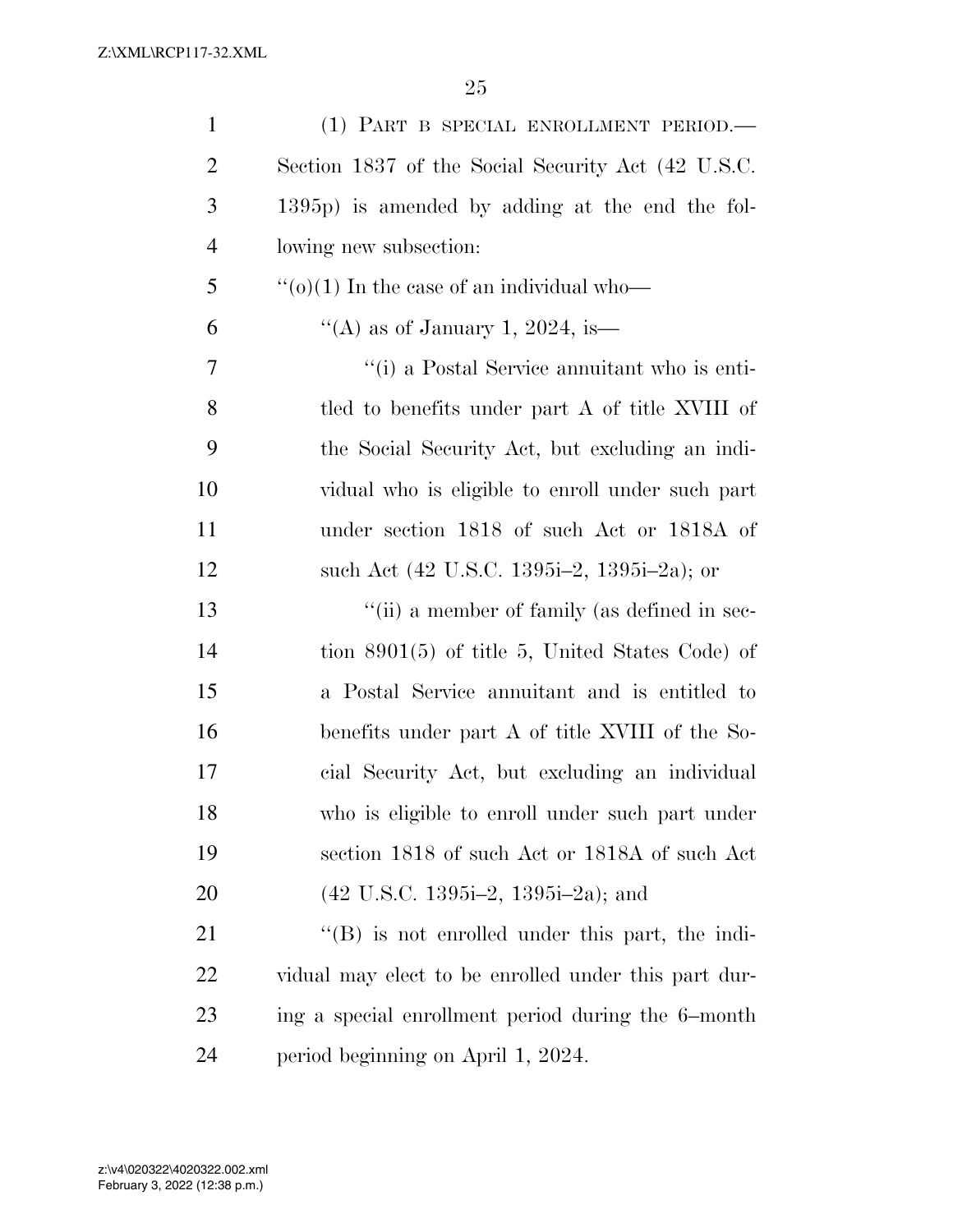1 ''(2) In this subsection, the term 'Postal Service an- nuitant' means an annuitant enrolled in a health benefits plan under chapter 89 of title 5, United States Code, whose Government contribution is required to be paid 5 under section  $8906(g)(2)$  of such title.". (2) TECHNICAL AND CONFORMING AMEND- MENTS.— (A) PART A ENROLLMENT.—Section 1818(c) of the Social Security Act (42 U.S.C.  $1395i-2(c)$  is amended, in the matter pre- ceding paragraph (1), by striking ''(except sub- section (f) thereof)'' and inserting ''(except sub- sections (f) and (o) thereof)''. 14 (B) COVERAGE PERIOD UNDER PART B. Section 1838 of the Social Security Act (42

the following:

 ''(i) Notwithstanding subsection (a), in the case of an individual who enrolls during a special enrollment pe- riod pursuant to section 1837(o), the coverage period shall begin on January 1, 2025.''.

U.S.C. 1395q) is amended by adding at the end

22 (3) TREATMENT OF PART B LATE ENROLLMENT PENALTY FOR INDIVIDUALS ENROLLING DURING SPECIAL ENROLLMENT PERIOD.—Section 1839(e) of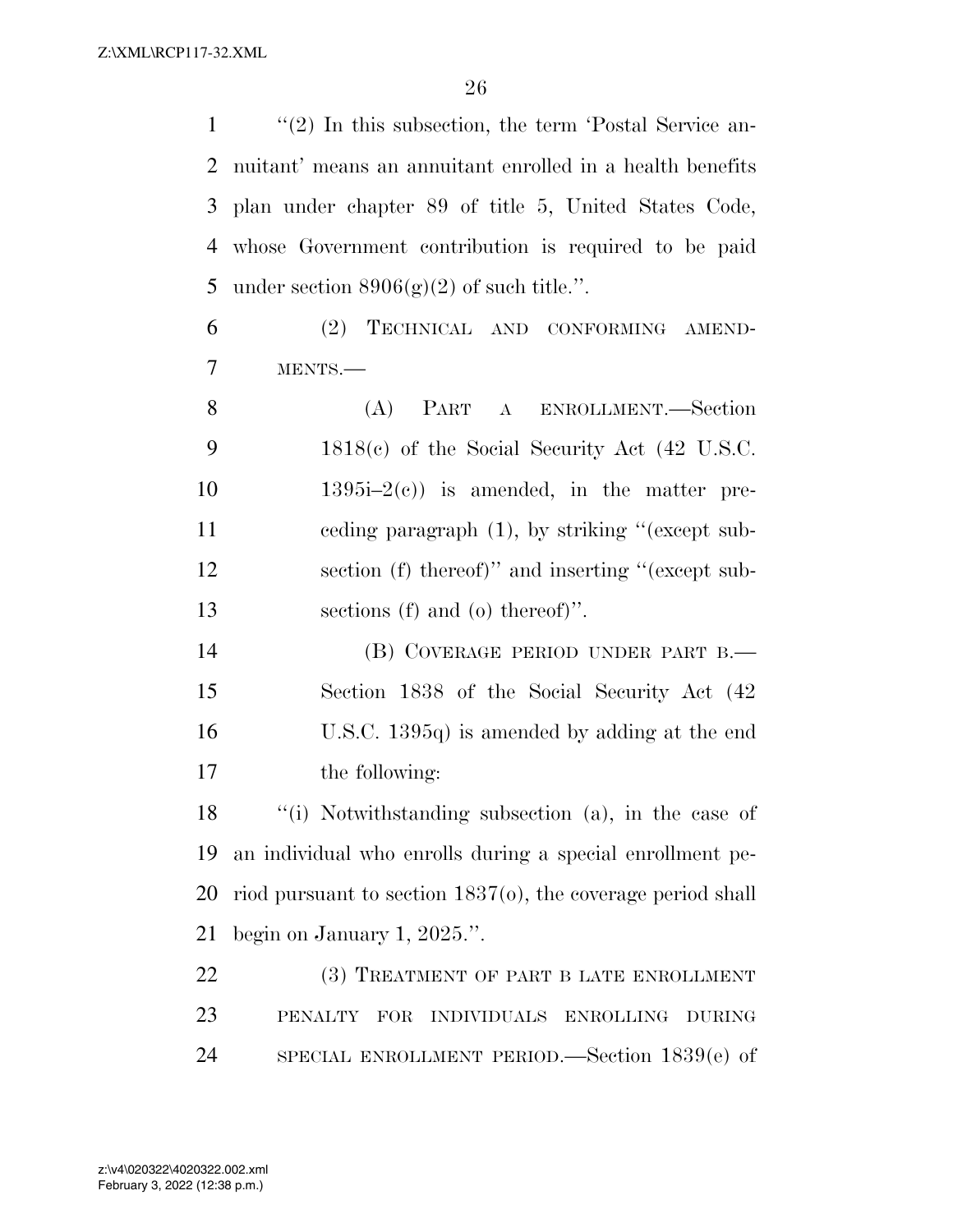the Social Security Act (42 U.S.C. 1395r(e)) is amended—

3 (A) in paragraph  $(1)$ , by striking "(as de-4 fined in paragraph  $(3)(A)$ " and by inserting  $\frac{1}{2}$  (as defined in paragraph  $(3)(A)(i)$ ). The Sec- retary shall enter into an agreement with the United States Postal Service under which the United States Postal Service agrees to pay on a quarterly or other periodic basis to the Sec- retary (to be deposited in the Treasury to the credit of the Federal Supplementary Medical Insurance Trust Fund) an amount equal to the amount of the part B late enrollment premium increases with respect to the premiums for eligi- ble individuals (as defined in paragraph  $(3)(A)(ii))$ ."; and

17 (B) by amending paragraph  $(3)(A)$  to read as follows:

19  $((A)$  The term 'eligible individual' means an individual who is enrolled under this part B and who—

 $\frac{1}{1}$  in the case of an agreement en- tered into under the first sentence of para- graph (1), is within a class of individuals specified in such agreement; and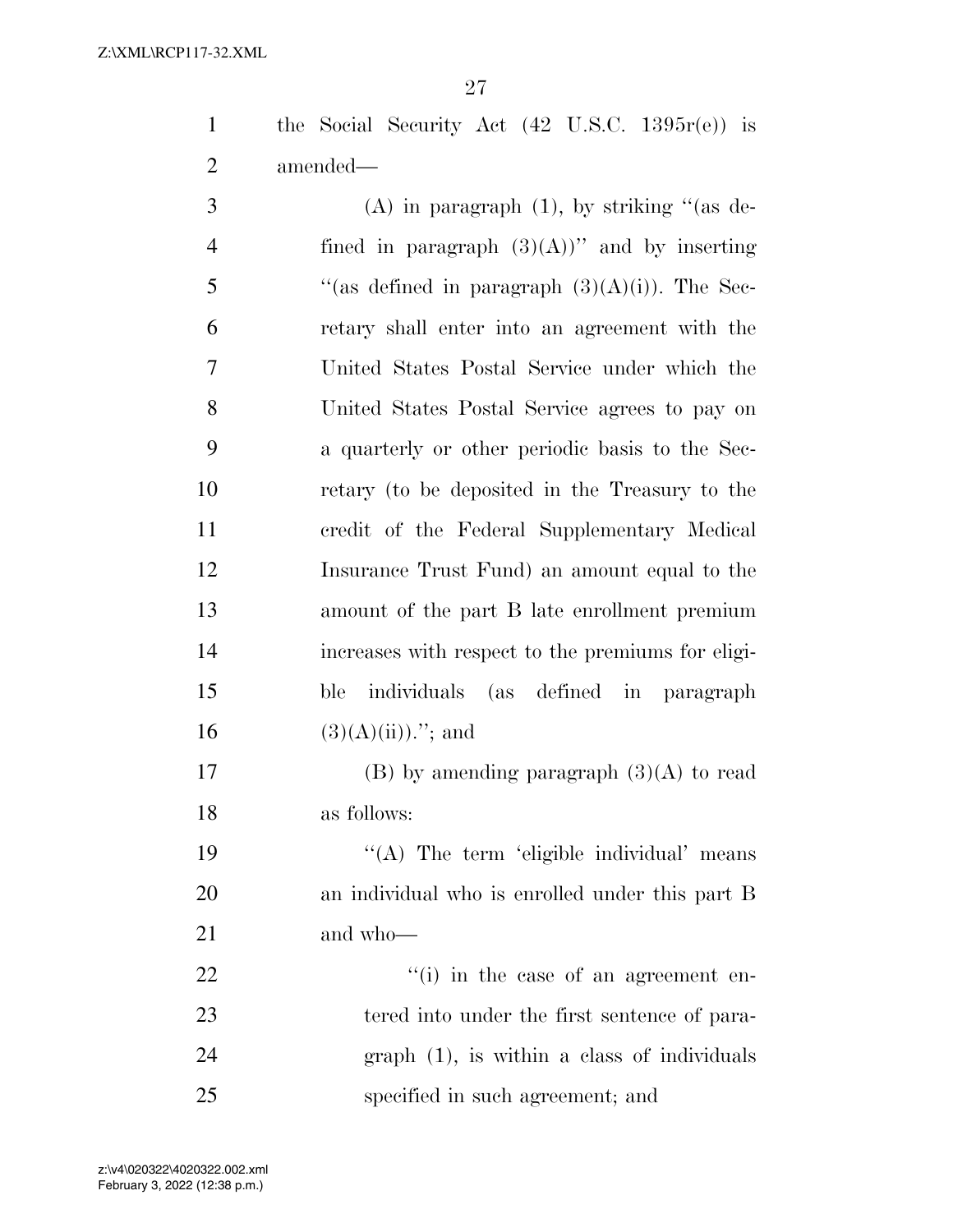1 ''(ii) in the case of an agreement en- tered into under the second sentence of paragraph (1), is so enrolled under this part pursuant to the special enrollment pe- $5 \qquad \qquad \text{riod under section 1837(0).}$  (4) PART D EGWP CONTRACTING CONFORMING AMENDMENT.—Section 1860D–22(b) of the Social Security Act (42 U.S.C. 1395w–132(b)) is amended by inserting before the period at the end the fol- lowing: '', and shall be applied in a manner to facili- tate the offering of prescription drug benefits under a Program plan under section 8903c of title 5, United States Code, as required under subsection

 drug plan; or (2) contracts between such a Program plan and the PDP sponsor of such a prescription drug plan.''. (c) INFORMATION SHARING AND DISSEMINATION RE-

(h)(2) of such section, through employment-based

retiree health coverage through: (1) a prescription

 QUIRED FOR SPECIAL ENROLLMENT PERIOD AND EN- FORCEMENT OF PART B ENROLLMENT REQUIRE-MENTS.—

 (1) DEFINITIONS.—In this subsection, the terms ''Medicare part A'', ''Medicare part B'', ''Of-fice'', ''Postal Service'', and ''Postal Service annu-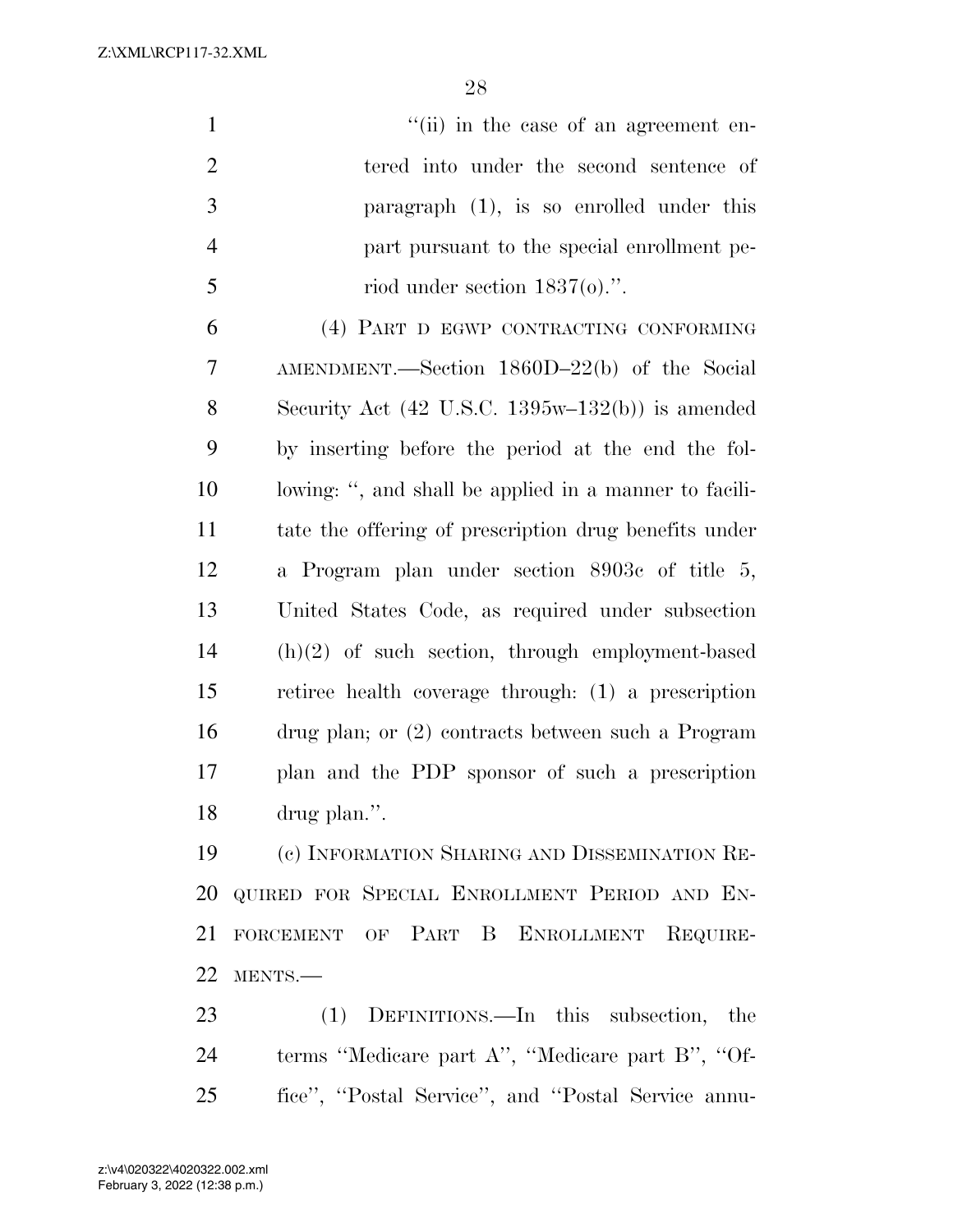itant'' have the meanings given those terms in sec- tion 8903c of title 5, United States Code, as added by subsection (a).

 (2) INFORMATION SHARING BY OPM.—The Of- fice shall, by regulation, establish a process for pro- viding such information as is necessary to the Social Security Administration regarding Postal Service an- nuitants (and the family members of such annu- itants) who may be eligible to enroll under Medicare part B during the special enrollment period de- scribed in subsection (o) of section 1837 of the So- cial Security Act (42 U.S.C. 1395p), as added by subsection (b).

 (3) INFORMATION SHARING BY SSA.—The So- cial Security Administration shall provide to the Of- fice and the Postal Service information regarding whether a Postal Service annuitant, or a family member of such an annuitant, is entitled to benefits under Medicare part A and enrolled under Medicare part B, to assist the Office and the Postal Service in determining—

 (A) which Postal Service annuitants, and family members of such annuitants, are eligible to enroll under Medicare part B during the spe-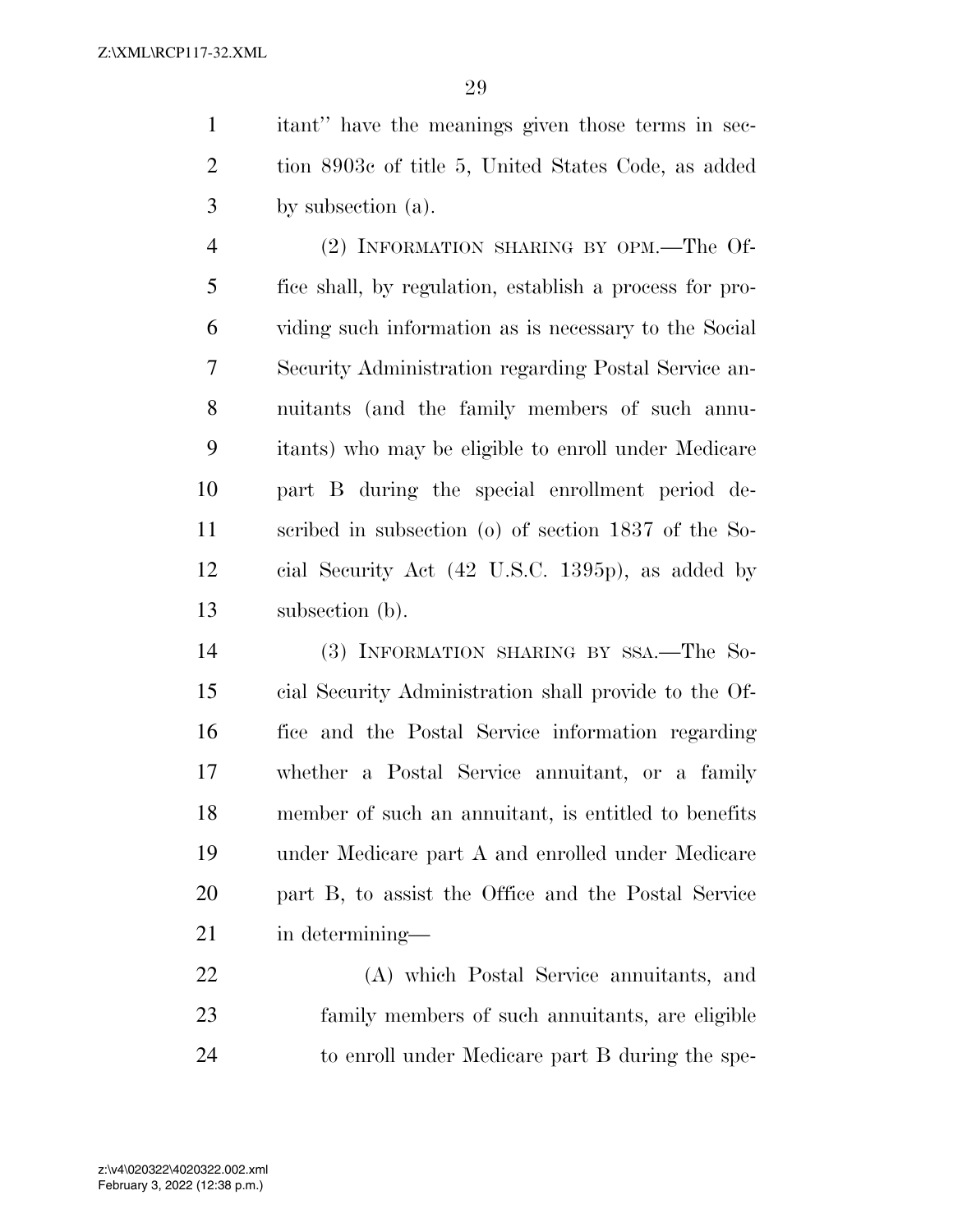|                | 30                                                    |
|----------------|-------------------------------------------------------|
| $\mathbf{1}$   | cial enrollment period described in paragraph         |
| $\overline{2}$ | $(2)$ ; and                                           |
| 3              | (B) whether Postal Service annuitants, and            |
| $\overline{4}$ | family members of such annuitants, satisfy the        |
| 5              | enrollment requirements described in para-            |
| 6              | graphs $(1)$ and $(2)$ of section $8903c(e)$ of title |
| 7              | 5, United States Code, as added by subsection         |
| 8              | (a).                                                  |
| 9              | (4) DETERMINATION AND DISSEMINATION.-                 |
| 10             | The Office shall determine which Postal Service an-   |
| 11             | nuitants are eligible to enroll under Medicare part B |
| 12             | during the special enrollment period described in     |
| 13             | paragraph $(2)$ and provide such information to the   |
| 14             | Social Security Administration, the Centers<br>for    |
| 15             | Medicare & Medicaid Services, and the Postal Serv-    |
| 16             | ice.                                                  |

(d) FUNDING.—

 (1) CMS APPROPRIATION.—In addition to amounts otherwise available, there is appropriated to ''Centers for Medicare & Medicaid Services—Pro- gram Management'', out of any monies in the Treas- ury not otherwise appropriated, \$7,500,000 for fiscal year 2022, to remain available until expended, for purposes of carrying out this section, including the amendments made by this section.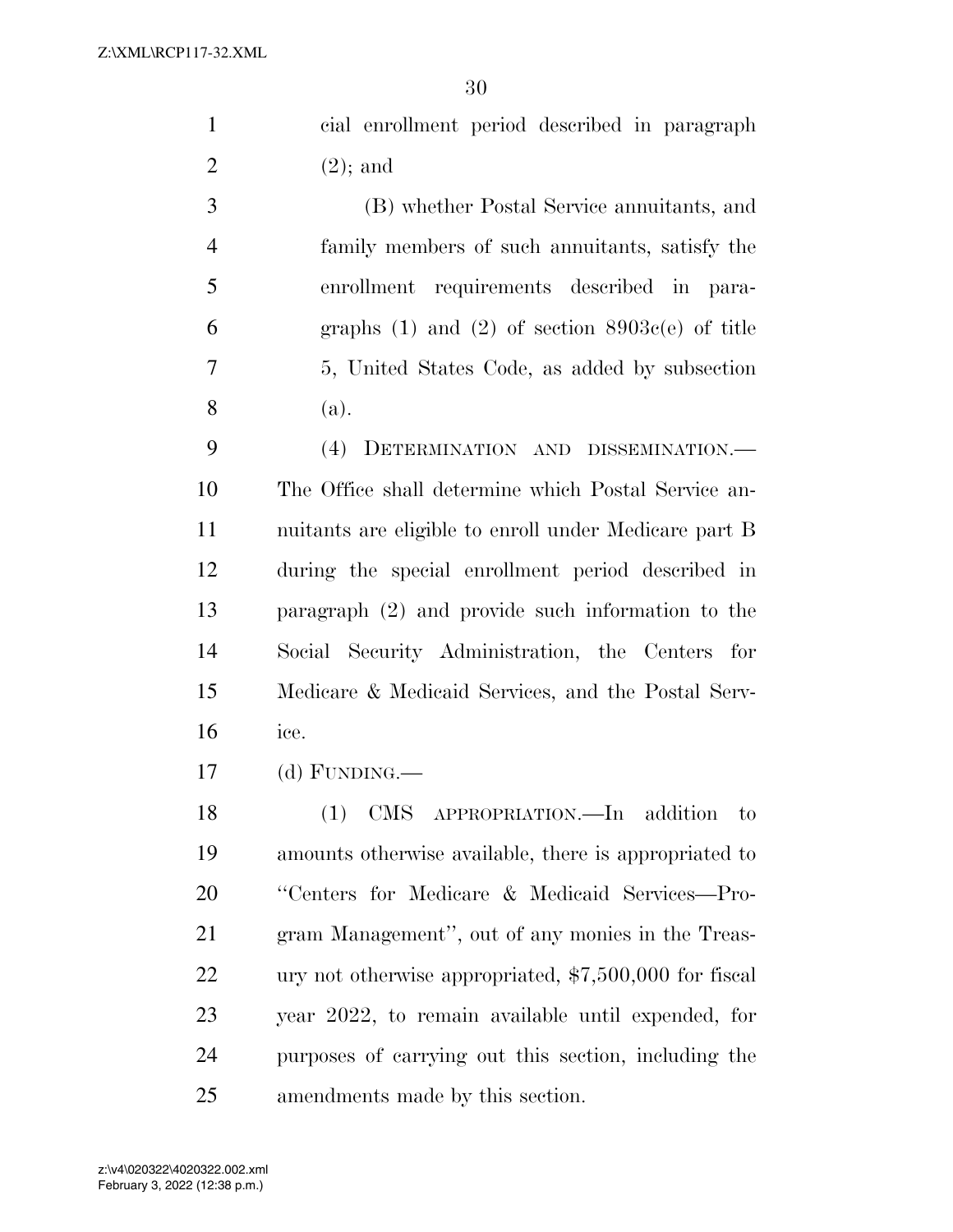## (2) SSA APPROPRIATION.—

2 (A) IN GENERAL.—In addition to amounts otherwise available, there is appropriated to the Social Security Administration, out of any mon- ies in the Treasury not otherwise appropriated, \$16,000,000 for fiscal year 2022, to remain available until the date that is 1 year after the last day of the special enrollment period de-9 scribed in subsection  $(c)(2)$ , for purposes of car- rying out this section, with the exception of car-11 rying out subsection  $(c)(3)(B)$ , including the amendments made by this section.

 (B) RELATION TO OTHER APPROPRIA- TION.—The amounts appropriated under sub- paragraph (A) shall be in addition to the Social Security Administration's Limitation on Admin-istrative Expenditure appropriations.

 (3) OPM APPROPRIATION.—In addition to amounts otherwise available, there is appropriated to the Office of Personnel Management, out of any monies in the Treasury not otherwise appropriated, \$70,500,000 for fiscal year 2022, to remain avail- able until expended, for purposes of carrying out this section, including the amendments made by this section.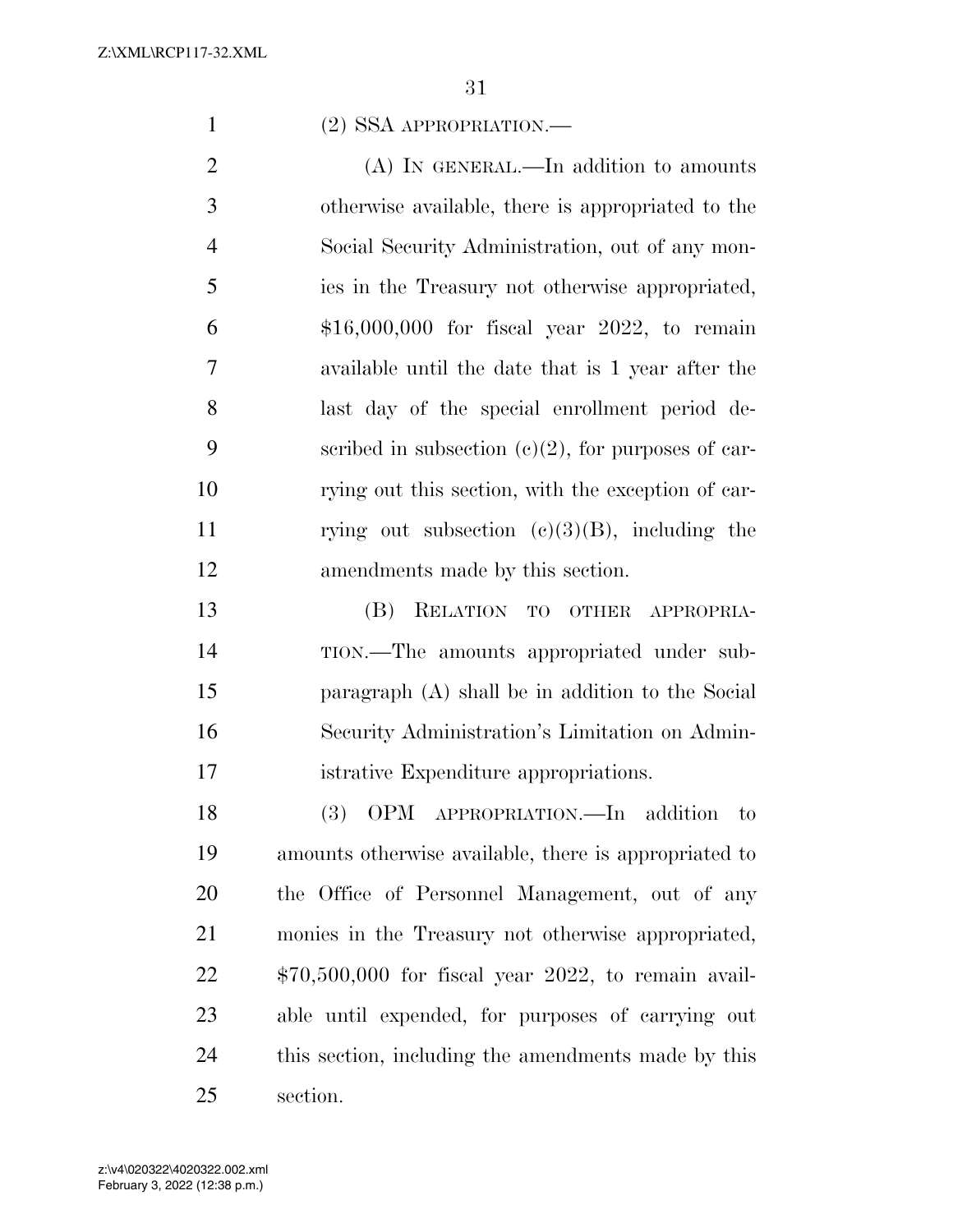| $\mathbf{1}$   | (4) FUNDS CREDITED BY POSTAL SERVICE.-                    |
|----------------|-----------------------------------------------------------|
| $\overline{2}$ | The United States Postal Service shall credit to the      |
| 3              | Treasury from the Postal Service Fund in fiscal year      |
| $\overline{4}$ | 2022 an amount equal to the sum of the amounts            |
| 5              | appropriated under paragraphs $(1)$ , $(2)$ , and $(3)$ . |
| 6              | (5) REIMBURSEMENT FOR PERIODIC SSA DATA                   |
| 7              | SHARING.                                                  |
| 8              | (A)<br>INTER-AGENCY AGREEMENT.—The                        |
| 9              | Commissioner of Social Security shall enter into          |
| 10             | an agreement with the Director of the Office              |
| 11             | under which the Director pays the Commis-                 |
| 12             | sioner from the Postal Service administrative             |
| 13             | reserve the full costs (including systems and ad-         |
| 14             | ministrative costs) of providing the information          |
| 15             | described in subsection $(c)(3)(B)$ .                     |
| 16             | (B) REPORT TO CONGRESS.—The Director                      |
| 17             | of the Office—                                            |
| 18             | (i) shall report the amount paid under                    |
| 19             | subparagraph (A) annually to the Com-                     |
| 20             | mittee on Homeland Security and Govern-                   |
| 21             | mental Affairs of the Senate and the Com-                 |
| 22             | mittee on Oversight and Reform of the                     |
| 23             | House of Representatives; and                             |
| 24             | (ii) may satisfy the requirement under                    |
| 25             | clause (i) by including the amount paid                   |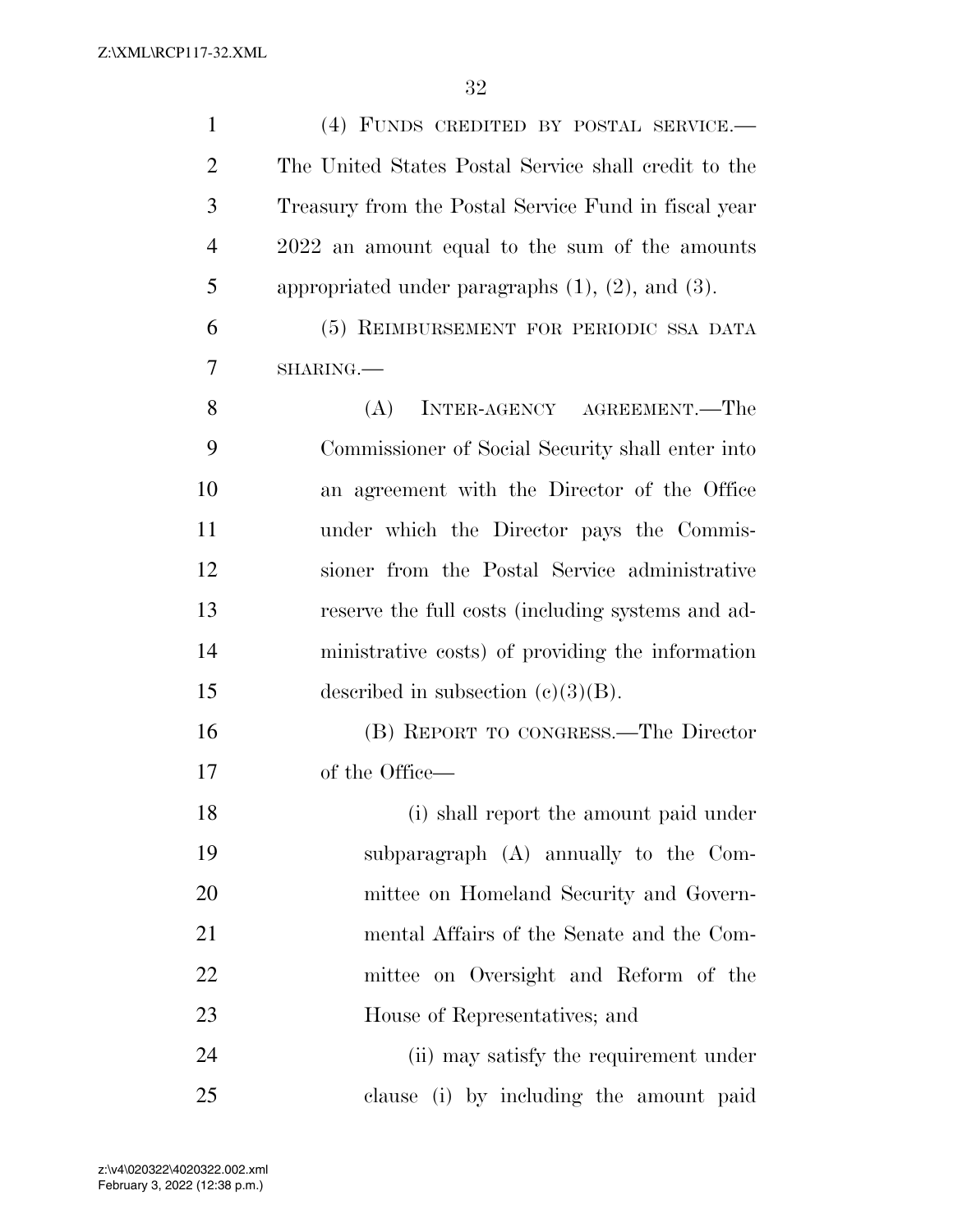| $\mathbf{1}$   | under subparagraph $(A)$ in any other an-                  |
|----------------|------------------------------------------------------------|
| $\overline{2}$ | nual report submitted to Congress.                         |
| 3              | SEC. 102. USPS FAIRNESS ACT.                               |
| $\overline{4}$ | (a) SHORT TITLE.—This section may be cited as the          |
| 5              | "USPS Fairness Act".                                       |
| 6              | (b) RATIONAL BENEFITS FUNDING AND ACCOUNT-                 |
| 7              | ING.                                                       |
| 8              | (1) IN GENERAL.—Section 8909a of title 5,                  |
| 9              | United States Code, is amended by striking sub-            |
| 10             | section (d) and inserting the following:                   |
| 11             | "(d)(1) Not later than June 30, 2026, and by June          |
| 12             | 30 of each succeeding year, the Office shall compute, for  |
| 13             | the most recently concluded fiscal year, the amount (if    |
| 14             | any) that Government contributions required to be paid     |
| 15             | from the Fund under section $8906(g)(2)(A)$ exceeded the   |
| 16             | estimated net claims costs under the enrollment of the in- |
| 17             | dividuals described in section $8906(g)(2)(A)$ .           |
| 18             | $(2)$ Not later than September 30 of each year in          |
| 19             | which the Office makes a computation under paragraph       |
| 20             | (1), the United States Postal Service shall pay into the   |
| 21             | Fund the amount (if any) of the excess computed under      |
|                |                                                            |

such paragraph.

23 ''(e) Any computation required under section 3654(b) of title 39 shall be based on—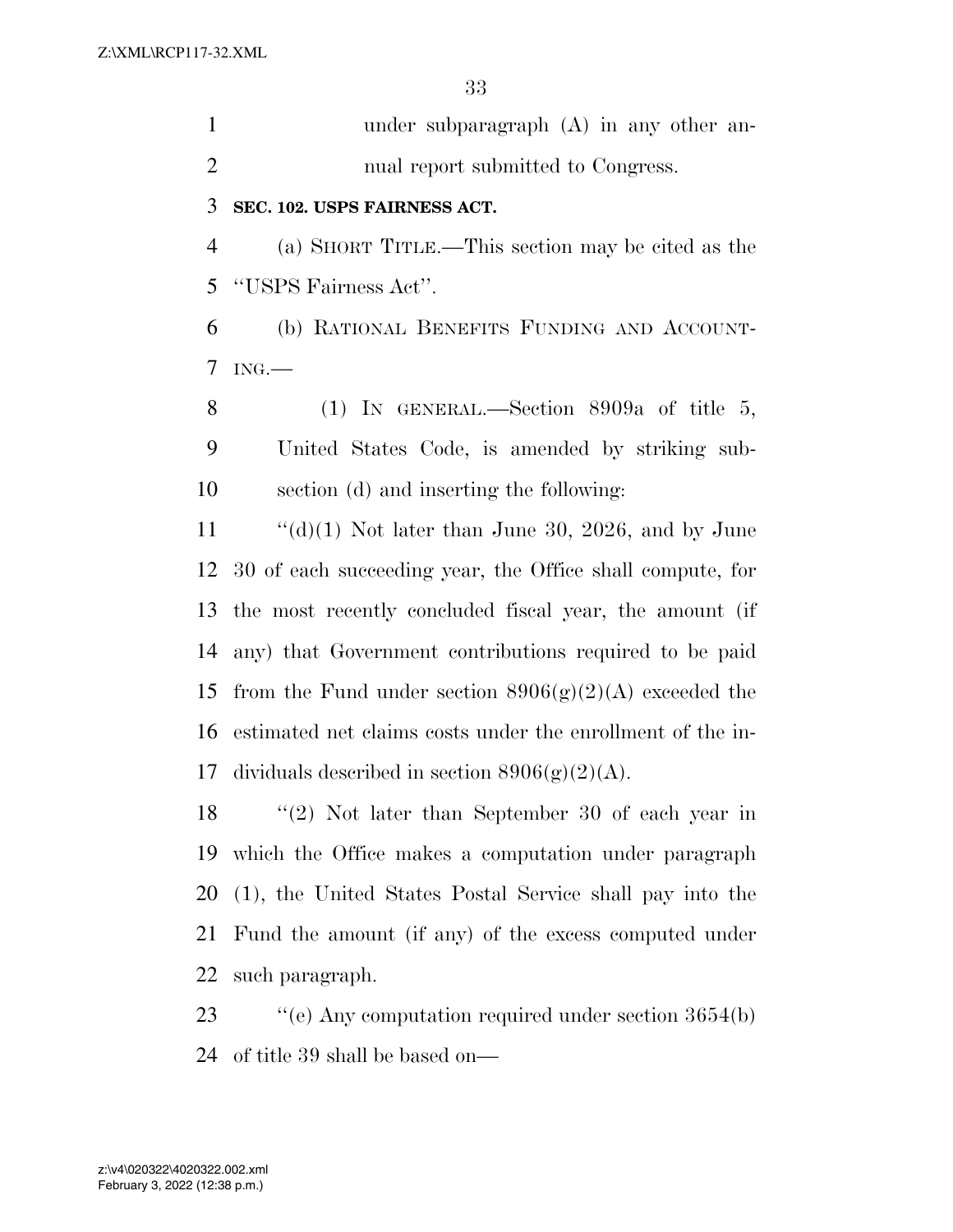| $\mathbf{1}$   | $f(1)$ the net present value of the future net           |
|----------------|----------------------------------------------------------|
| $\overline{2}$ | claims costs with respect to—                            |
| 3              | $\lq\lq$ current annuitants of the United                |
| $\overline{4}$ | States Postal Service as of the end of the fiscal        |
| 5              | year ending on September 30 of the relevant re-          |
| 6              | porting year; and                                        |
| 7              | "(B) current employees of the United                     |
| 8              | States Postal Service who would, as of Sep-              |
| 9              | tember 30 of that year—                                  |
| 10             | "(i) be eligible to become annuitants                    |
| 11             | pursuant to section $8901(3)(A)(i)$ or (ii);             |
| 12             | and                                                      |
| 13             | "(ii) if they were retired as of that                    |
| 14             | date, meet the criteria for coverage of an-              |
| 15             | muitants under section $8905(b)$ ;                       |
| 16             | $(2)$ economic and actuarial methods and as-             |
| 17             | sumptions consistent with the methods and assump-        |
| 18             | tions used in determining the Postal surplus or sup-     |
| 19             | plemental liability under section 8348(h); and           |
| 20             | "(3) any other methods and assumptions, in-              |
| 21             | cluding a health care cost trend rate, that the Direc-   |
| 22             | tor of the Office determines to be appropriate.          |
| 23             | "(f) After consultation with the United States Postal    |
| 24             | Service, the Office shall promulgate any regulations the |
| 25             | Office determines necessary under this subsection.       |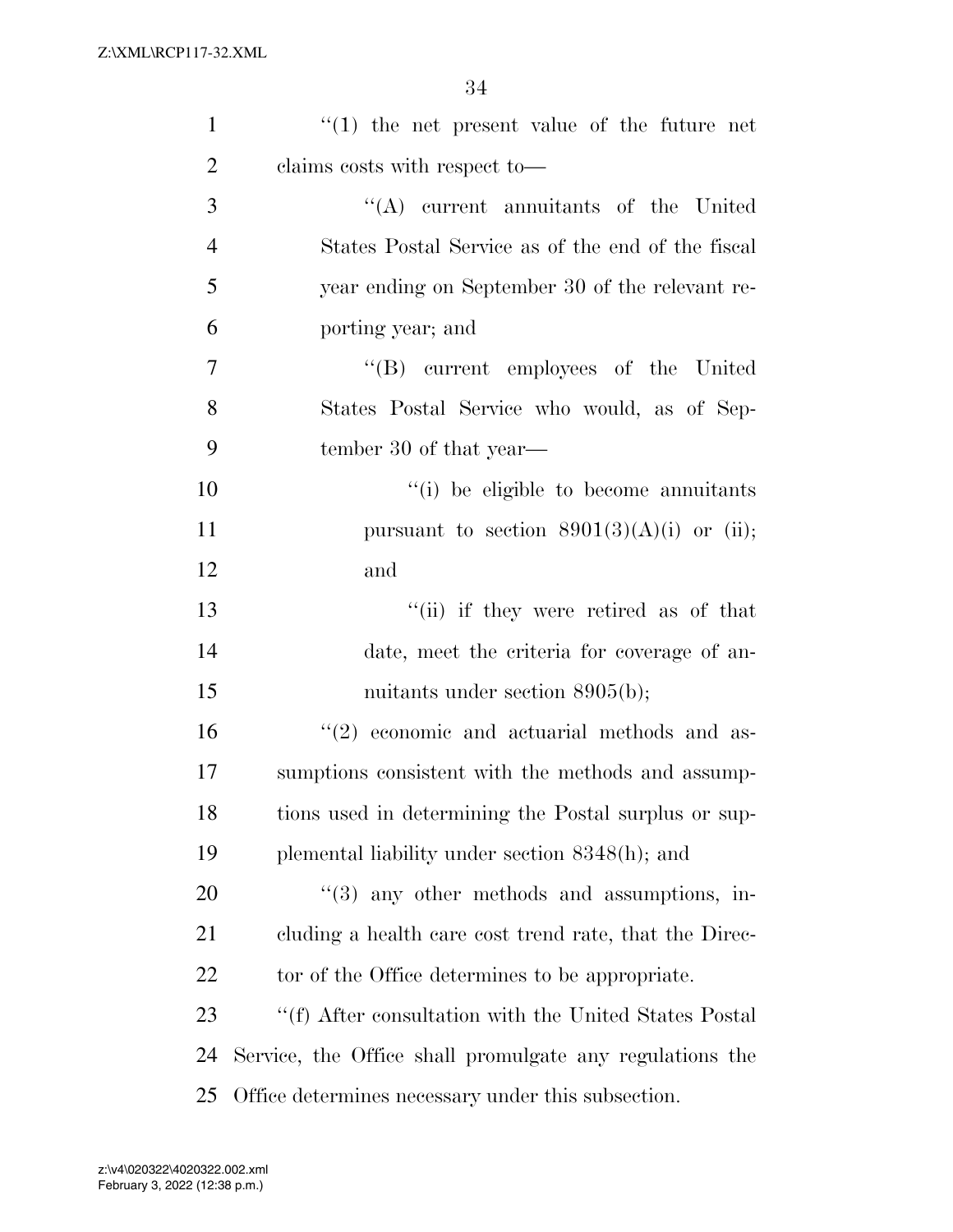| $\mathbf{1}$   | $\lq\lq$ For purposes of this section, the term 'estimated' |
|----------------|-------------------------------------------------------------|
| 2              | net claims costs' shall mean the difference between—        |
| 3              | $\lq(1)$ the sum of —                                       |
| $\overline{4}$ | $\lq\lq$ the estimated costs incurred by a car-             |
| 5              | rier in providing health services to, paying for            |
| 6              | health services provided to, or reimbursing ex-             |
| 7              | penses for health services provided to, annu-               |
| 8              | itants of the United States Postal Service and              |
| 9              | any other persons covered under the enrollment              |
| 10             | of such annuitants; and                                     |
| 11             | $\lq\lq (B)$ an amount of indirect expenses rea-            |
| 12             | sonably allocable to the provision, payment, or             |
| 13             | reimbursement described in subparagraph $(A)$ ,             |
| 14             | as determined by the Office; and                            |
| 15             | $f'(2)$ the amount withheld from the annuity of             |
| 16             | or paid by annuitants of the United States Postal           |
| 17             | Service under section 8906.".                               |
| 18             | (2) CLERICAL AMENDMENT.—The heading of                      |
| 19             | section 8909a of title 5, United States Code, is            |
| 20             | amended by striking " <b>Benefit</b> " and inserting        |
| 21             | "Benefits".                                                 |
| 22             | (c) APPLICATION.—                                           |
| 23             | (1) CANCELLATION OF PAYMENTS. Any pay-                      |
| 24             | ment required from the Postal Service under section         |
| 25             | 8909a of title 5, United States Code, as in effect on       |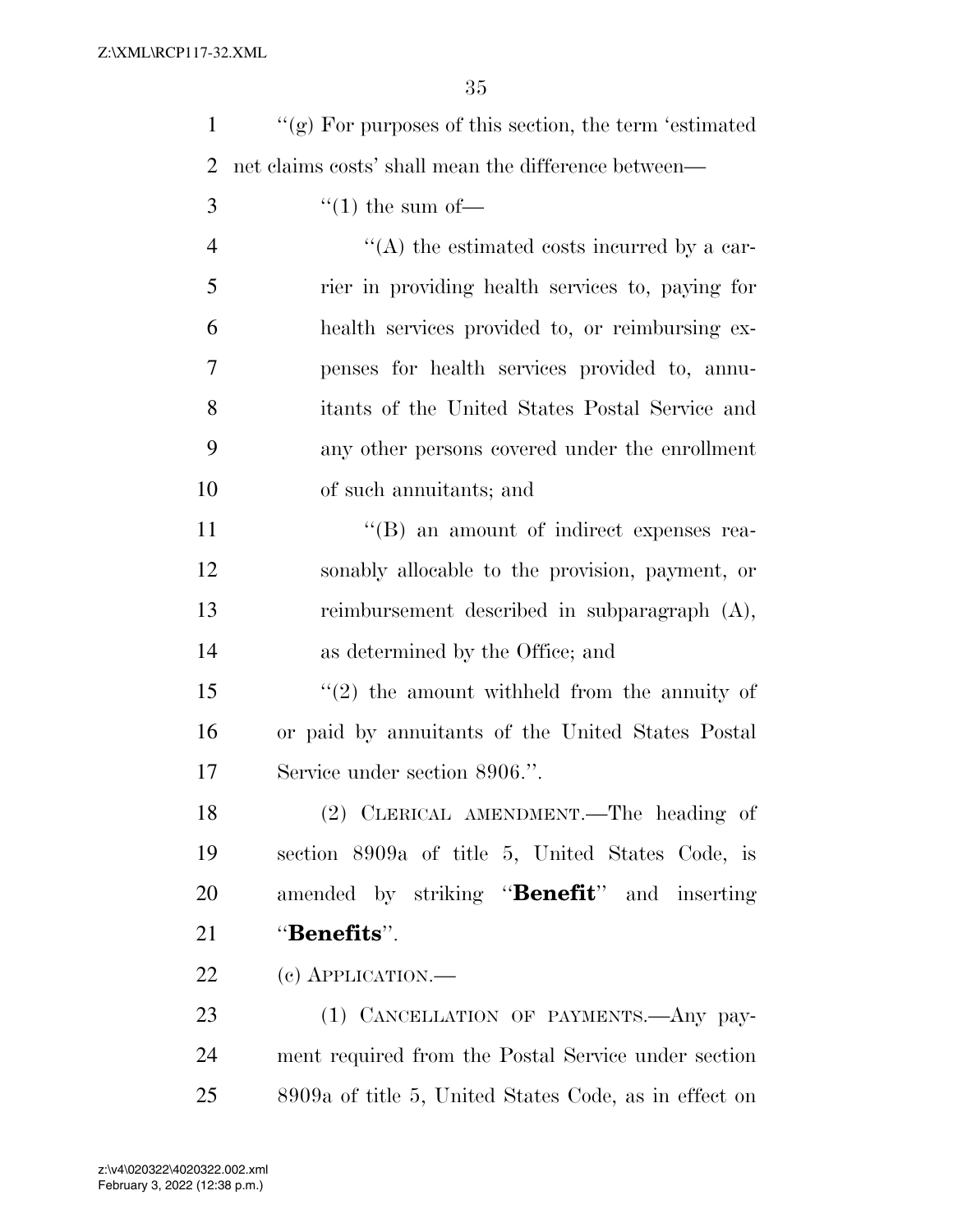the day before the date of enactment of this Act that remains unpaid as of such date of enactment is can-celed.

 (2) EFFECT OF THIS ACT.—In any determina- tion relating to the future liability for retiree health benefits of the United States Postal Service or the Postal Service Retiree Health Benefits Fund, the Office of Personnel Management shall take into ac- count the actual and reasonably expected effects of this Act.

11 (d) USE OF FUNDS FROM SALE OF REAL PROPERTY FOR CERTAIN PAYMENTS.—

 (1) IN GENERAL.—Chapter 29 of title 39, United States Code, is amended by adding at the end the following:

## **''§ 2903. Use of funds from sale of property**

 ''In the event that the Postal Service permanently ceases operations, any funds derived from the sale of any real property owned by the Postal Service shall be used to pay any outstanding liability with respect to the salaries and expenses of any Postal Service employee. The balance of any remaining funds shall be deposited into the Postal Service Retiree Health Benefits Fund established under section 8909a of title 5.''.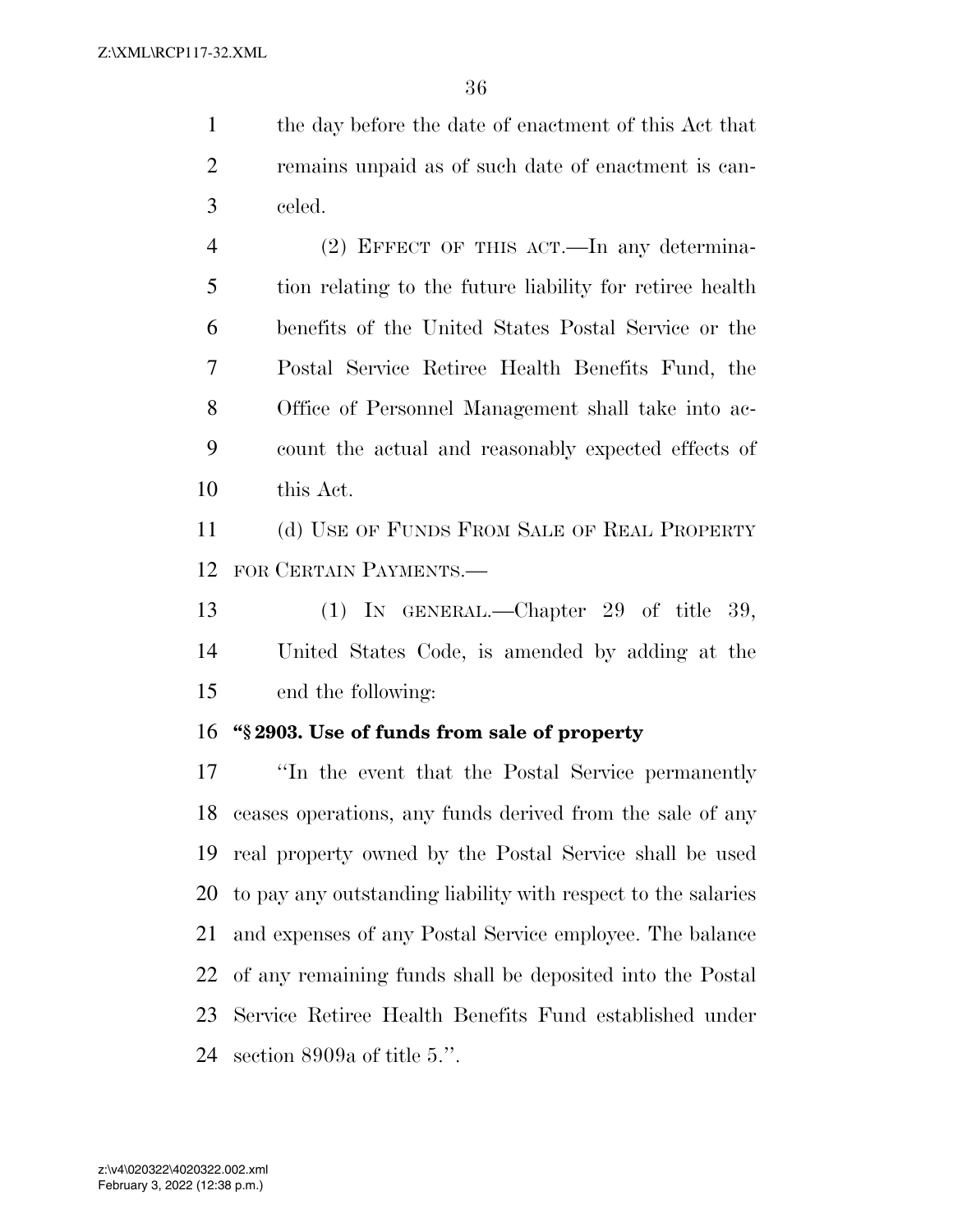(2) CLERICAL AMENDMENT.—The table of sec- tions of such chapter is amended by adding after the item relating to section 2902 the following new item: ''2903. Use of funds from sale of property.''.

## **SEC. 103. NONPOSTAL SERVICES.**

- (a) NONPOSTAL SERVICES.—
- (1) IN GENERAL.—Part IV of title 39, United States Code, is amended by adding after chapter 36
- the following:

# **''CHAPTER 37—NONPOSTAL SERVICES**

''Sec.

''3701. Purpose. ''3702. Definitions. ''3703. Postal Service program for State governments. ''3704. Postal Service program for other Government agencies. ''3705. Transparency and accountability for nonpostal services.

## **''§ 3701. Purpose**

 ''The purpose of this chapter is to enable the Postal Service to increase its net revenues through specific non- postal products and services that are expressly authorized by this chapter. **''§ 3702. Definitions** 

# ''In this chapter—

- $\mathbf{17}$   $\mathbf{17}$   $\mathbf{10}$  the term 'nonpostal services' is limited to
- services offered by the Postal Service that are ex-
- pressly authorized by this chapter and are not postal
- products or services;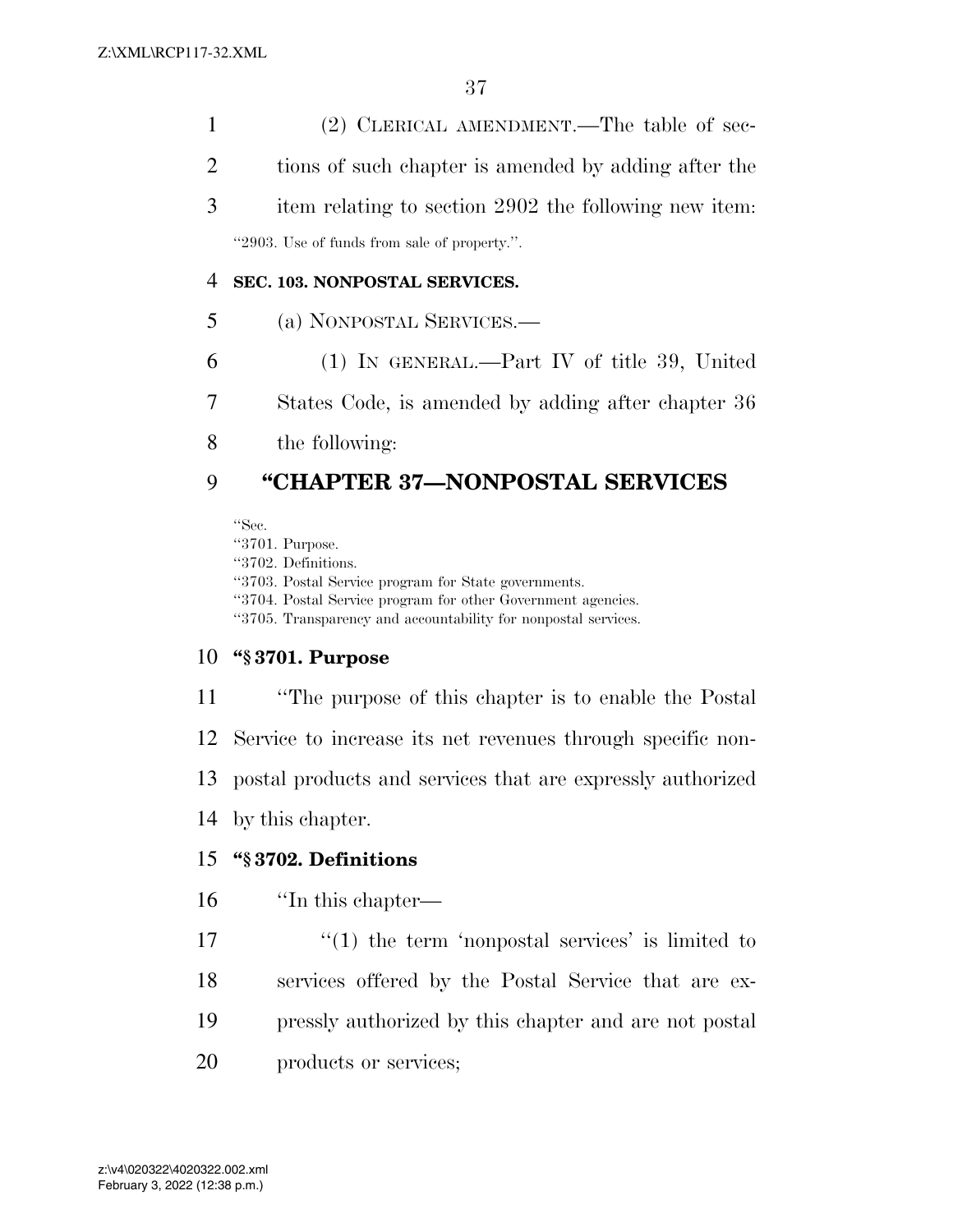| $\mathbf{1}$   | $\lq(2)$ the term 'costs attributable' has the mean-     |
|----------------|----------------------------------------------------------|
| $\overline{2}$ | ing given such term in section 3631;                     |
| 3              | $"$ (3) the term 'year' means a fiscal year;             |
| $\overline{4}$ | $\lq(4)$ the term 'local government' means a coun-       |
| 5              | ty, municipality, city, town, township, local public     |
| 6              | authority, school district, special district, intrastate |
| 7              | district, council of governments, or regional or inter-  |
| 8              | state government entity;                                 |
| 9              | $\lq(5)$ the term 'State government' includes the        |
| 10             | government of the District of Columbia, the Com-         |
| 11             | monwealth of Puerto Rico, the United States Virgin       |
| 12             | Islands, Guam, American Samoa, the Common-               |
| 13             | wealth of the Northern Mariana Islands, and any          |
| 14             | other territory or possession of the United States;      |
| 15             | $\cdot\cdot$ (6) the term 'tribal government' means the  |
| 16             | government of an Indian tribe, as that term is de-       |
| 17             | fined in section 4 of the Indian Self-Determination      |
| 18             | and Education Assistance Act (25 U.S.C. 5304);           |
| 19             | and                                                      |
| 20             | $\lq(7)$ the term 'United States', when used in a        |
| 21             | geographical sense, means the States, the District of    |
| <u>22</u>      | Columbia, the Commonwealth of Puerto Rico, the           |
| 23             | United States Virgin Islands, Guam, American             |

Samoa, the Commonwealth of the Northern Mariana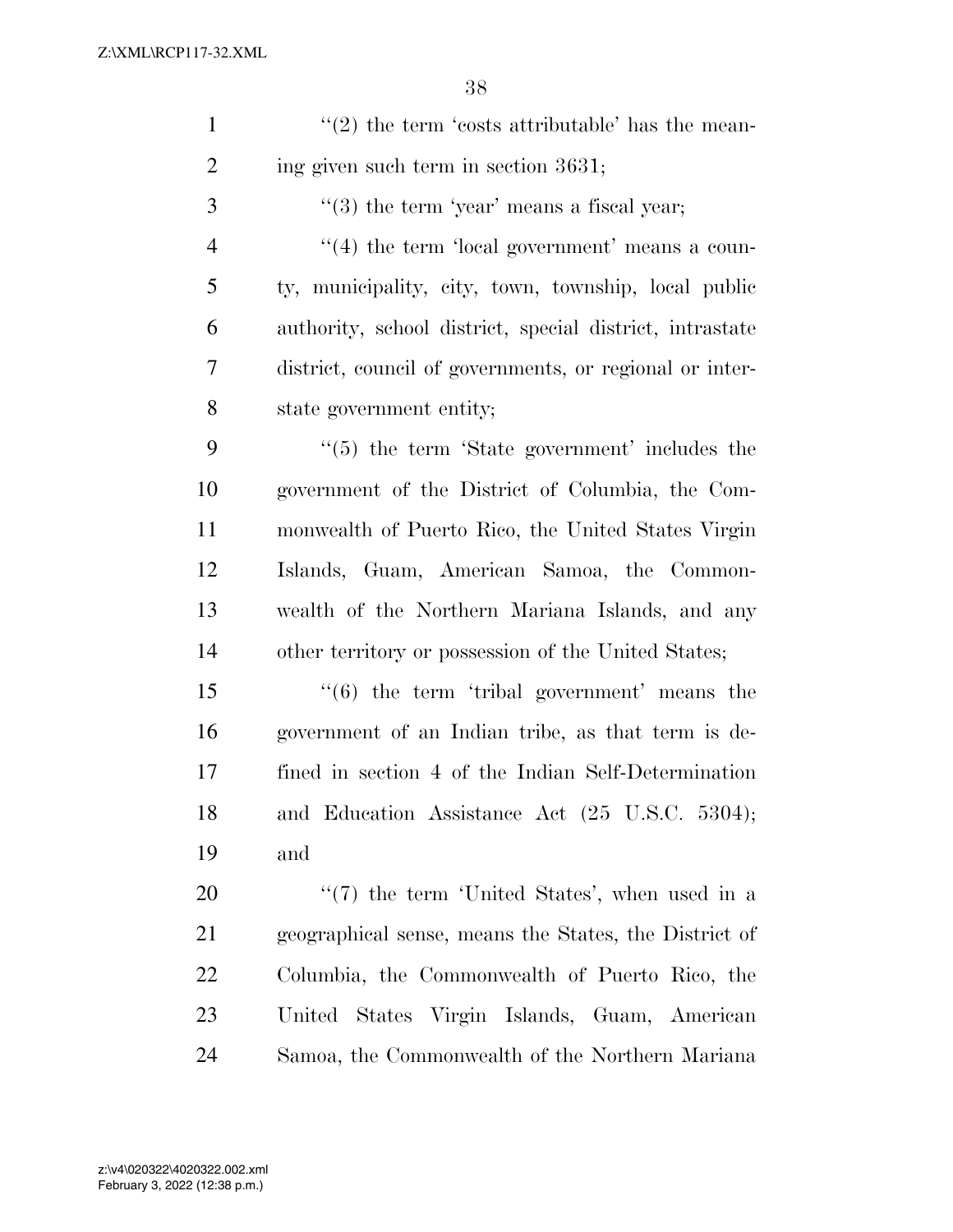Islands, and any other territory or possession of the United States.

# **''§ 3703. Postal Service program for State govern-ments**

 ''(a) IN GENERAL.—Notwithstanding any other pro- vision of this title, the Postal Service may establish a pro- gram to enter into agreements with an agency of any State government, local government, or tribal government to provide property or nonpostal services to the public on be- half of such agencies for non-commercial purposes, but only if—

| 12 | $\cdot\cdot\cdot(1)$ such property or nonpostal services— |
|----|-----------------------------------------------------------|
| 13 | $\lq\lq$ (A) provide enhanced value to the public,        |
| 14 | such as by lowering the cost or raising the qual-         |
| 15 | ity of such services or by making such services           |
| 16 | more accessible;                                          |
| 17 | $\lq\lq (B)$ do not interfere with or detract from        |
| 18 | the value of postal services, including by—               |
| 19 | "(i) harming the cost and efficiency of                   |
| 20 | postal services; and                                      |
| 21 | "(ii) unreasonably restricting access                     |
| 22 | to postal retail service, such as customer                |
| 23 | waiting time and access to parking; and                   |
| 24 | $\lq(2)$ such agreements provide a net contribution       |
| 25 | to the Postal Service, defined as reimbursement that      |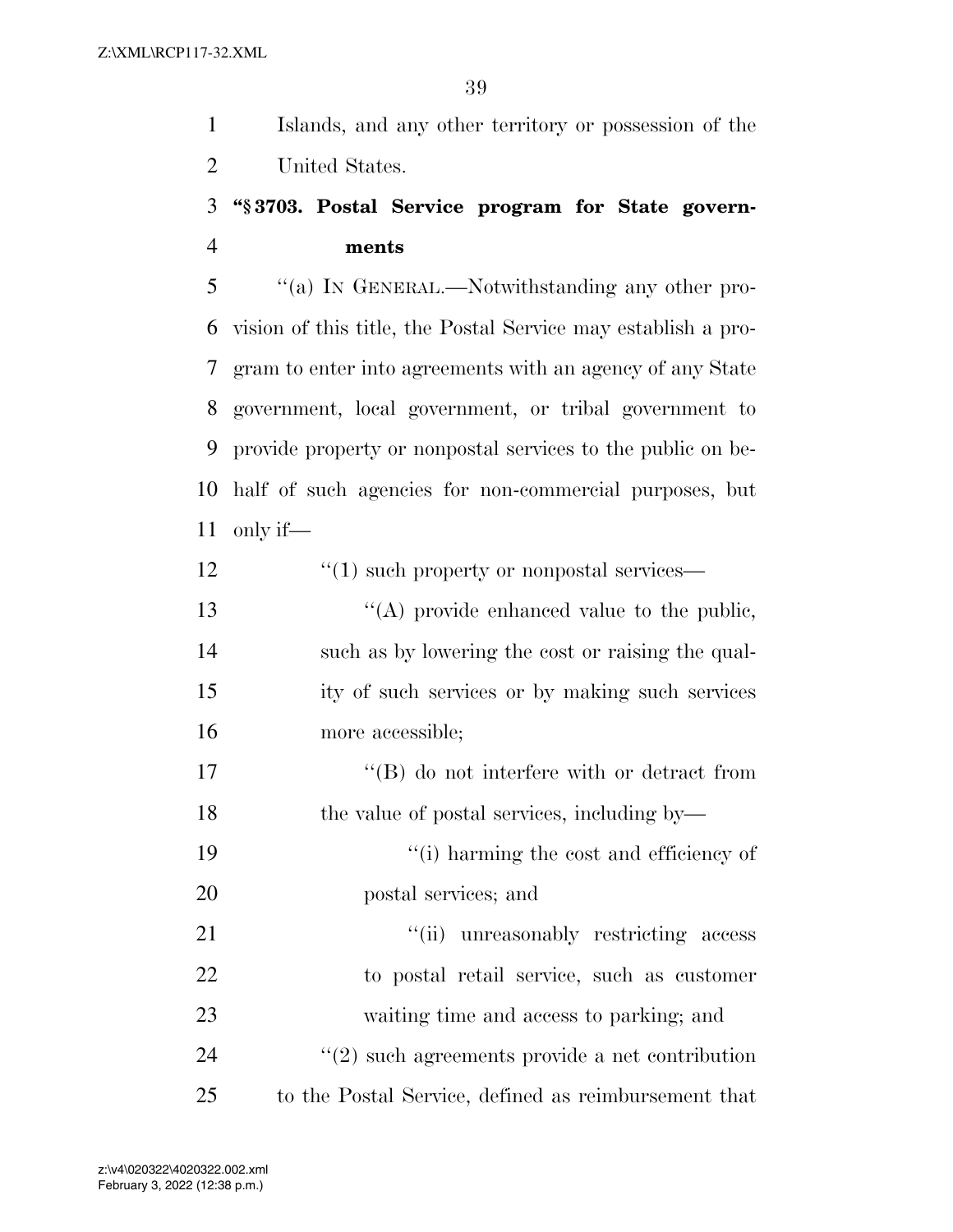| $\mathbf{1}$   | covers at least 100 percent of the costs attributable       |
|----------------|-------------------------------------------------------------|
| $\overline{2}$ | to all property and nonpostal services provided under       |
| 3              | each relevant agreement in each year, except that           |
| $\overline{4}$ | agreements determined to be substantially similar by        |
| 5              | the Postal Service with the concurrence of the Postal       |
| 6              | Regulatory Commission shall be reviewed based on            |
| 7              | their collective revenue and costs attributable.            |
| 8              | "(b) PUBLIC NOTICE.—Not more than 90 days after             |
| 9              | offering a service under the program, the Postal Service    |
| 10             | shall make available to the public on its website—          |
| 11             | $\lq(1)$ the agreement with the agency regarding            |
| 12             | such service; and                                           |
| 13             | $\cdot\cdot(2)$ a business plan that describes the specific |
| 14             | property or nonpostal service to be provided, the en-       |
| 15             | hanced value to the public, and terms of reimburse-         |
| 16             | ment to the Postal Service.                                 |
| 17             | "(c) APPROVAL REQUIRED.—The Postal Service may              |
| 18             | not establish the program under subsection (a) unless the   |
| 19             | Governors of the Postal Service approve such program by     |
| 20             | a recorded vote that is publicly disclosed on the Postal    |
| 21             | Service website with a majority of the Governors then in    |
| 22             | office voting for approval.                                 |
| 23             | "(d) CONFIDENTIAL INFORMATION.—Subsection (b)               |
| 24             | shall not be construed as requiring the Postal Service to   |
| 25             | disclose to the public any information—                     |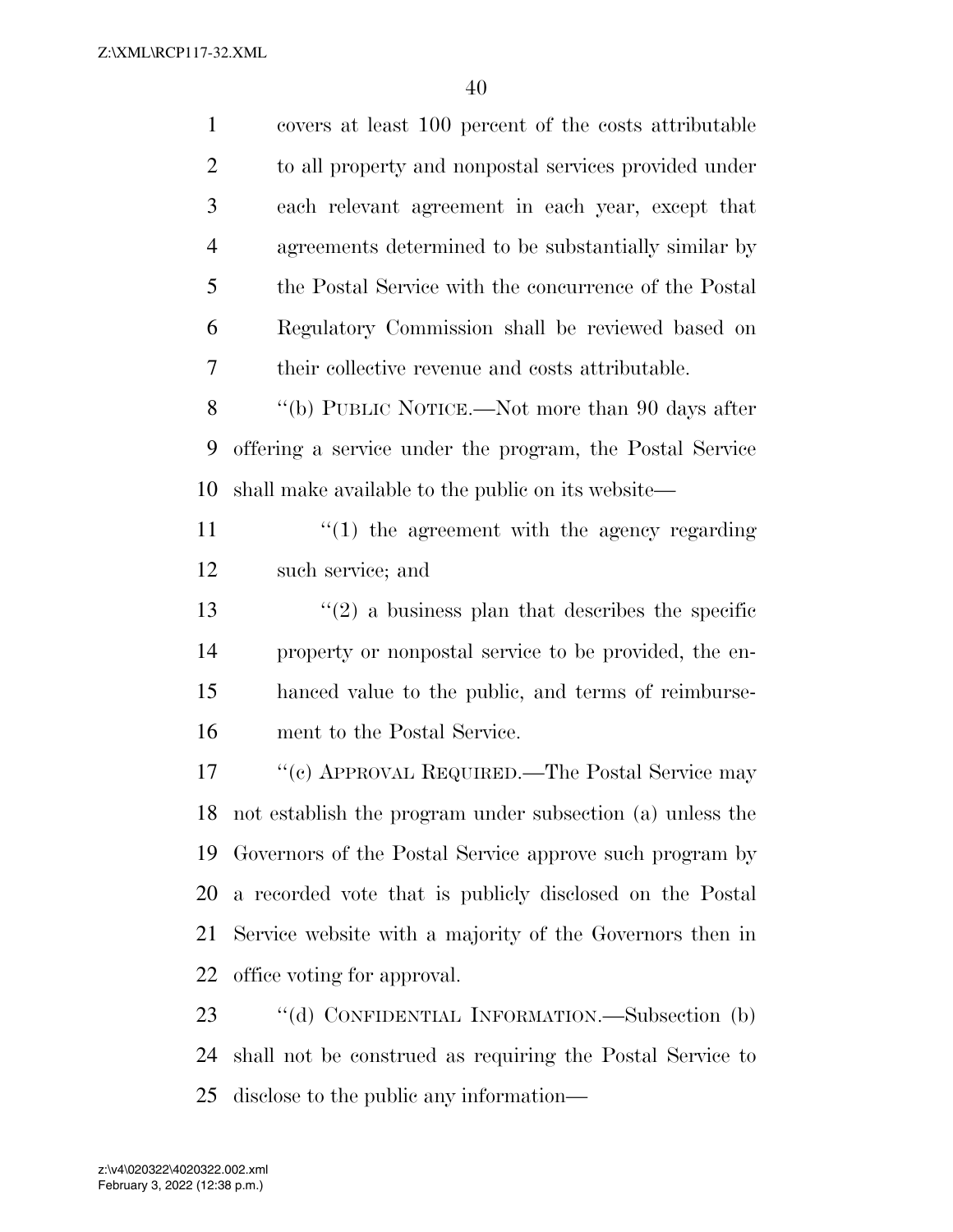1  $\frac{4}{10}$  described in section 410(c); or ''(2) exempt from public disclosure under sec- $3 \t{tion} 552(b)$  of title 5.

# **''§ 3704. Postal Service program for other Govern-ment agencies**

 ''The Postal Service may establish a program to pro- vide property and nonpostal services to other Government agencies within the meaning of section 411, but only if such program provides a net contribution to the Postal Service, defined as reimbursement that covers at least 100 percent of the costs attributable for property and non- postal services provided by the Postal Service in each year to such agencies.

# **''§ 3705. Transparency and accountability for non-postal services**

16 "(a) ANNUAL REPORT TO THE COMMISSION.—

17 "(1) In GENERAL.—Not later than 90 days after the last day of each year, the Postal Service shall submit to the Postal Regulatory Commission a report that analyzes costs, revenues, rates, and qual- ity of service for each agreement or substantially similar set of agreements for the provision of prop- erty or nonpostal services under section 3703 or the program as a whole under section 3704, and any other nonpostal service authorized under this chap-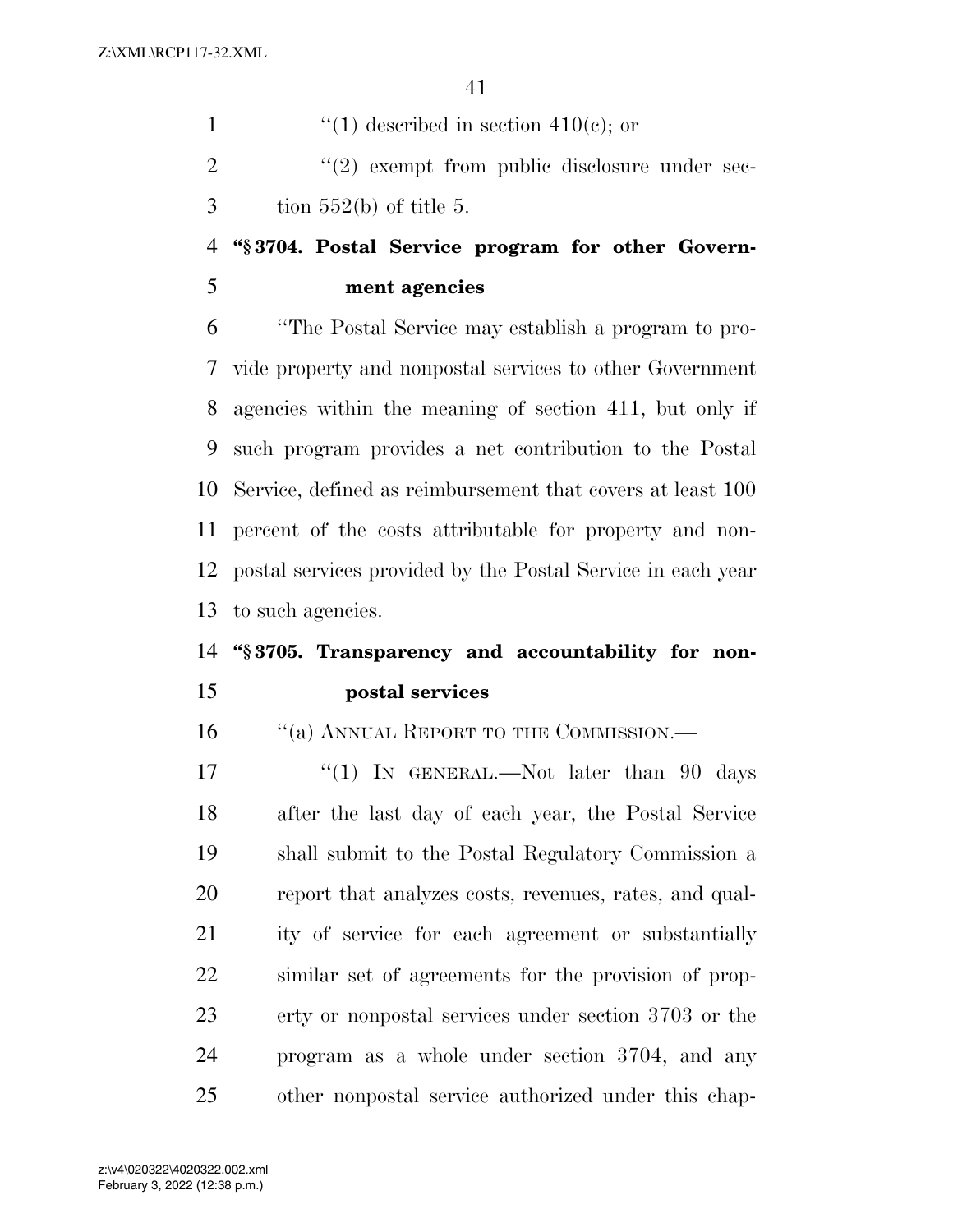ter, using such methodologies as the Commission may prescribe, and in sufficient detail to dem- onstrate compliance with the requirements of this chapter. ''(2) SUPPORTING MATTER.—A report sub- mitted under paragraph (1) shall include any non- public annex, the working papers, and any other supporting matter of the Postal Service and the In- spector General related to the information submitted in such report. 11 "(b) CONTENT AND FORM OF REPORT.— 12 "(1) IN GENERAL.—The Postal Regulatory Commission shall, by regulation, prescribe the con- tent and form of the report required under sub- section (a). In prescribing such regulations, the Commission shall give due consideration to—  $\mathcal{L}(\mathbf{A})$  providing the public with timely, ade-

quate information to assess compliance;

19 ''(B) avoiding unnecessary or unwarranted administrative effort and expense on the part of 21 the Postal Service; and

 $\bullet$  (C) protecting the confidentiality of infor- mation that is commercially sensitive or is ex- empt from public disclosure under section 552(b) of title 5.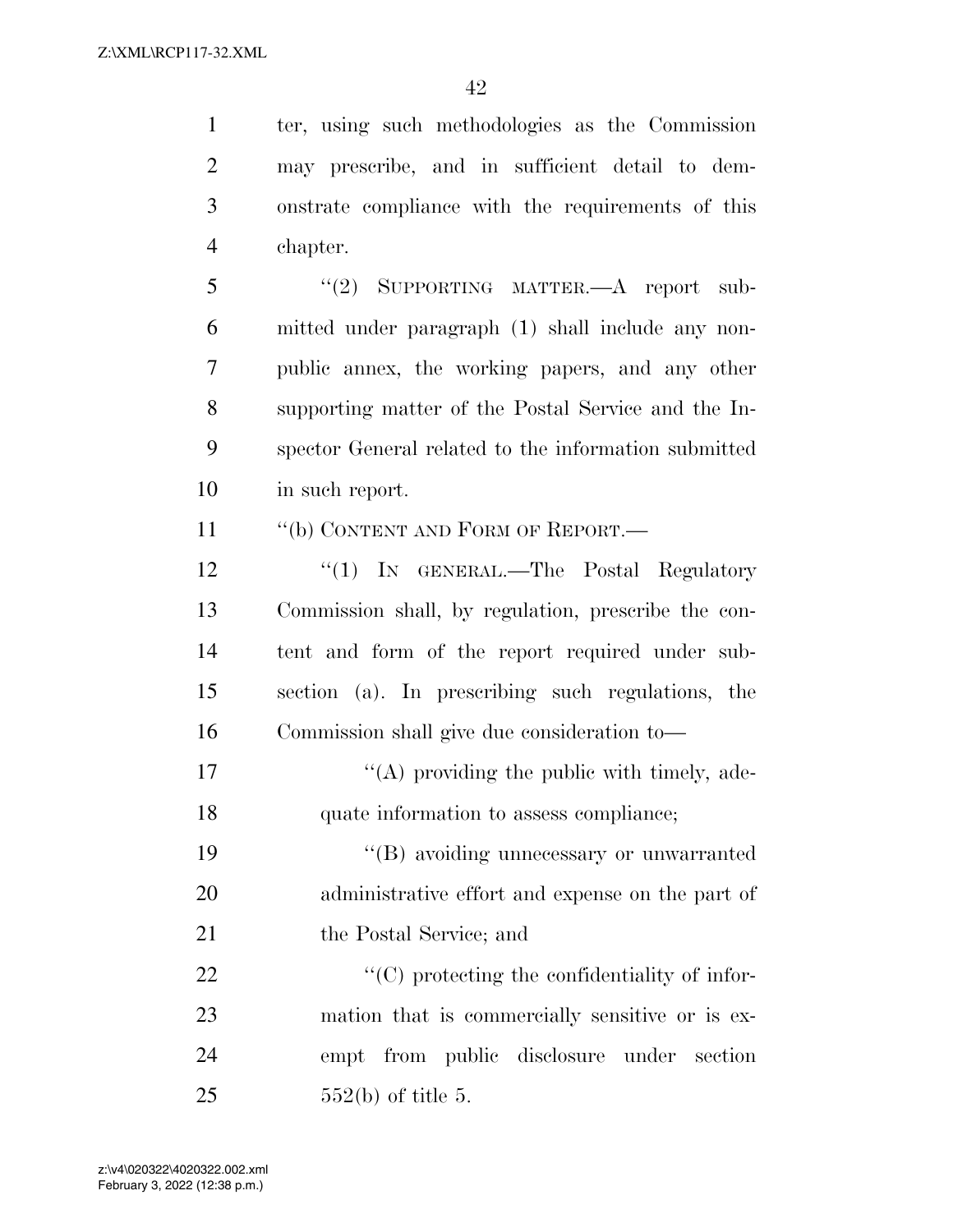| $\mathbf{1}$   | "(2) REVISED REQUIREMENTS.—The Commis-                    |
|----------------|-----------------------------------------------------------|
| $\overline{2}$ | sion may, on its own motion or on request of any          |
| 3              | interested party, initiate proceedings to improve the     |
| $\overline{4}$ | quality, accuracy, or completeness of Postal Service      |
| 5              | data required by the Commission if—                       |
| 6              | $\lq\lq$ the attribution of costs or revenues to          |
| 7              | property, products, or services under this chap-          |
| 8              | ter has become significantly inaccurate or can            |
| 9              | be significantly improved;                                |
| 10             | $\lq\lq$ (B) the quality of service data provided to      |
| 11             | the Commission for a report under this chapter            |
| 12             | has become significantly inaccurate or can be             |
| 13             | significantly improved; or                                |
| 14             | "(C) such revisions are, in the judgment of               |
| 15             | the Commission, otherwise necessitated by the             |
| 16             | public interest.                                          |
| 17             | "(c) AUDITS.—The Inspector General shall regularly        |
| 18             | audit the data collection systems and procedures used in  |
| 19             | collecting information and preparing the report required  |
| 20             | under subsection (a). The results of any such audit shall |
| 21             | be submitted to the Postal Service and the Postal Regu-   |
| 22             | latory Commission.                                        |
| 23             | "(d) CONFIDENTIAL INFORMATION.—                           |
| 24             | "(1) IN GENERAL.—If the Postal Service deter-             |
| 25             | mines that any document or portion of a document,         |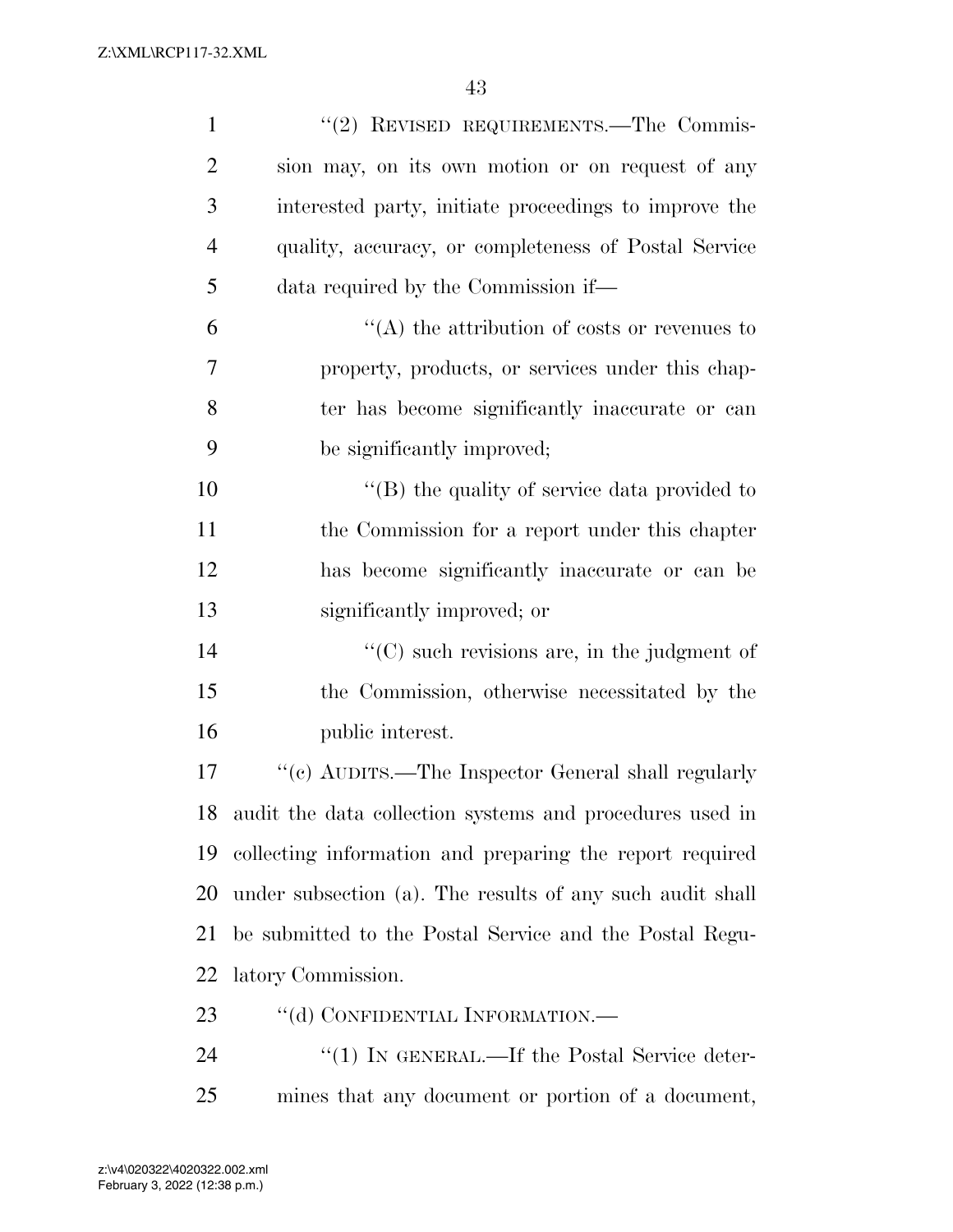| $\mathbf{1}$   | or other matter, which it provides to the Postal Reg-      |
|----------------|------------------------------------------------------------|
| $\overline{2}$ | ulatory Commission in a nonpublic annex under this         |
| 3              | section contains information described in section          |
| $\overline{4}$ | $410(c)$ , or exempt from public disclosure under sec-     |
| 5              | tion $552(b)$ of title 5, the Postal Service shall, at the |
| 6              | time of providing such matter to the Commission,           |
| 7              | notify the Commission of its determination, in writ-       |
| 8              | ing, and describe with particularity the documents         |
| 9              | (or portions of documents) or other matter for which       |
| 10             | confidentiality is sought and the reasons therefor.        |
| 11             | "(2) TREATMENT.—Any information or other                   |
| 12             | matter described in paragraph (1) to which the             |
| 13             | Commission gains access under this section shall be        |
| 14             | subject to paragraphs $(2)$ and $(3)$ of section $504(g)$  |
| 15             | in the same way as if the Commission had received          |
| 16             | notification with respect to such matter under sec-        |
| 17             | tion $504(g)(1)$ .                                         |
| 18             | "(e) ANNUAL COMPLIANCE DETERMINATION.—                     |
| 19             | "(1) OPPORTUNITY FOR PUBLIC COMMENT.-                      |
| 20             | Upon receiving a report required under subsection          |
| 21             | (a), the Postal Regulatory Commission shall prompt-        |
| 22             | $ly-$                                                      |
| າາ             | $\mathcal{U}(\Lambda)$ provide an                          |

23  $\bullet$  ''(A) provide an opportunity for comment on such report by any interested party; and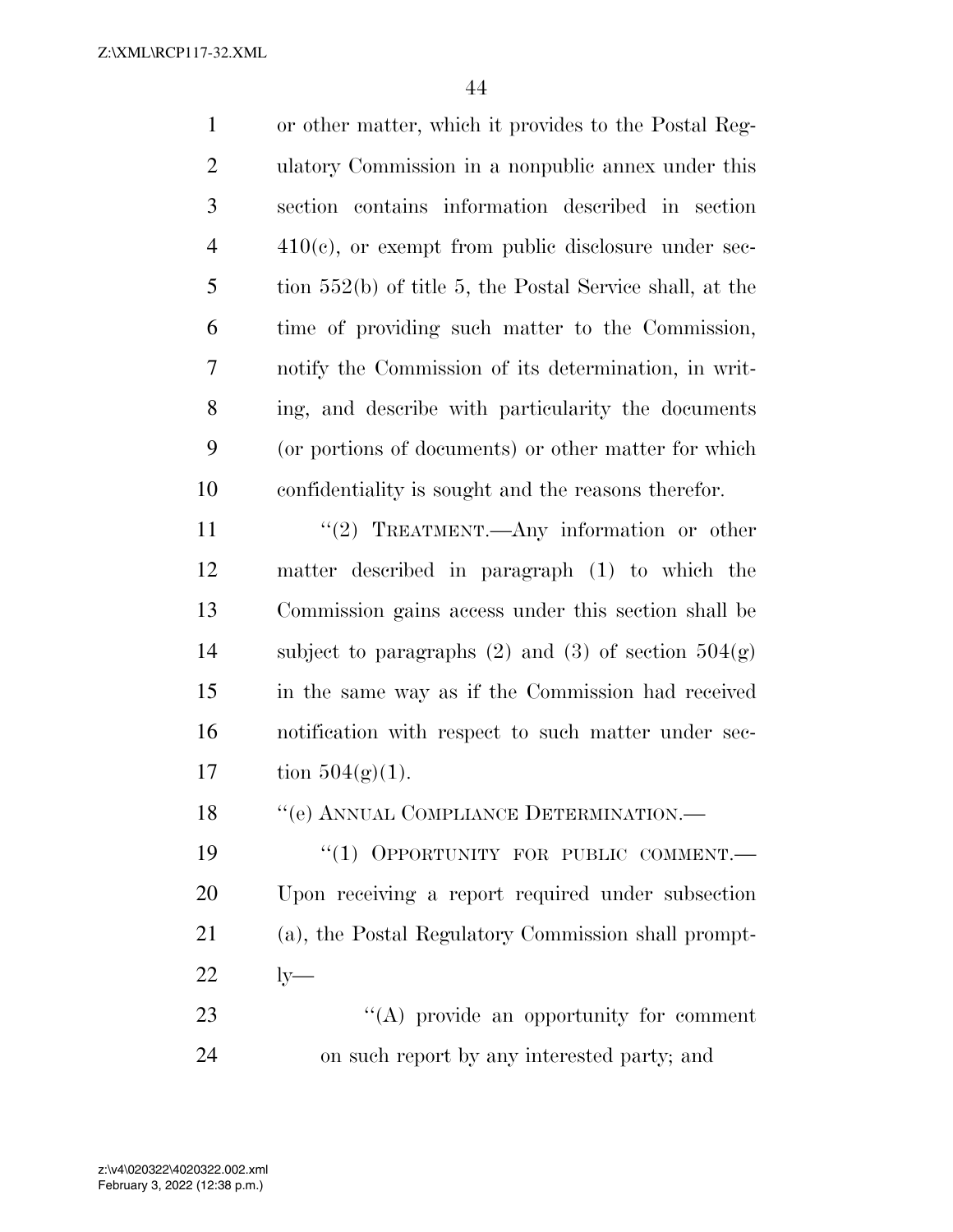''(B) appoint an officer of the Commission to represent the interests of the general public. 3 "(2) DETERMINATION OF COMPLIANCE OR NON- COMPLIANCE.—Not later than 90 days after receiv- ing a report required under subsection (a), the Post- al Regulatory Commission shall make a written de- termination as to whether the activities carried out pursuant to this chapter during the applicable year were or were not in compliance with the provisions of this chapter. For purposes of this paragraph, any case in which the requirements for coverage of costs attributable have not been met shall be considered to be a case of noncompliance. If, with respect to a year, no instance of noncompliance is found to have occurred, the determination shall be to that effect. Such determination of noncompliance shall be in- cluded with the annual compliance determination re- quired under section 3653.  $\frac{u(3)}{2}$  NONCOMPLIANCE.—If a timely written de- termination of noncompliance is made under para-graph (2), the Postal Regulatory Commission shall

 take appropriate action. If the requirements for cov- erage of costs attributable specified by this chapter are not met, the Commission shall, within 60 days after the determination, prescribe remedial action to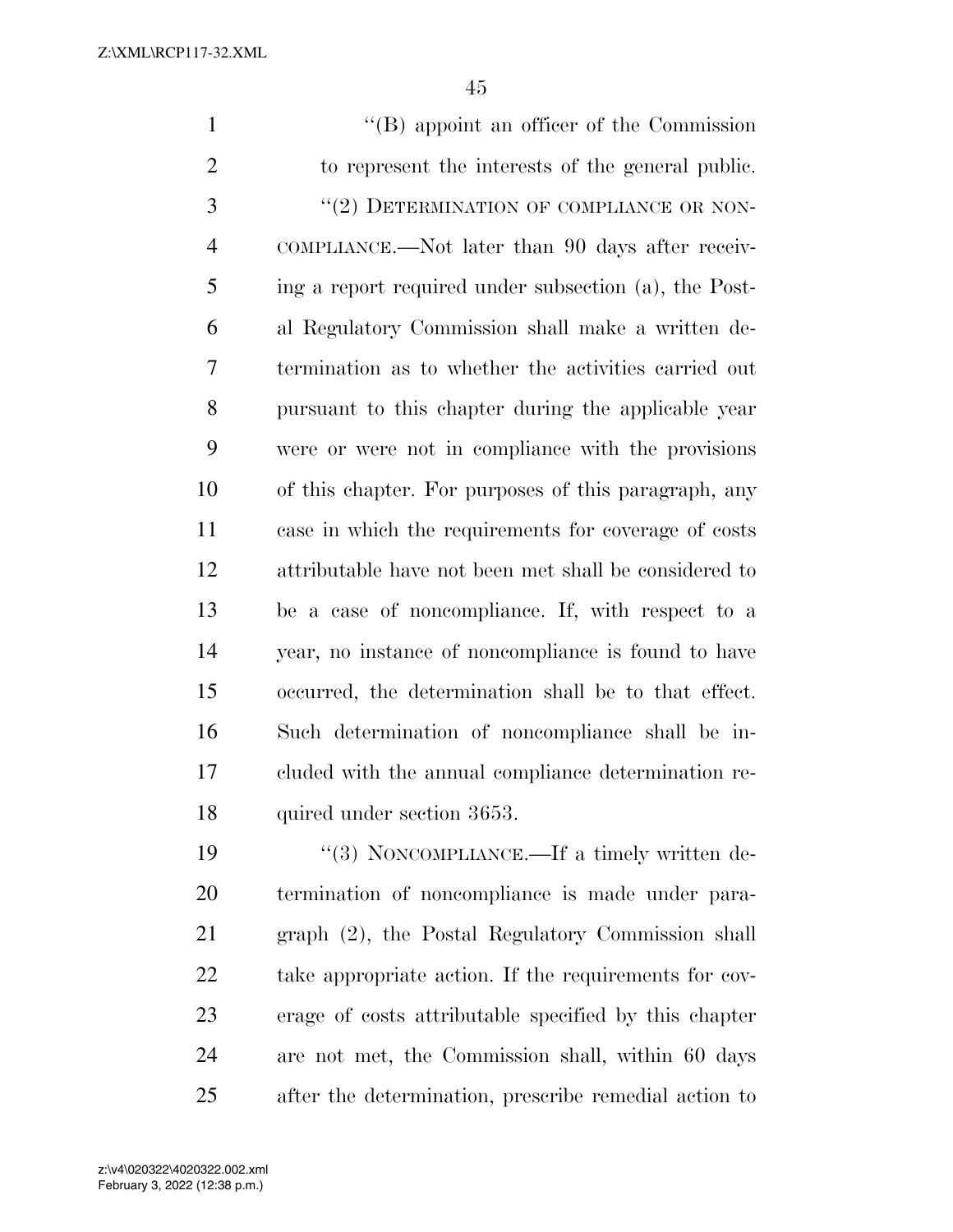restore compliance as soon as practicable, including the full restoration of revenue shortfalls during the following year. The Commission may order the Post- al Service to discontinue a nonpostal service under section 3703 that persistently fails to meet cost cov-erage requirements.

7 "(4) DELIBERATE NONCOMPLIANCE.—In the case of deliberate noncompliance by the Postal Serv- ice with the requirements of this chapter, the Postal Regulatory Commission may order, based on the na- ture, circumstances, extent, and seriousness of the noncompliance, a fine (in the amount specified by the Commission in its order) for each incidence of such noncompliance. All receipts from fines imposed under this subsection shall be deposited in the gen-eral fund of the Treasury.

 ''(f) REGULATIONS REQUIRED.—The Postal Regu- latory Commission shall issue such regulations as are nec-essary to carry out this section.

 ''(g) EXPERIMENTAL PRODUCT AUTHORITY.—The Postal Service may conduct market tests of agreements pursuant to section 3703 and section 3704 of this chapter subject to the same terms and conditions described in sec-tion 3641 of this title. For the purposes of a market test,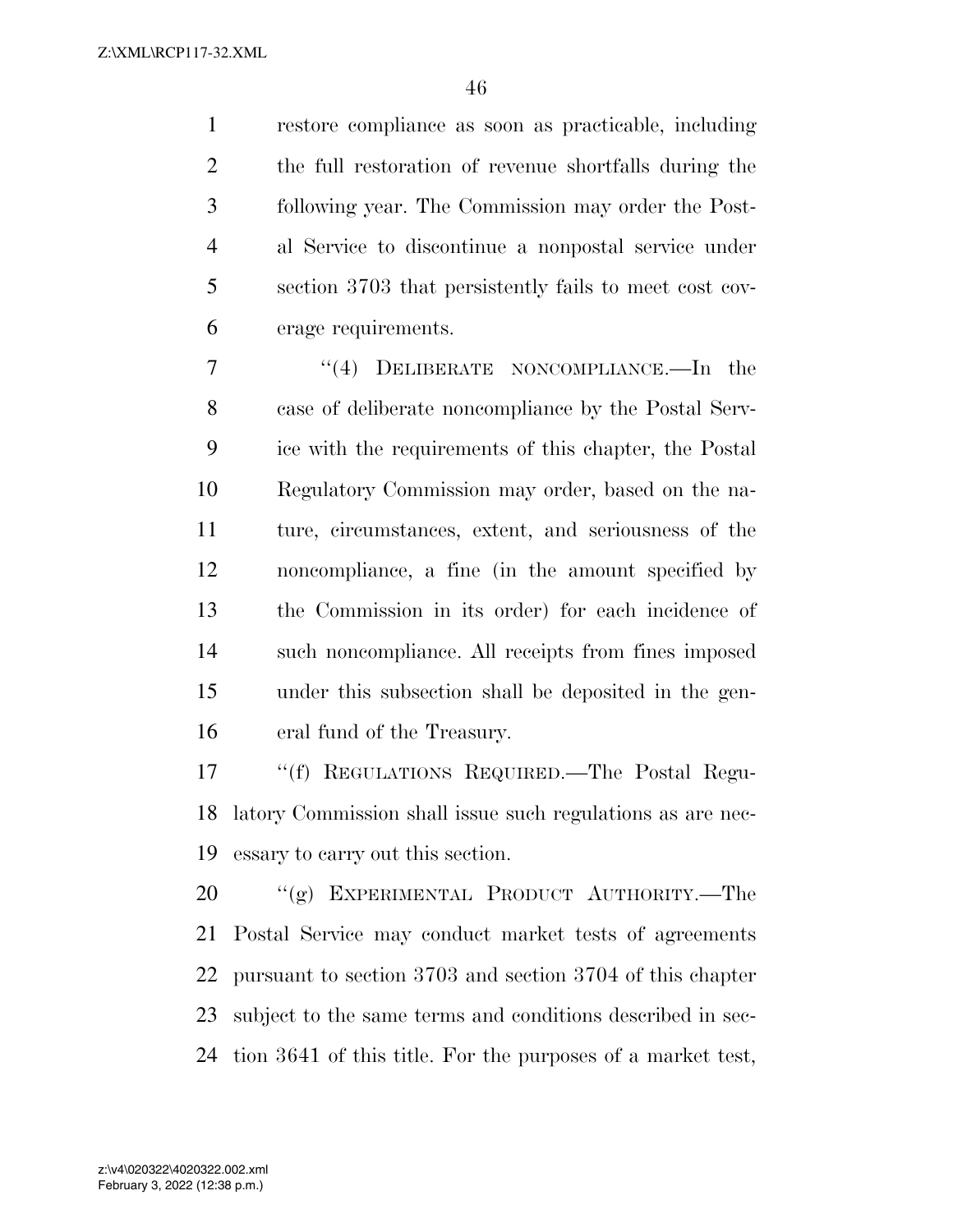the cost coverage requirements in sections 3703 and 3704 of this chapter shall not apply.''.

| 3              | (2) CLERICAL AMENDMENT.—The table of                  |
|----------------|-------------------------------------------------------|
| $\overline{4}$ | chapters for part IV of title 39, United States Code, |
| 5              | is amended by adding after the item relating to       |
| 6              | chapter 36 the following:                             |
|                |                                                       |
| 7              | (b) CONFORMING AMENDMENTS.—                           |
| 8              | (1) SECTION $404$ —Section $404(e)$ of title 39,      |
| 9              | United States Code, is amended in paragraph $(2)$ ,   |
| 10             | by inserting after "subsection" the following: ", or  |
| 11             | any nonpostal products or services authorized by      |
| 12             | chapter $37$ ".                                       |
| 13             | $(2)$ SECTION 411.—The last sentence of section       |
| 14             | 411 of title 39, United States Code, is amended by    |
| 15             | striking "including reimbursability" and inserting    |
| 16             | "including reimbursability within the limitations of  |
| 17             | chapter $37$ ".                                       |
| 18             | (3) TREATMENT<br>OF<br>EXISTING NONPOSTAL             |
| 19             | SERVICES.—All individual nonpostal services, pro-     |
| 20             | vided directly or through licensing, that are contin- |
| 21             | ued pursuant to section $404(e)$ of title 39, United  |
| 22             | States Code, shall be considered to be expressly au-  |
| 23             | thorized by chapter 37 of such title (as added by     |
|                |                                                       |

24 subsection  $(a)(1)$  and shall be subject to the re-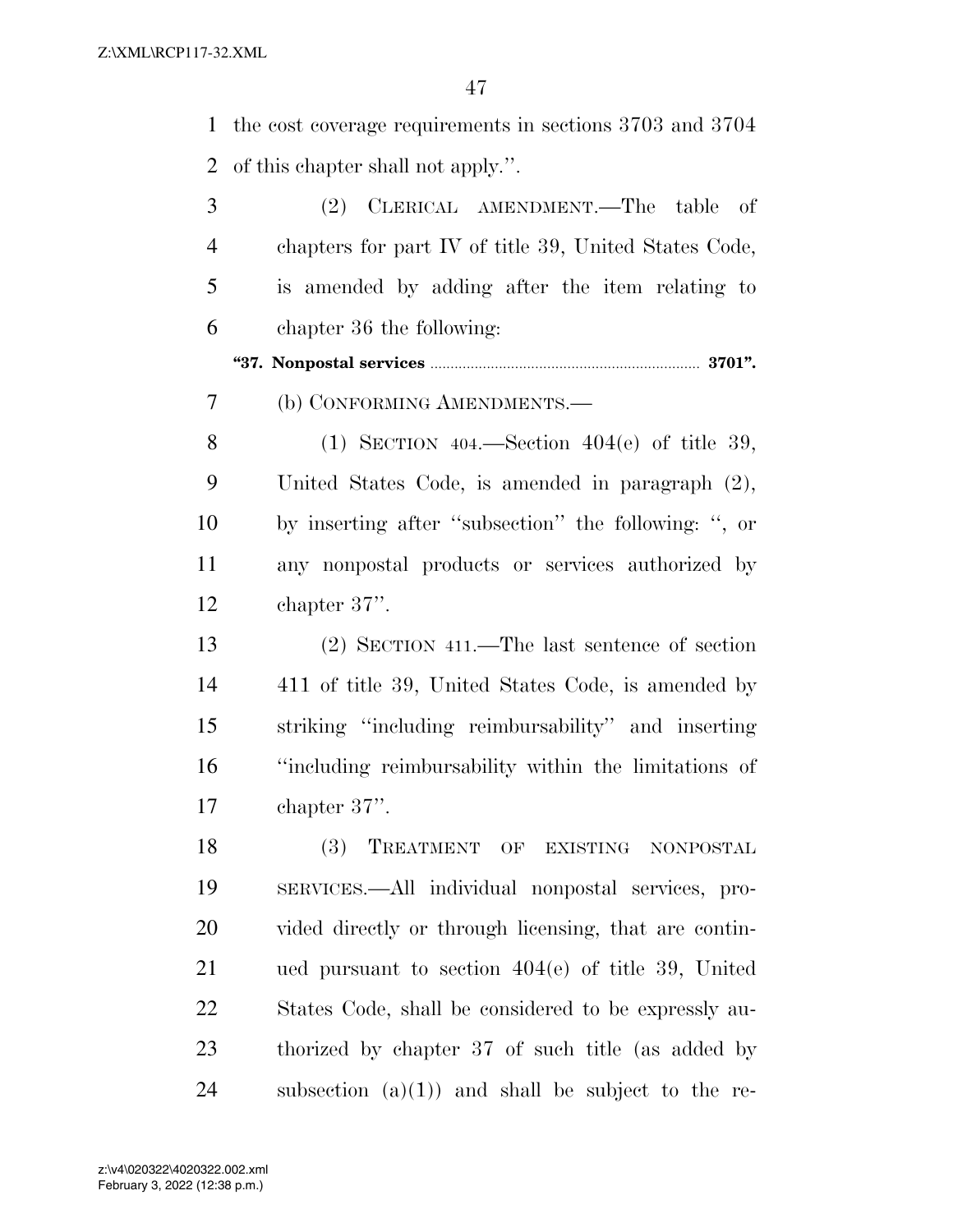quirements of section 3705, subsections (a) through

| $\overline{2}$ | (d).                                                        |
|----------------|-------------------------------------------------------------|
| 3              | <b>TITLE II-POSTAL SERVICE</b>                              |
| $\overline{4}$ | <b>OPERATIONAL REFORMS</b>                                  |
| 5              | SEC. 201. PERFORMANCE TARGETS AND TRANSPARENCY.             |
| 6              | (a) IN GENERAL.—Subchapter VII of chapter 36 of             |
| 7              | title 39, United States Code, is amended by inserting after |
| 8              | section 3691 the following:                                 |
| 9              | "§3692. Performance targets and transparency                |
| 10             | "(a) PERFORMANCE TARGETS. Each year, to en-                 |
| 11             | sure that mail service for postal customers meets the serv- |
| 12             | ice standards for market-dominant products, established     |
| 13             | under section 3691, the Postal Service shall—               |
| 14             | $\lq(1)$ not later than 60 days after the beginning         |
| 15             | of the fiscal year in which they will apply, establish      |
| 16             | and provide to the Postal Regulatory Commission             |
| 17             | reasonable targets for performance; and                     |
| 18             | $\lq(2)$ provide the previous fiscal year's perform-        |
| 19             | ance targets in its Annual Compliance Report to the         |
| 20             | Postal Regulatory Commission for evaluation of              |
| 21             | compliance.                                                 |
| 22             | "(b) POSTAL REGULATORY COMMISSION DETER-                    |
| 23             | MINATION OF CERTAIN PERFORMANCE INFORMATION.                |
| 24             | Not later than 90 days after first receiving the perform-   |
|                |                                                             |
|                |                                                             |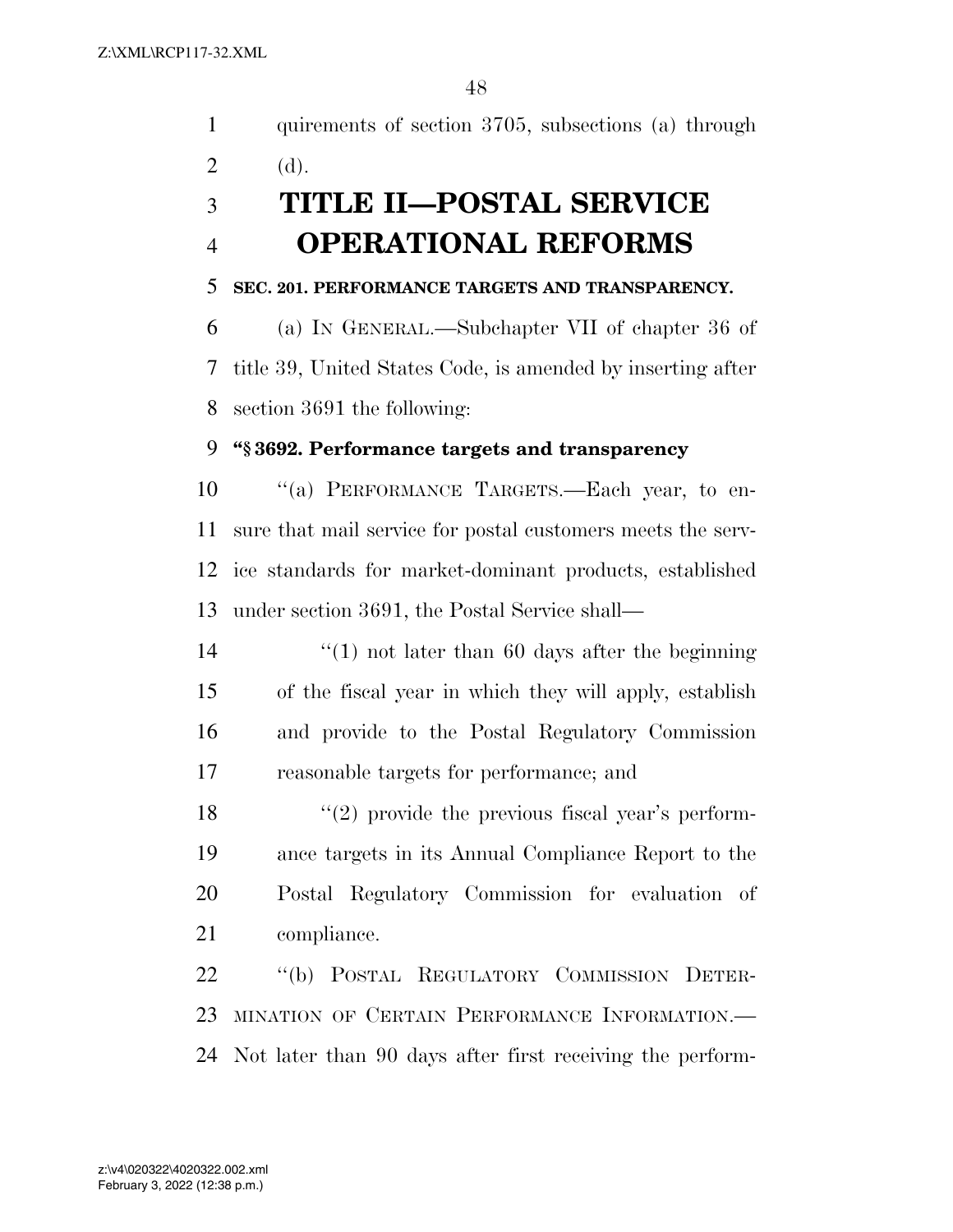| $\mathbf{1}$   | ance targets under subsection $(a)(1)$ , the Postal Regu- |
|----------------|-----------------------------------------------------------|
| 2              | latory Commission shall provide to the Postal Service—    |
| 3              | "(1) requirements for the Postal Service to               |
| $\overline{4}$ | publish nationwide, regional, and local delivery area     |
| 5              | performance information in accordance with sub-           |
| 6              | section $(c)(2)$ that—                                    |
| 7              | $\lq\lq$ are consistent with the organizational           |
| 8              | structure of the delivery network of the Postal           |
| 9              | Service (including at the District and Area or-           |
| 10             | ganizational levels, or the functional equiva-            |
| 11             | lents, and, to the extent practicable, at the U.S.        |
| 12             | ZIP Code Area level);                                     |
| 13             | $\lq\lq$ reflect the most granular geographic             |
| 14             | level of performance information appropriate              |
| 15             | for the Postal Service to publish; and                    |
| 16             | $\lq\lq$ (C) includes time period segments for the        |
| 17             | published geographic levels to satisfy the pub-           |
| 18             | lishing requirements of subparagraphs $(A)$ and           |
| 19             | $(C)$ of subsection $(e)(2)$ ; and                        |
| 20             | $\lq(2)$ recommendations for any modifications to         |
| 21             | the Postal Service's measurement systems necessary        |
| 22             | to measure and publish the performance information        |
| 23             | under subsection $(c)(2)$ that the Postal Regulatory      |
| 24             | Commission deems relevant.                                |
| 25             | "(c) PUBLIC PERFORMANCE DASHBOARD.—                       |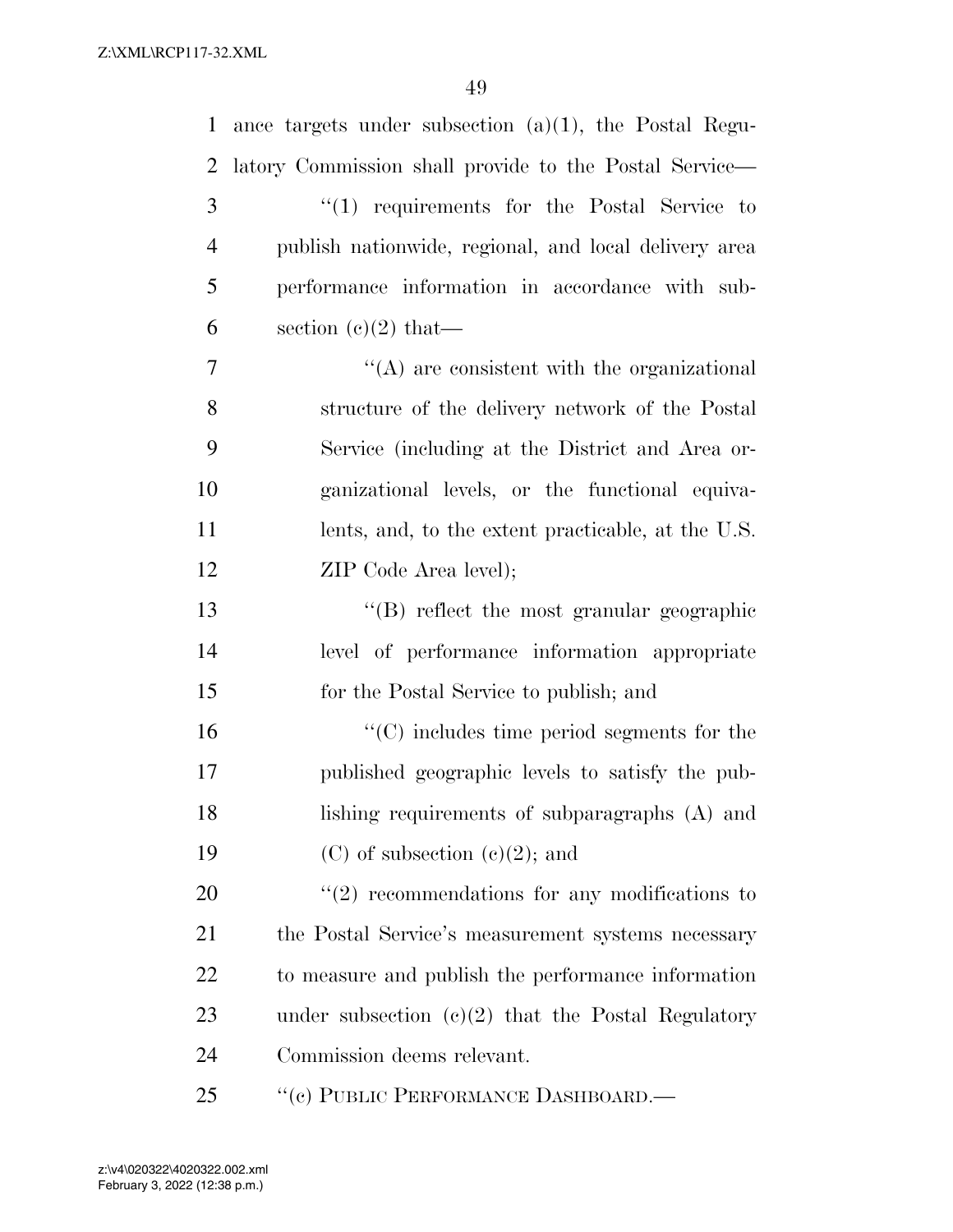| $\mathbf{1}$   | "(1) IN GENERAL.—The Postal Service shall           |
|----------------|-----------------------------------------------------|
| $\overline{2}$ | develop and maintain a publicly available Website   |
| 3              | with an interactive web-tool that provides perform- |
| $\overline{4}$ | ance information for market-dominant products that  |
| 5              | is updated on a weekly basis.                       |
| 6              | "(2) PERFORMANCE INFORMATION.—The per-              |
| $\tau$         | formance information provided for a market-domi-    |
| 8              | nant product on the Website shall include—          |
| 9              | $\lq\lq$ the type of market-dominant product;       |
| 10             | $\lq\lq$ performance information for different      |
| 11             | geographic areas, consistent with subsection        |
| 12             | (b);                                                |
| 13             | $\lq\lq$ (C) performance information for different  |
| 14             | periods, including annual, quarterly,<br>time       |
| 15             | monthly, and weekly segments;                       |
| 16             | "(D) comparisons of performance informa-            |
| 17             | tion for market-dominant products to perform-       |
| 18             | ance information for previous time periods to       |
| 19             | facilitate identification of performance trends;    |
| 20             | and                                                 |
| 21             | $\lq\lq(E)$ the performance targets then in ef-     |
| 22             | fect, and the performance targets for the pre-      |
| 23             | vious fiscal year, as established under sub-        |
| 24             | section $(a)(1)$ .                                  |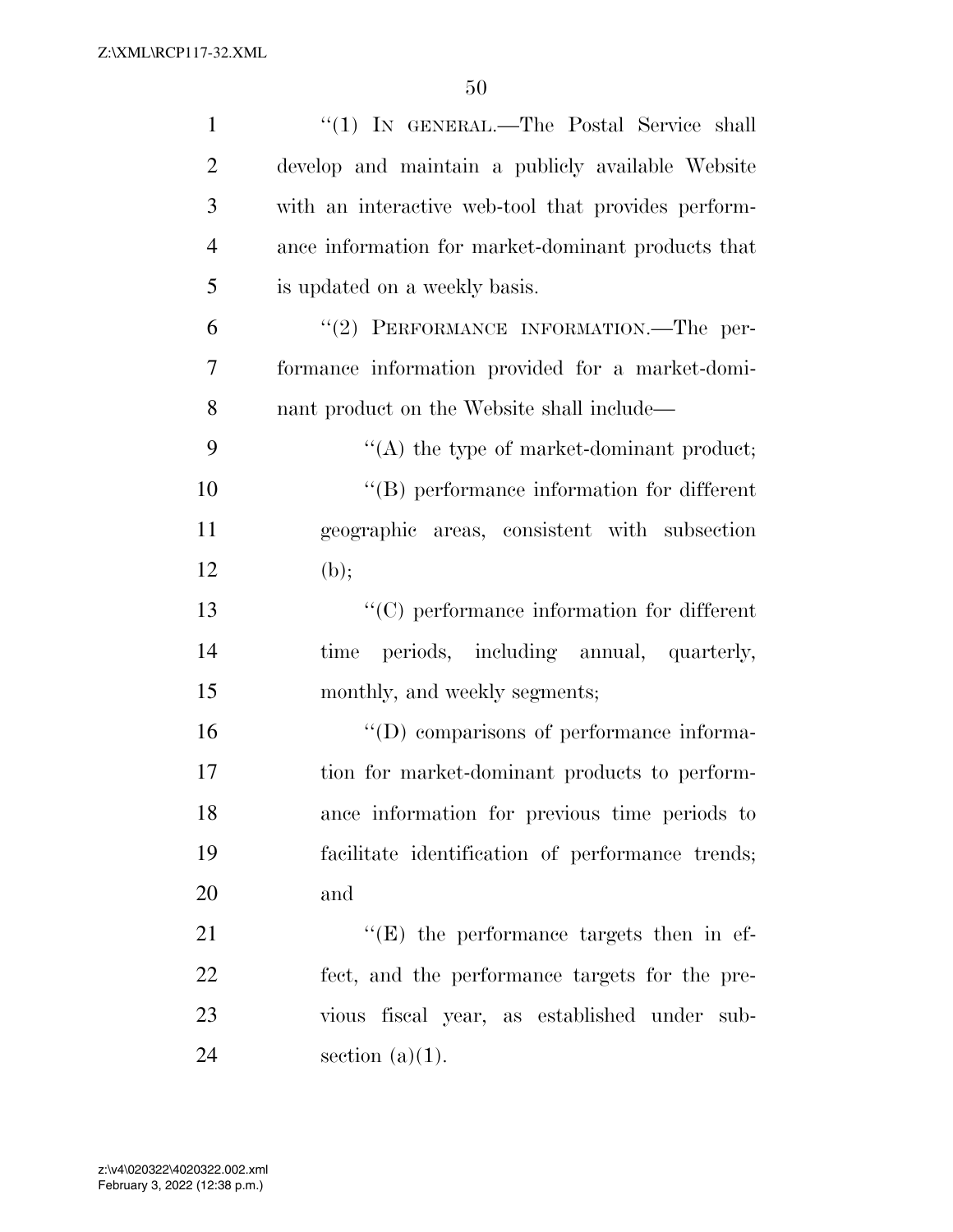| $\mathbf{1}$   | "(3) COMPREHENSIBILITY.—The Website shall            |
|----------------|------------------------------------------------------|
| $\overline{2}$ | include plain language descriptions of the elements  |
| 3              | required under paragraph (2) and information on      |
| $\overline{4}$ | the collection process, measurement methodology,     |
| 5              | completeness, accuracy, and validity of the perform- |
| 6              | ance information provided on the Website.            |
| $\overline{7}$ | $``(4)$ ADDRESS SEARCH FUNCTIONALITY.—The            |
| 8              | Website shall include functionality to enable a user |
| 9              | to search for performance information by street ad-  |
| 10             | dress, ZIP Code, or post office box.                 |
| 11             | "(5) FORMAT.—The Postal Service shall make           |
| 12             | performance information provided on the<br>the       |
| 13             | Website available—                                   |
| 14             | $\lq\lq$ (A) in a manner that—                       |
| 15             | "(i) presents the information required               |
| 16             | under paragraph $(2)$ on an interactive              |
| 17             | dashboard;                                           |
| 18             | "(ii) is searchable and may be sorted                |
| 19             | and filtered by the elements described in            |
| 20             | paragraph $(2)$ ; and                                |
| 21             | "(iii) to the extent practicable, enables            |
| 22             | any person or entity to download in bulk—            |
| 23             | "(I) such performance informa-                       |
| 24             | tion; and                                            |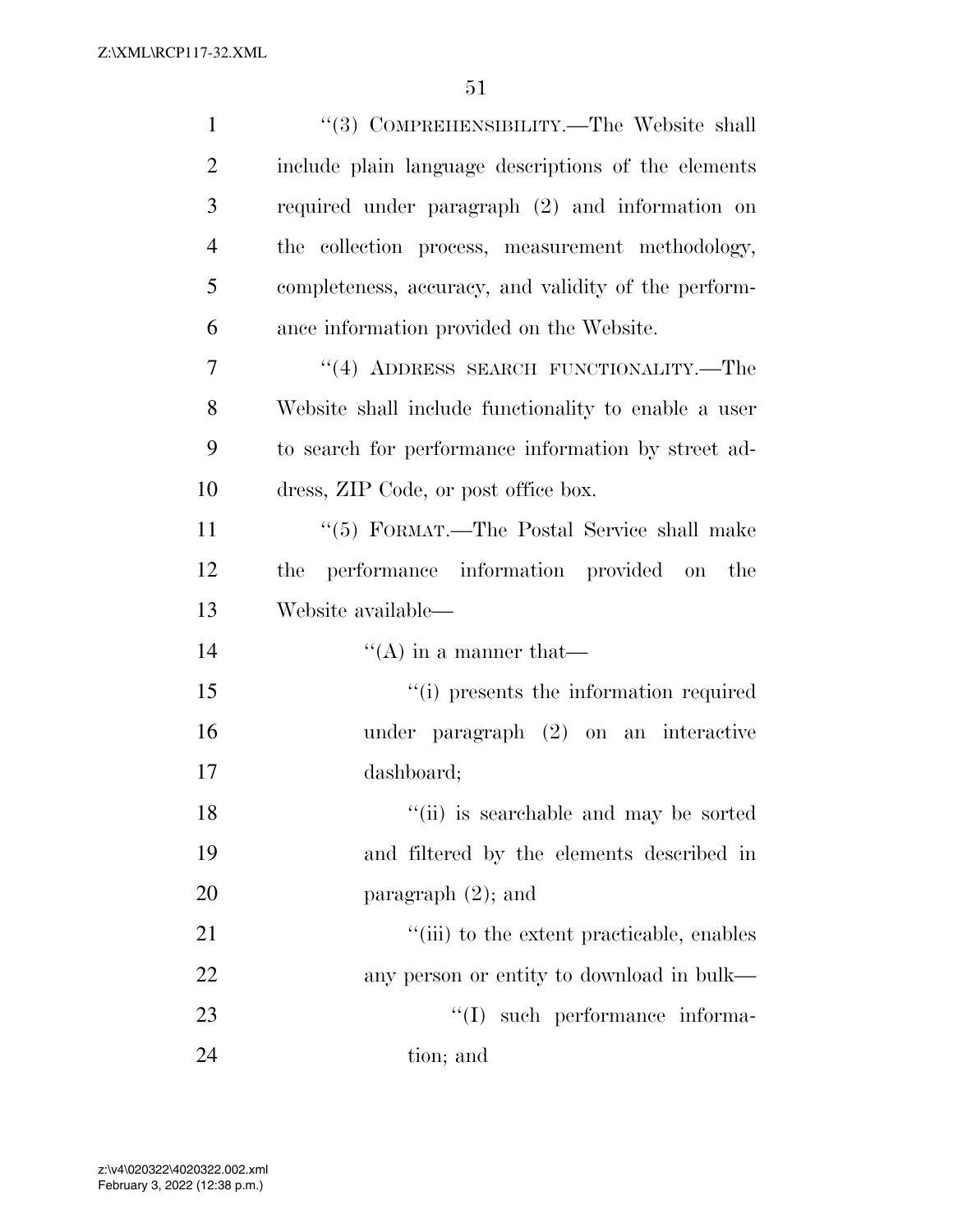| $\mathbf{1}$   | "(II) the results of a search by                     |
|----------------|------------------------------------------------------|
| $\overline{2}$ | the elements described in paragraph                  |
| $\mathfrak{Z}$ | (2);                                                 |
| $\overline{4}$ | $\lq\lq$ (B) under an 'open license' which has the   |
| 5              | meaning given that term in section 3502 of title     |
| 6              | $44;$ and                                            |
| 7              | "(C) as an 'open Government data asset"              |
| 8              | and in a 'machine-readable' format which have        |
| 9              | the meaning given those terms in section 3502        |
| 10             | of title 44.                                         |
| 11             | "(6) CONSULTATION.—The Postal Service shall          |
| 12             | regularly consult with the Postal Regulatory Com-    |
| 13             | mission on appropriate features and information to   |
| 14             | be included on the Website.                          |
| 15             | "(7) PUBLIC INPUT.—The Postal Service                |
| 16             | shall—                                               |
| 17             | "(A) solicit public input on the design and          |
| 18             | implementation of the Website; and                   |
| 19             | $\lq\lq$ (B) maintain a public feedback tool to en-  |
| 20             | sure each feature of, and the information on,        |
| 21             | the Website is usable and understandable.            |
| 22             | "(8) DEADLINE.—The Postal Service shall im-          |
| 23             | plement and make available to the public (and make   |
| 24             | any subsequent changes in accordance with sub-       |
| 25             | section (b)) the Website not later than 60 days from |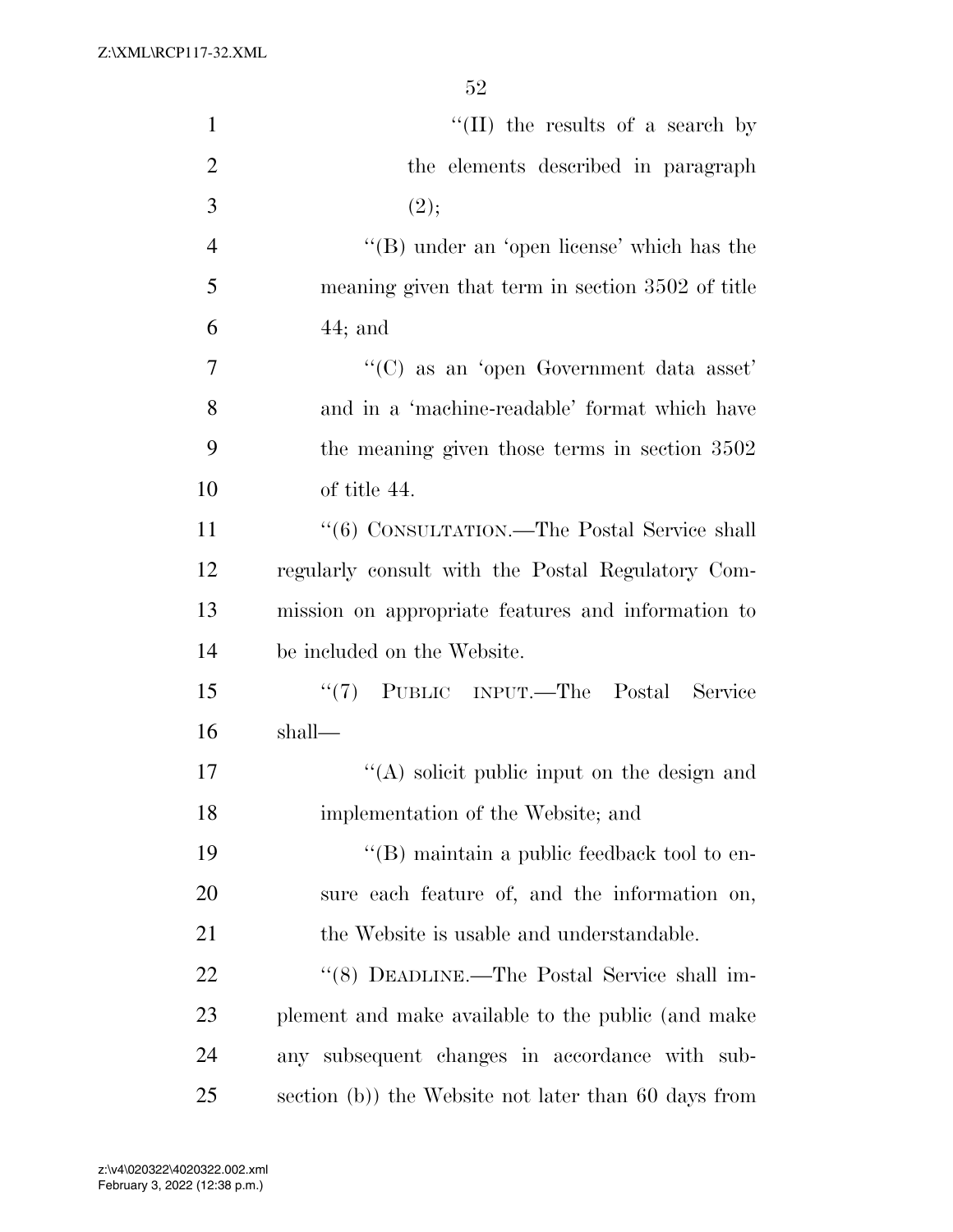| $\mathbf{1}$   | the date on which the Postal Service receives the re- |
|----------------|-------------------------------------------------------|
| $\overline{c}$ | quirements and recommendations from the Postal        |
| 3              | Regulatory Commission under subsection (b), and       |
| $\overline{4}$ | shall continuously update such information on the     |
| 5              | Website as required by subsection (b).                |
| 6              | "(9) AVAILABILITY.—A link and plain language          |
| 7              | description of the Website shall be made available on |
| 8              | any webpage where performance targets and meas-       |
| 9              | urements established under subsection $(a)(1)$ are    |
| 10             | made available to the public.                         |
| 11             | " $(10)$ REPORTING.—The Postal Service, the           |
| 12             | Postmaster General, or the Board, as applicable,      |
| 13             | shall reference the dashboard described in paragraph  |
| 14             | $(5)(A)(i)$ in the Annual Performance Plan under sec- |
| 15             | tion 2803, the Annual Performance Report under        |
| 16             | section 2804, and the Annual Report under section     |
| 17             | 2402.                                                 |
| 18             | "(11) DEFINITIONS.—In this subsection—                |
| 19             | "(A) PERFORMANCE INFORMATION.—The                     |
| 20             | term 'performance information' means the ob-          |
| 21             | jective external performance measurements es-         |
| 22             | tablished under section $3691(b)(1)(D)$ .             |
| 23             | $\lq\lq (B)$ WEBSITE.—The term<br>'Website'           |
| 24             | means the website described in paragraph $(1)$ .".    |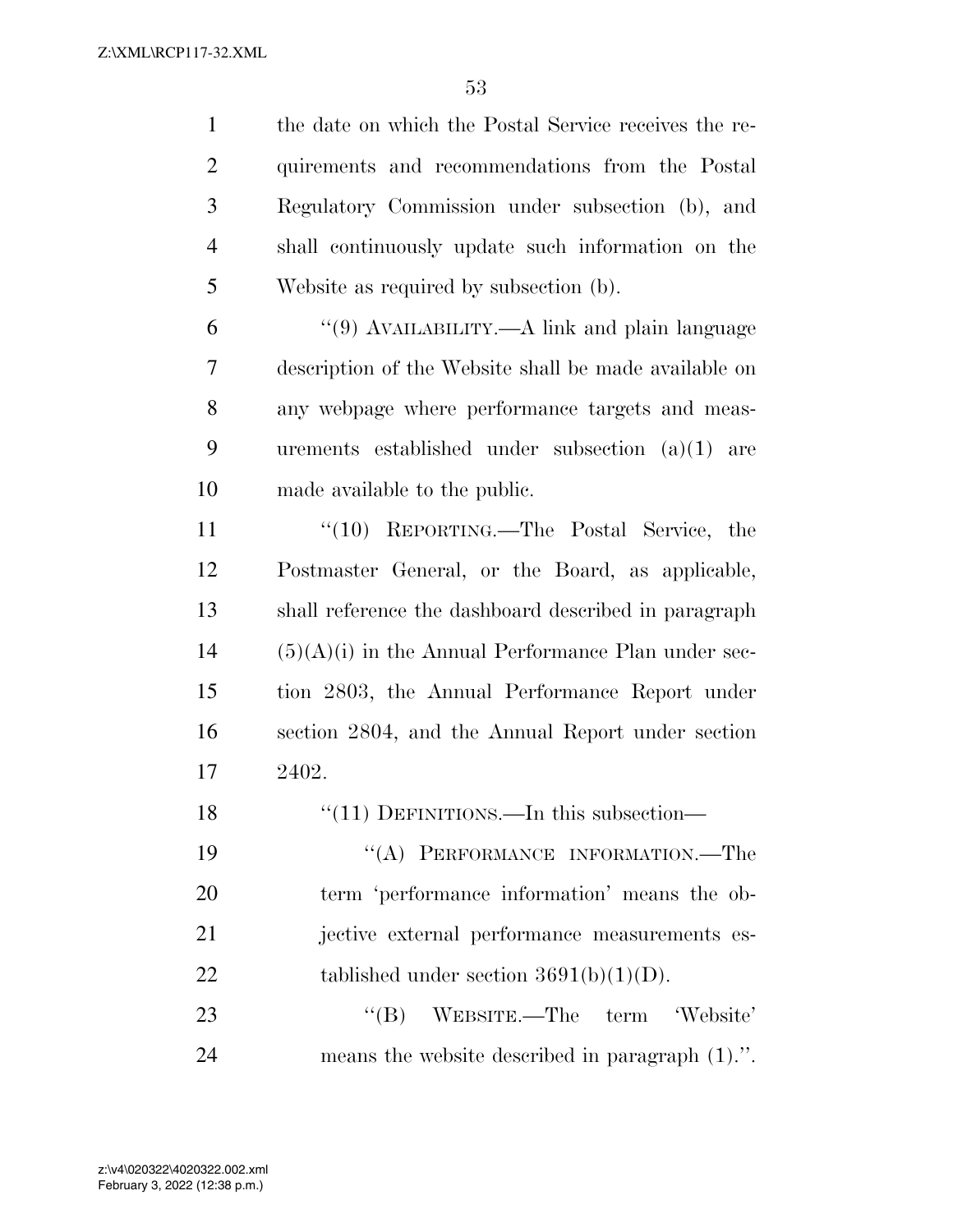(b) TECHNICAL AND CONFORMING AMENDMENT.— The table of sections for chapter 36 of title 39, United States Code, is amended by inserting after the item relat-ing to section 3691 the following:

''3692. Performance targets and transparency.''.

## **SEC. 202. INTEGRATED DELIVERY NETWORK.**

 (a) IN GENERAL.—Section 101(b) of title 39, United States Code, is amended by inserting before ''The Postal Service'' the following: ''The Postal Service shall maintain an integrated network for the delivery of market-dominant and competitive products (as defined in chapter 36 of this title). Delivery shall occur at least six days a week, except during weeks that include a Federal holiday, in emergency situations, such as natural disasters, or in geographic areas where the Postal Service has established a policy of delivering mail fewer than six days a week as of the date of enactment of the Postal Service Reform Act of 2022.''.

 (b) RULE OF CONSTRUCTION.—Nothing in sub- section (a) or the amendment made by such subsection is intended to alter or amend the requirements of chapters 20 or 36 of title 39, United States Code, and related im- plementing regulations, including provisions relating to costing, accounting, or rates.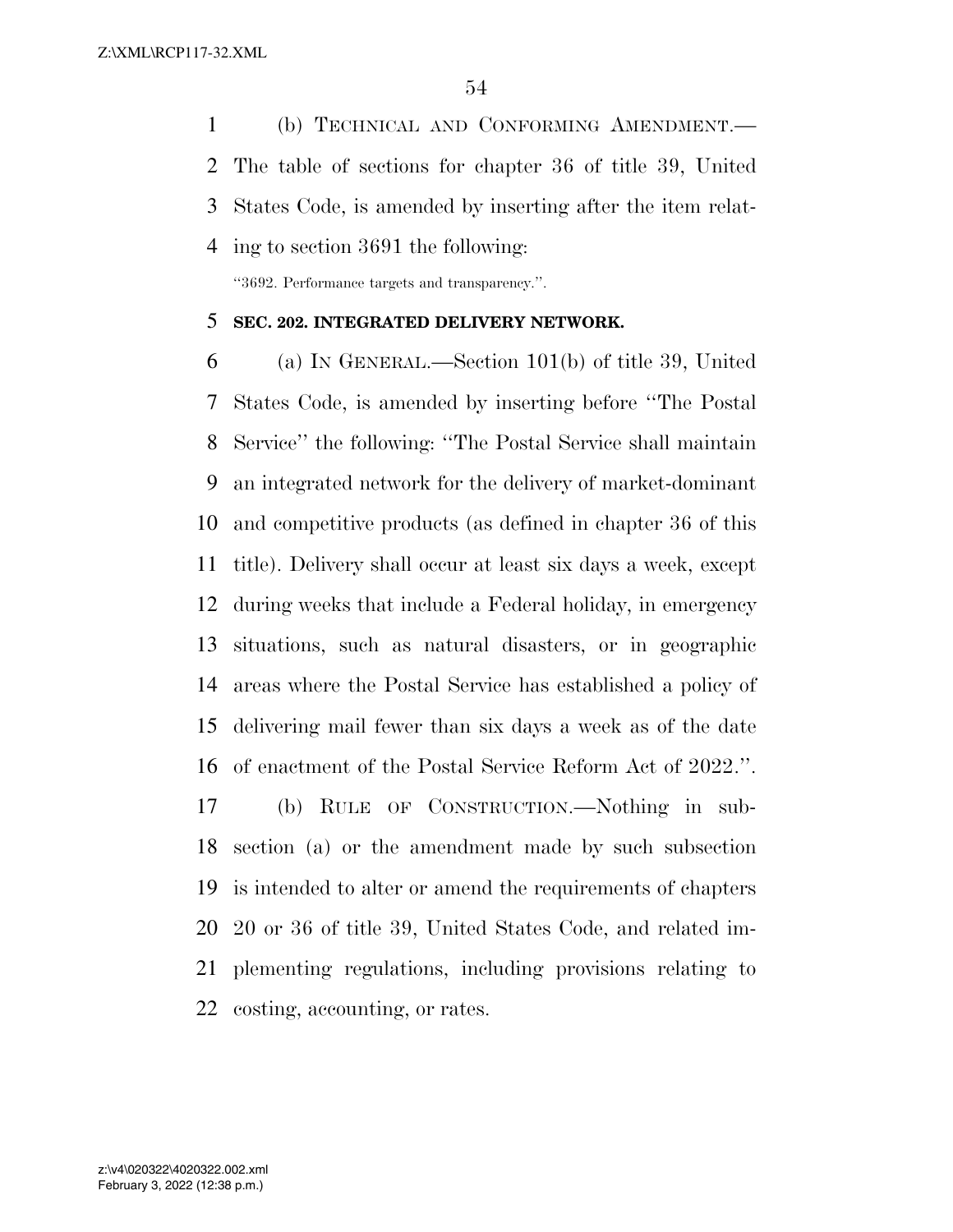**SEC. 203. REVIEW OF POSTAL SERVICE COST ATTRIBUTION GUIDELINES.** 

 Not later than the date that is one year after the date of the enactment of this Act, the Postal Regulatory Commission shall initiate a review of the regulations 6 issued pursuant to sections  $3633(a)$  and  $3652(a)(1)$  of title 39, United States Code, to determine whether revi- sions are appropriate to ensure that all direct and indirect costs attributable to competitive and market-dominant products are properly attributed to those products, includ- ing by considering the underlying methodologies in deter- mining cost attribution and considering options to revise such methodologies. If the Commission determines, after notice and opportunity for public comment, that revisions are appropriate, the Commission shall make modifications or adopt alternative methodologies as necessary.

### **SEC. 204. RURAL NEWSPAPER SUSTAINABILITY.**

 Section 3626(h) of title 39, United States Code, is amended by striking ''10 percent'' and inserting ''50 per-cent''.

### **SEC. 205. FUNDING OF POSTAL REGULATORY COMMISSION.**

 (a) IN GENERAL.—Subsection (d) of section 504 of title 39, United States Code, is amended to read as fol-lows:

 ''(d)(1) Not later than September 1 of each fiscal year (beginning with fiscal year 2022), the Postal Regu-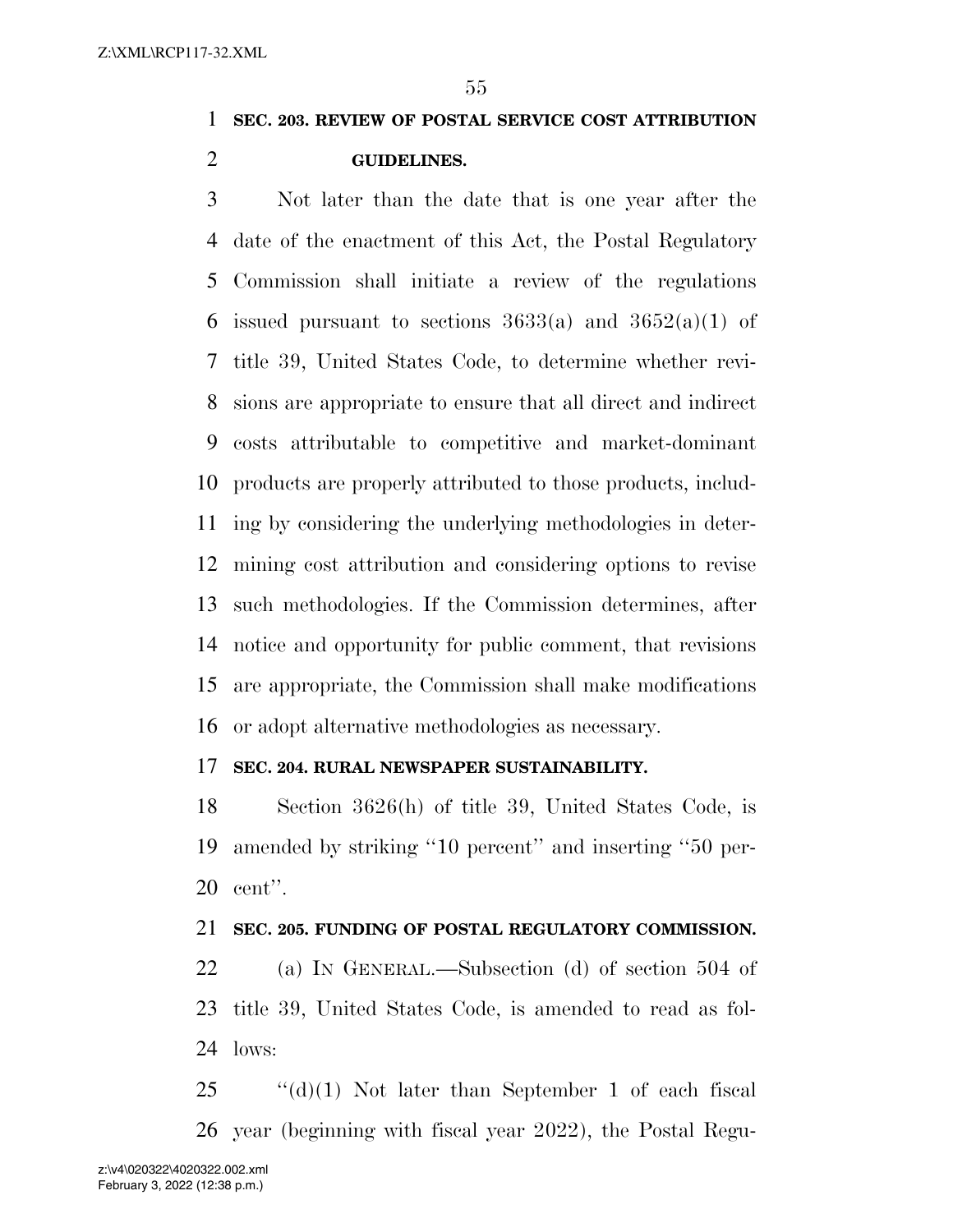latory Commission shall submit to the Postal Service a budget of the Commission's expenses, including expenses for facilities, supplies, compensation, and employee bene- fits, for the following fiscal year. Any such budget shall be deemed approved as submitted if the Governors fail to adjust the budget in accordance with paragraph (2).

 ''(2)(A) Not later than 30 days after receiving a budget under paragraph (1), the Governors holding office, by unanimous written decision, may adjust the total amount of funding requested in such budget. Nothing in this subparagraph may be construed to authorize the Gov- ernors to adjust any activity proposed to be funded by the budget.

 ''(B) If the Governors adjust the budget under sub- paragraph (A), the Postal Regulatory Commission shall adjust the suballocations within such budget to reflect the total adjustment made by the Governors. The budget shall be deemed approved on the date the Commission makes any such adjustments. The Commission may make further adjustments to the suballocations within such budget as necessary.

 ''(3) Expenses incurred under any budget approved under this subsection shall be paid out of the Postal Serv-ice Fund established under section 2003.''.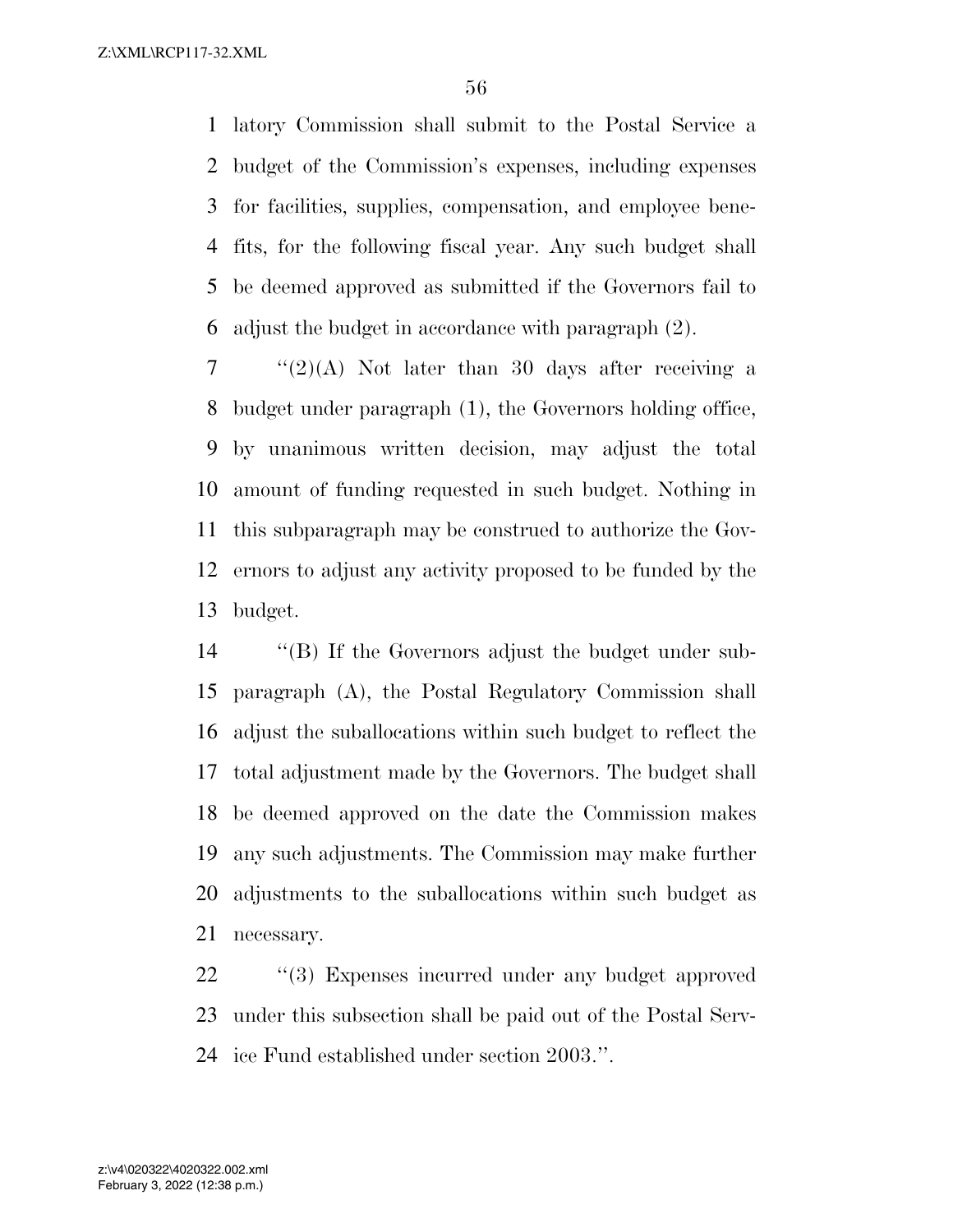| $\mathbf{1}$   | (b) CONFORMING AMENDMENTS.—Title 39, United            |
|----------------|--------------------------------------------------------|
| $\overline{2}$ | States Code, is amended—                               |
| 3              | (1) in section 2003(e), by striking "(B) all ex-       |
| $\overline{4}$ | penses of the Postal Regulatory Commission, subject    |
| 5              | to the availability of amounts appropriated under      |
| 6              | section $504(d)$ ;" and inserting "(B) all expenses of |
| 7              | the Postal Regulatory Commission, pursuant to sec-     |
| 8              | tion $504(d);$ "; and                                  |
| 9              | $(2)$ in section 2009—                                 |
| 10             | (A) by striking ", $(2)$ " and inserting ",            |
| 11             | and $(2)$ "; and                                       |
| 12             | (B) by striking ", and (3) the Postal Regu-            |
| 13             | latory Commission requests to be appropriated,         |
| 14             | out of the Postal Service Fund, under section          |
| 15             | $504(d)$ of this title".                               |
| 16             | SEC. 206. FLATS OPERATIONS STUDY AND REFORM.           |
| 17             | (a) FLATS OPERATIONS STUDY.                            |
| 18             | (1) IN GENERAL.—The Postal Regulatory Com-             |
| 19             | mission, in consultation with the Inspector General    |
| 20             | of the United States Postal Service, shall conduct a   |
| 21             | study to-                                              |
| 22             | (A) comprehensively identify the causes of             |
| 23             | inefficiencies in the collection, sorting, transpor-   |
| 24             | tation, and delivery of Flats; and                     |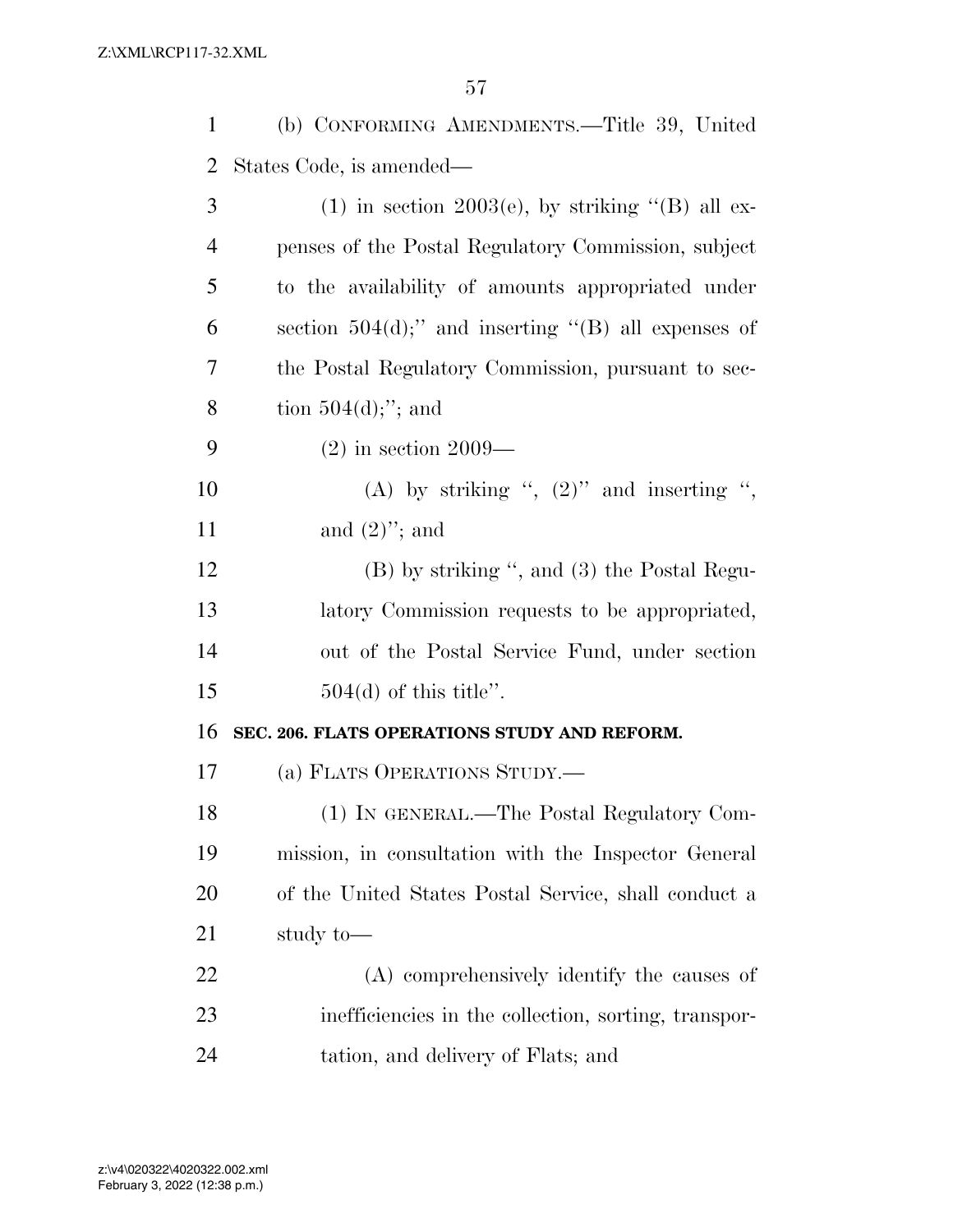| $\mathbf{1}$   | (B) quantify the effects of the volume              |
|----------------|-----------------------------------------------------|
| $\overline{2}$ | trends, investments decisions, excess capacity,     |
| 3              | and operational inefficiencies of the Postal        |
| $\overline{4}$ | Service on the direct and indirect costs of the     |
| 5              | Postal Service that are attributable to Flats.      |
| 6              | (2) POSTAL SERVICE ASSISTANCE.—For the              |
| 7              | purposes of carrying out the study under paragraph  |
| 8              | (1), the Postal Service shall, upon request by the  |
| 9              | Postal Regulatory Commission, consult with the      |
| 10             | Postal Regulatory Commission and provide—           |
| 11             | (A) access to Postal Service facilities to          |
| 12             | personnel of the Postal Regulatory Commission;      |
| 13             | and                                                 |
| 14             | (B) information and records necessary to            |
| 15             | conduct such study.                                 |
| 16             | (3) REPORT.—Not later than one year after the       |
| 17             | date of the enactment of this Act, the Postal Regu- |
| 18             | latory Commission shall submit to Congress and the  |
| 19             | Postmaster General a report on the findings of the  |
| 20             | study conducted under paragraph (1).                |
| 21             | (4) FLATS DEFINED.—In this subsection, the          |
| 22             | term "Flats" means products that meet the physical  |
| 23             | standards described in the Domestic Mail Manual     |
| 24             | (as in effect on the date of the enactment of this  |
| 25             | Act) for Flats mail for any class of mail.          |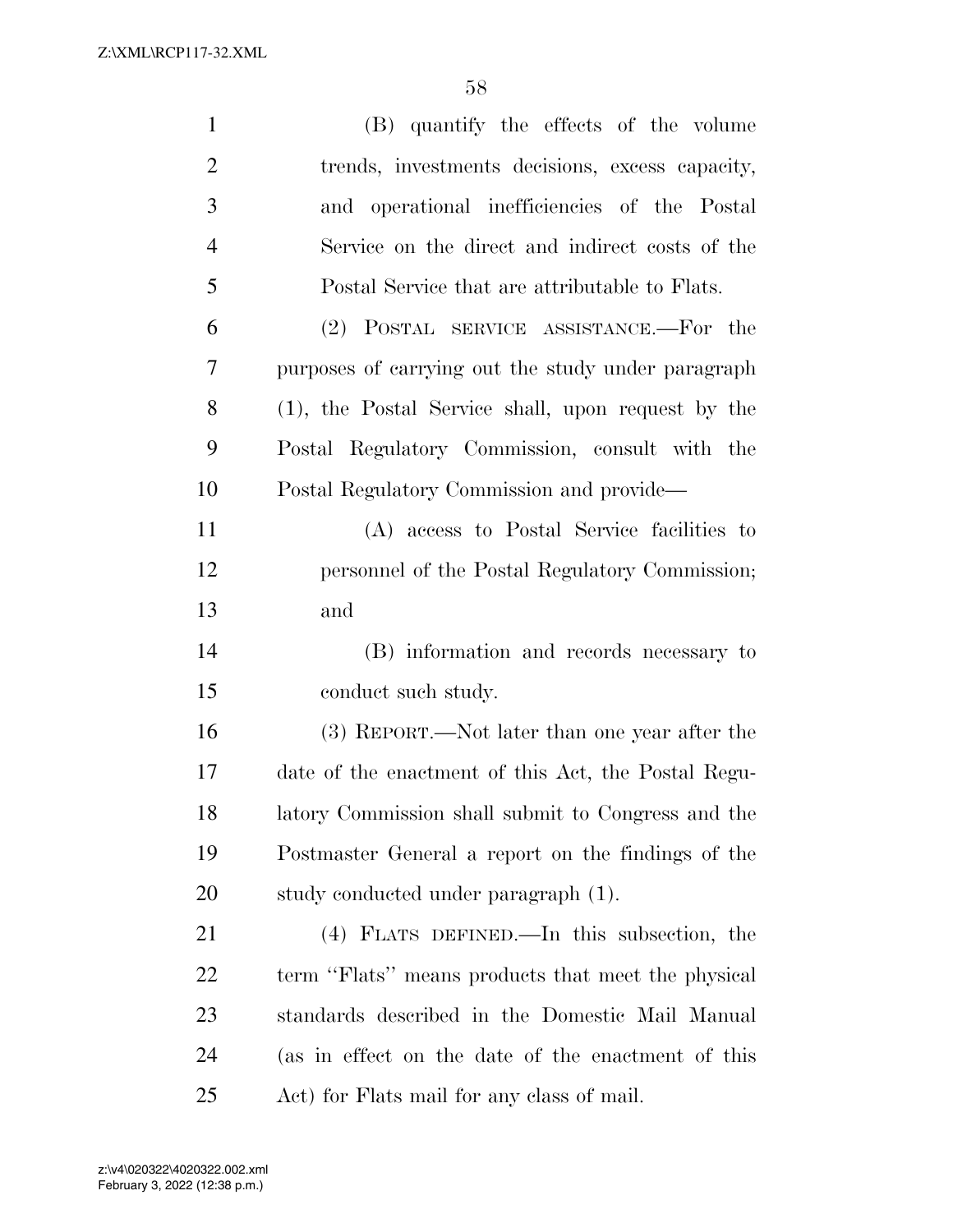| $\mathbf{1}$   | (b) FLATS OPERATIONS REFORM.—                      |
|----------------|----------------------------------------------------|
| $\overline{2}$ | (1) IN GENERAL.—Not later than six months          |
| 3              | after the date on which the Postal Regulatory Com- |
| $\overline{4}$ | mission submits the report described in subsection |
| 5              | $(a)(3)$ , the Postal Service shall—               |
| 6              | $(A)$ develop and implement a plan to rem-         |
| $\overline{7}$ | edy each inefficiency identified in the study con- |
| 8              | ducted under subsection $(a)(1)$ to the extent     |
| 9              | practicable; and                                   |
| 10             | (B) if the Postal Service determines that          |
| 11             | remedying any such inefficiency is not prac-       |
| 12             | ticable, provide to Congress and the Postal Reg-   |
| 13             | ulatory Commission an explanation why rem-         |
| 14             | edying such inefficiency is not practicable, in-   |
| 15             | cluding whether it may become practicable to       |
| 16             | remedy such inefficiency at a later time.          |
| 17             | IMPLEMENTATION REQUIREMENTS.-Prior<br>$(2)^{-}$    |
| 18             | to implementing the plan described in paragraph    |
| 19             | $(1)$ —                                            |
| 20             | (A) the Postal Regulatory Commission               |
| 21             | must approve the plan; and                         |
| 22             | (B) the Postal Service shall provide an            |
| 23             | adequate opportunity for public comment on the     |
| 24             | plan.                                              |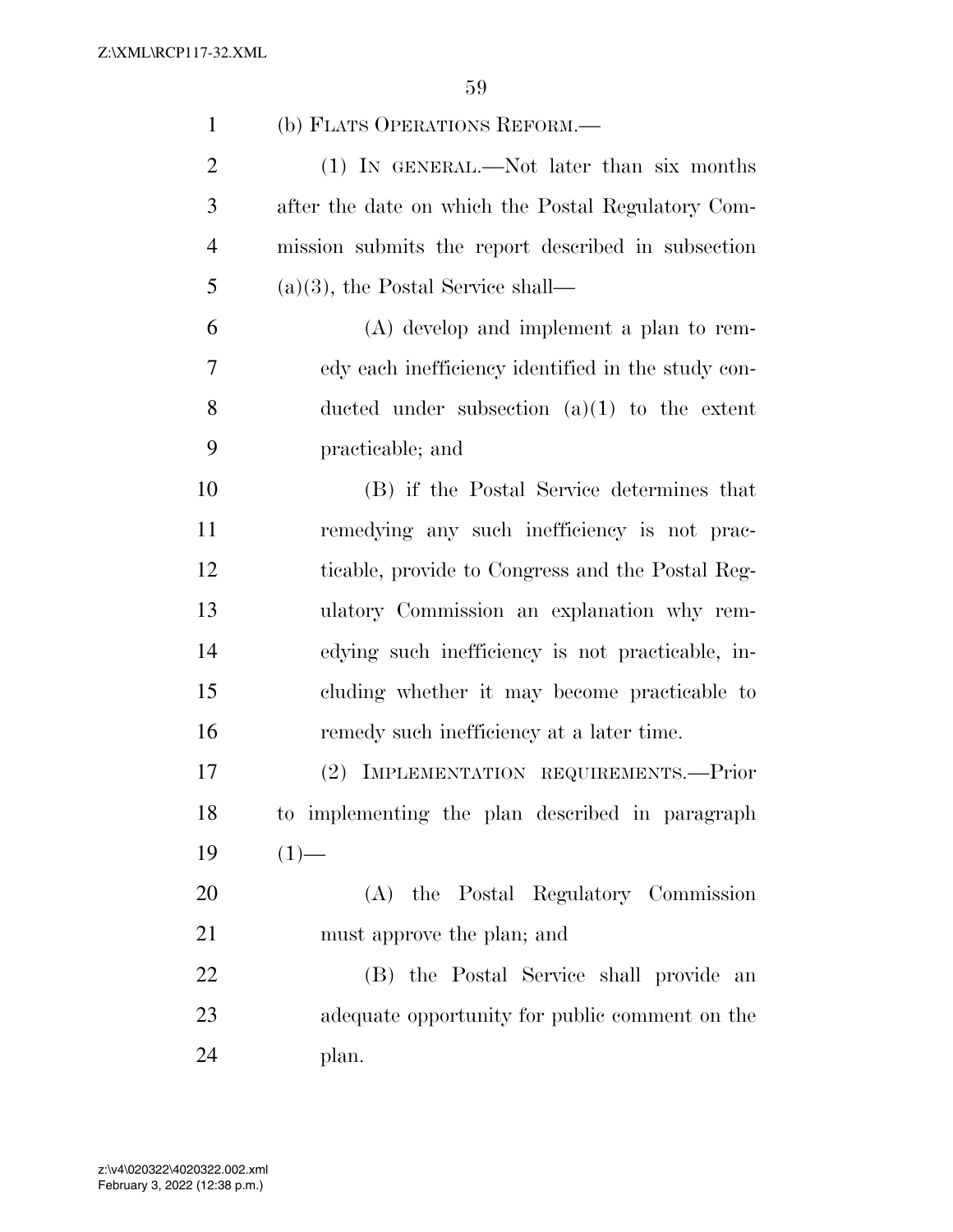(3) COMPLETION NOTICE.—On the date on which the plan described in paragraph (1) is fully implemented, as determined by the Postmaster Gen- eral, the Postmaster General shall submit to Con- gress and the Postal Regulatory Commission a writ-ten notice of such implementation.

 (c) SUBSEQUENT RATE ADJUSTMENTS.—During the five-year period beginning on the date on which the Postal Regulatory Commission submits a report under subsection (a)(3), the Postal Service, when making any adjustment to the rate of a market-dominant product (as defined in section 102 of title 39, United States Code), shall consider the findings of such report and, after the plan described 14 in subsection  $(b)(1)$  is implemented, the plan's efficacy in remedying the inefficiencies identified in the study con-ducted under subsection (a)(1).

### **SEC. 207. REPORTING REQUIREMENTS.**

 (a) IN GENERAL.—Not later than 240 days after the date of the enactment of this Act, and every six months thereafter, the Postmaster General shall submit to the President, the Postal Regulatory Commission, the Com- mittee on Homeland Security and Governmental Affairs of the Senate, and the Committee on Oversight and Re- form of the House of Representatives a report on the oper-ations and financial condition of the Postal Service during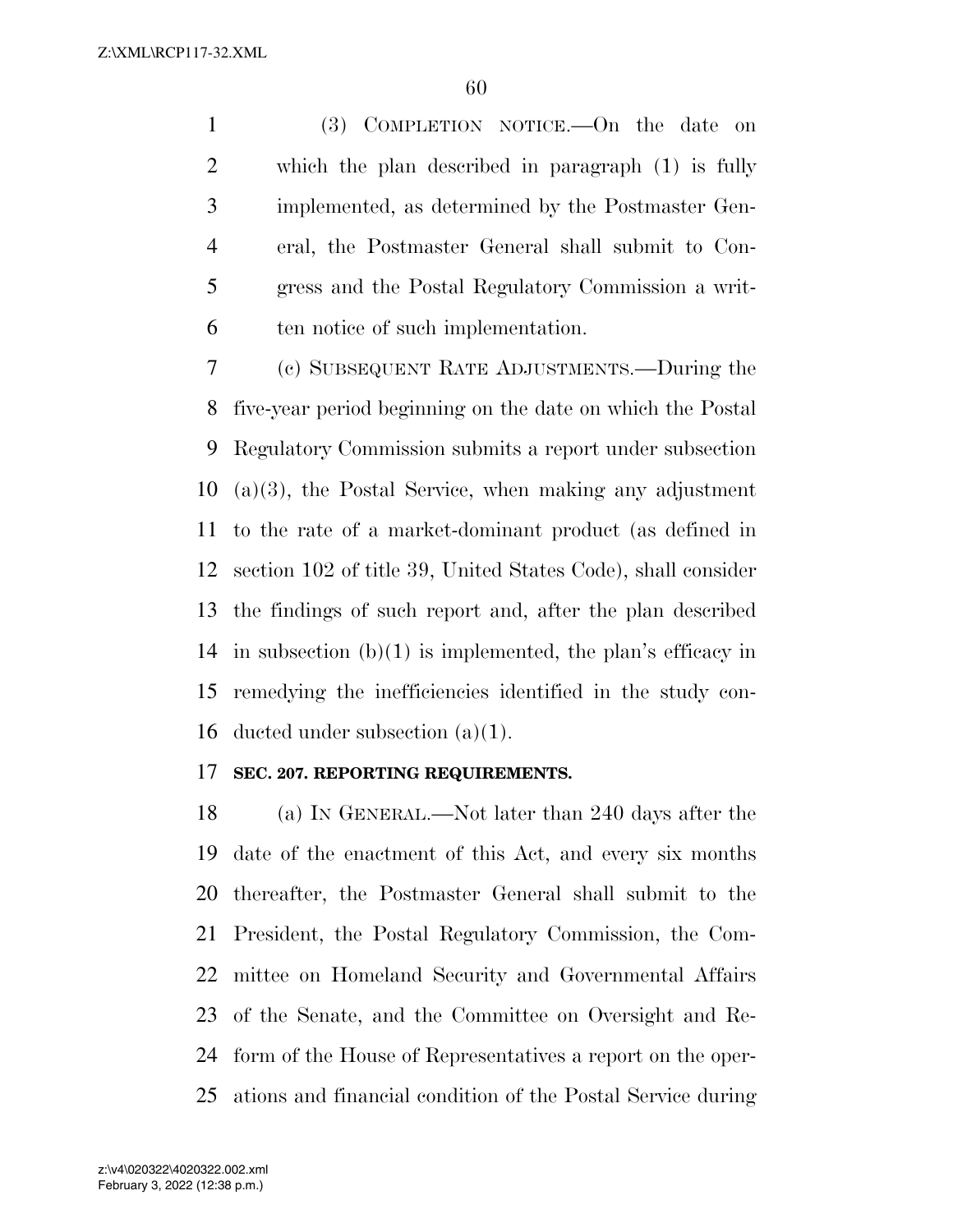the six-month period ending 60 days before the date on which the Postmaster General submits such report.

 (b) CONTENTS.—Each report submitted under this section shall include updates, details of changes from pre- vious standards and requirements, and assessments of progress being made on the operations and financial con-dition of the Postal Service, including—

 (1) the actual mail and package volume growth relative to any mail or package volume growth pro- jections previously made or relied upon by the Postal Service, including a discussion of the reasons for the differences in projections and the associated adjust-ments being made;

 (2) the effect of pricing changes on product vol- ume for market-dominant and competitive products, and associated revenue effects on financial projec- tions, including a discussion of the reasons behind the differences in projections and associated adjust-ments being made;

 (3) customer use of network distribution cen-21 ters and processing and distribution centers;

 (4) the status of the USPS Connect program and revenue effects of the program on the financial projections;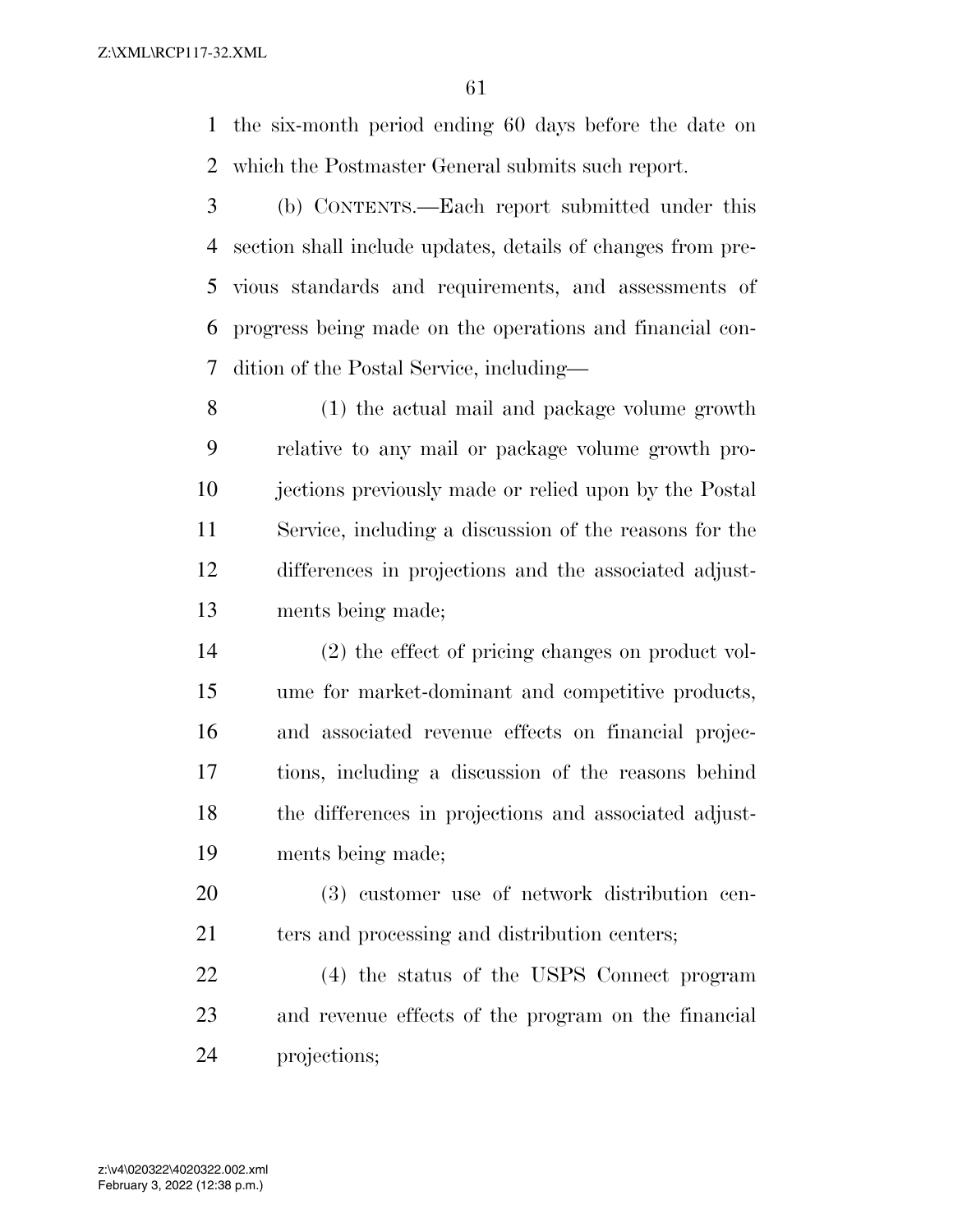| $\mathbf{1}$   | (5) the use of Priority Mail, Priority Mail Ex-        |
|----------------|--------------------------------------------------------|
| $\overline{c}$ | press, First-Class Package Service, and Parcel Se-     |
| 3              | lect services (as such terms are defined in the Mail   |
| $\overline{4}$ | Classification Schedule as in effect on the date of    |
| 5              | the enactment of this Act) among customers and as-     |
| 6              | sociated revenue effects;                              |
| 7              | (6) the use of USPS Connect Returns service            |
| 8              | among customers, and associated costs and revenue      |
| 9              | effects;                                               |
| 10             | (7) the use of USPS E-Commerce Marketplace             |
| 11             | among customers, and associated costs and revenue      |
| 12             | effects;                                               |
| 13             | (8) updates on the reliability, efficiency, and        |
| 14             | cost-effectiveness of the transportation network, in-  |
| 15             | cluding the manner in which ground transportation      |
| 16             | is utilized over air transportation for types of mar-  |
| 17             | ket-dominant products and competitive products;        |
| 18             | $(9)$ a review of efforts to enhance employee          |
| 19             | training, safety, and wellbeing, including associated  |
| 20             | effects on employee recruitment, satisfaction, and re- |
| 21             | tention;                                               |
| 22             | $(10)$ a review of efforts being made to improve       |
| 23             | employee allocation, including changes of non-career   |
| 24             | employees to career status, and any associated im-     |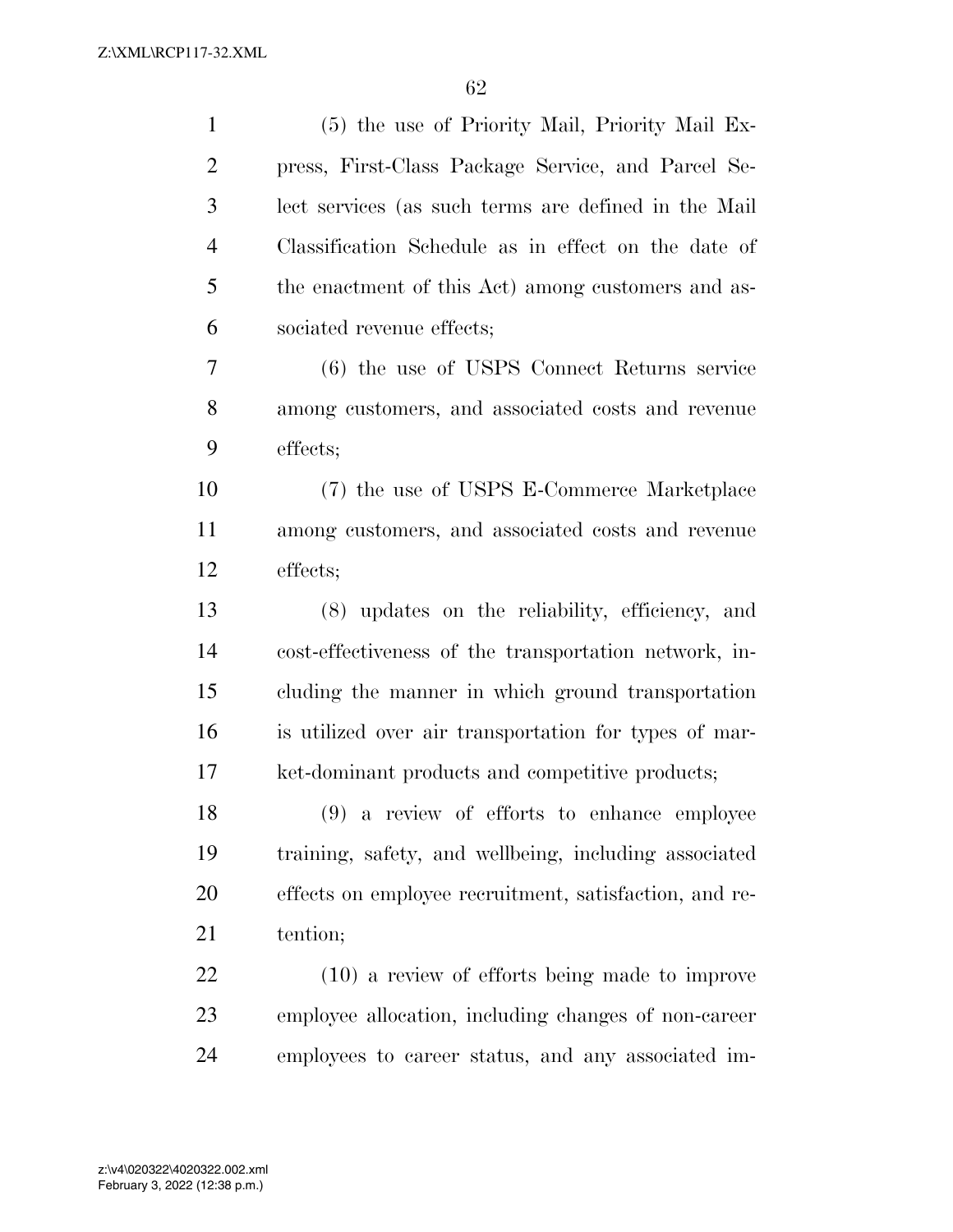- pacts to operational expenses and processing, trans-2 portation, and delivery efficiency;
- (11) the rate of planned investment into Postal Service processing, transportation, and delivery equipment and infrastructure for market-dominant and competitive products, and a review of any asso-ciated effects on operational expenses and efficiency;
- (12) changes to network distribution centers and the expansion of regional distribution centers, including costs associated with the changes and any realized reduction in operational expenses or im-proved resource efficiencies;
- (13) a review of the ability of the Postal Service to meet performance targets established under sec-15 tion  $3692(a)(1)$  of title 39, United States Code;
- (14) a discussion of the progress of the Postal Service in achieving any new, self-funded invest- ments, including the amounts realized and expended to date, and a discussion of the reasons behind any disparities in the assumptions regarding the ex- pected progress of the Postal Service getting new, self-funded investments to accommodate changes; and

 (15) any other information the Postal Service determines relevant, such as barriers or unantici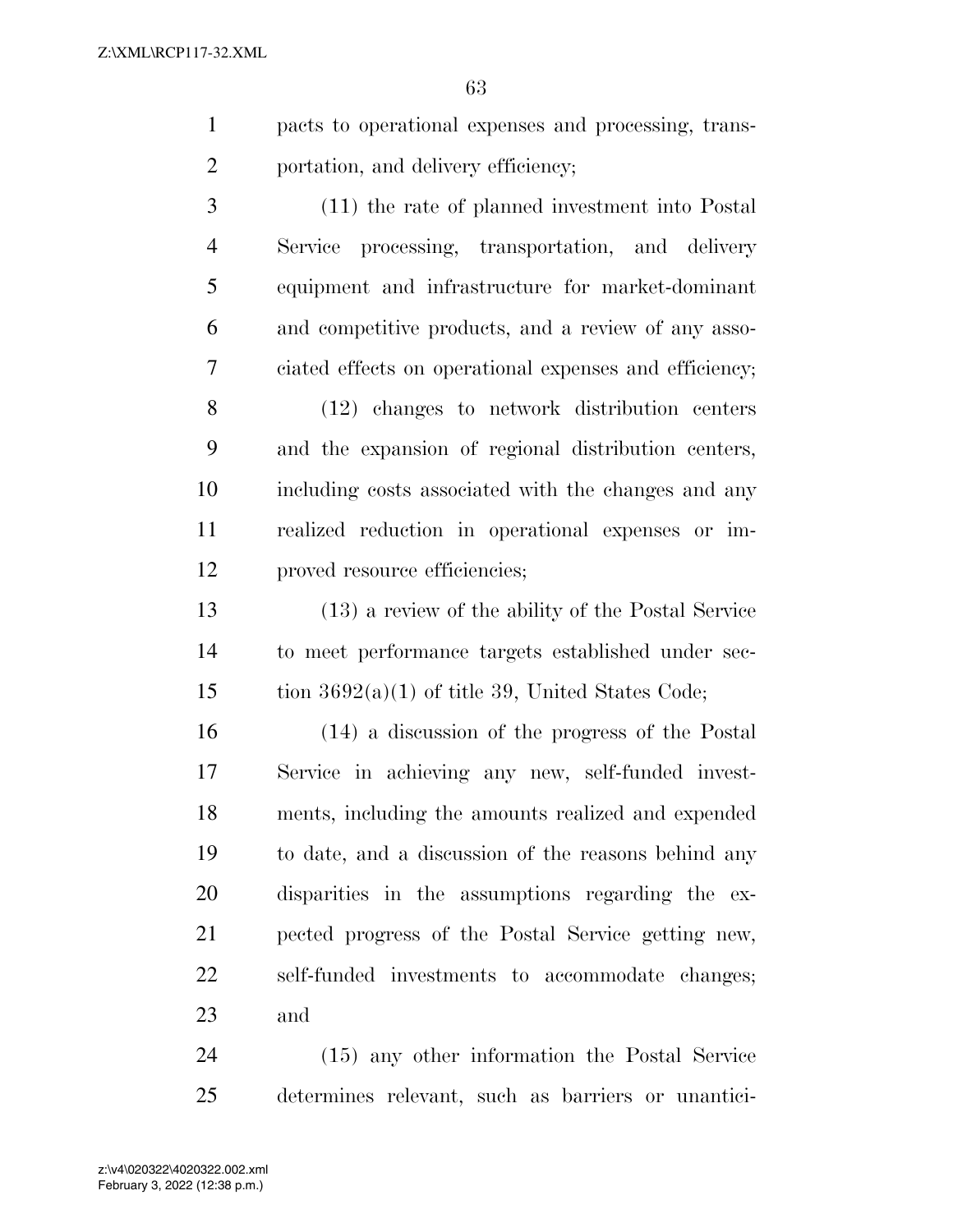pated events, in order to help the Postal Regulatory Commission, Congress, the President, and the Amer- ican public evaluate the success or difficulties faced by the Postal Service in implementing the reform plan.

(c) CONFIDENTIAL INFORMATION.—

 (1) IN GENERAL.—The report required under this subsection shall be submitted in a form that ex- cludes any proprietary or confidential information and trade secrets.

 (2) NOTIFICATION.—If the Postal Service de- termines that any information must be excluded under paragraph (1), the Postal Service shall, at the time of submitting the report, notify the President, the Committee on Oversight and Reform of the House of Representatives, the Committee on Home- land Security and Governmental Affairs of the Sen- ate, and the Postal Regulatory Commission in writ- ing of its determination and describe in detail the in- formation for which confidentiality is sought and the reasons therefor.

 (3) ANNEXES.—The Postal Service shall submit to the persons and entities notified under paragraph (2) any information excluded under paragraph (1) in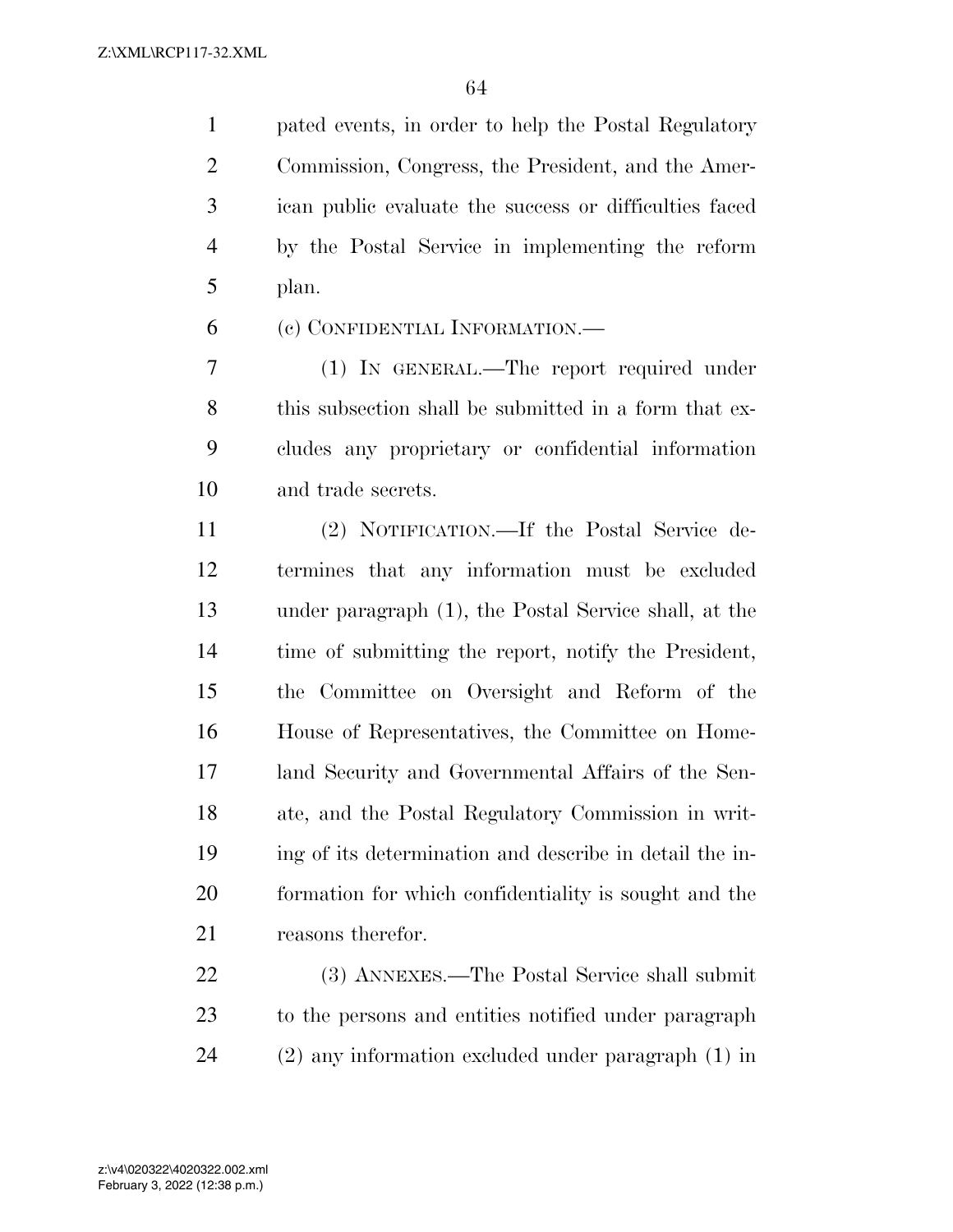| 1              | an annex that shall be treated as confidential in ac-         |
|----------------|---------------------------------------------------------------|
| $\overline{2}$ | cordance with paragraph (4).                                  |
| 3              | (4) TREATMENT.—No person may, with respect                    |
| $\overline{4}$ | to any information which such person receives under           |
| 5              | paragraph $(4)$ —                                             |
| 6              | (A) use such information for purposes                         |
| 7              | other than the purposes for which it is supplied;             |
| 8              | or                                                            |
| 9              | (B) permit any person or entity other than                    |
| 10             | a person or entity notified under paragraph $(2)$ ,           |
| 11             | or the staff thereof, to have access to any such              |
| 12             | information.                                                  |
| 13             | (d) TERMINATION.—This section shall terminate on              |
| 14             | the date that is five years after the date on which the first |
| 15             | report required by this section is submitted.                 |
| 16             | SEC. 208. POSTAL SERVICE TRANSPORTATION SELECTION             |
| 17             | POLICY REVISIONS.                                             |
| 18             | Section $101(f)$ of title 39, United States Code, is          |
| 19             | amended—                                                      |
| 20             | (1) by striking "prompt and economical" and                   |
| 21             | inserting "prompt, economical, consistent, and reli-          |
| 22             | $able''$ ;                                                    |
| 23             | $(2)$ by inserting after "all mail" the following:            |
| 24             | "in a manner that increases operational efficiency            |
| 25             | and reduces complexity";                                      |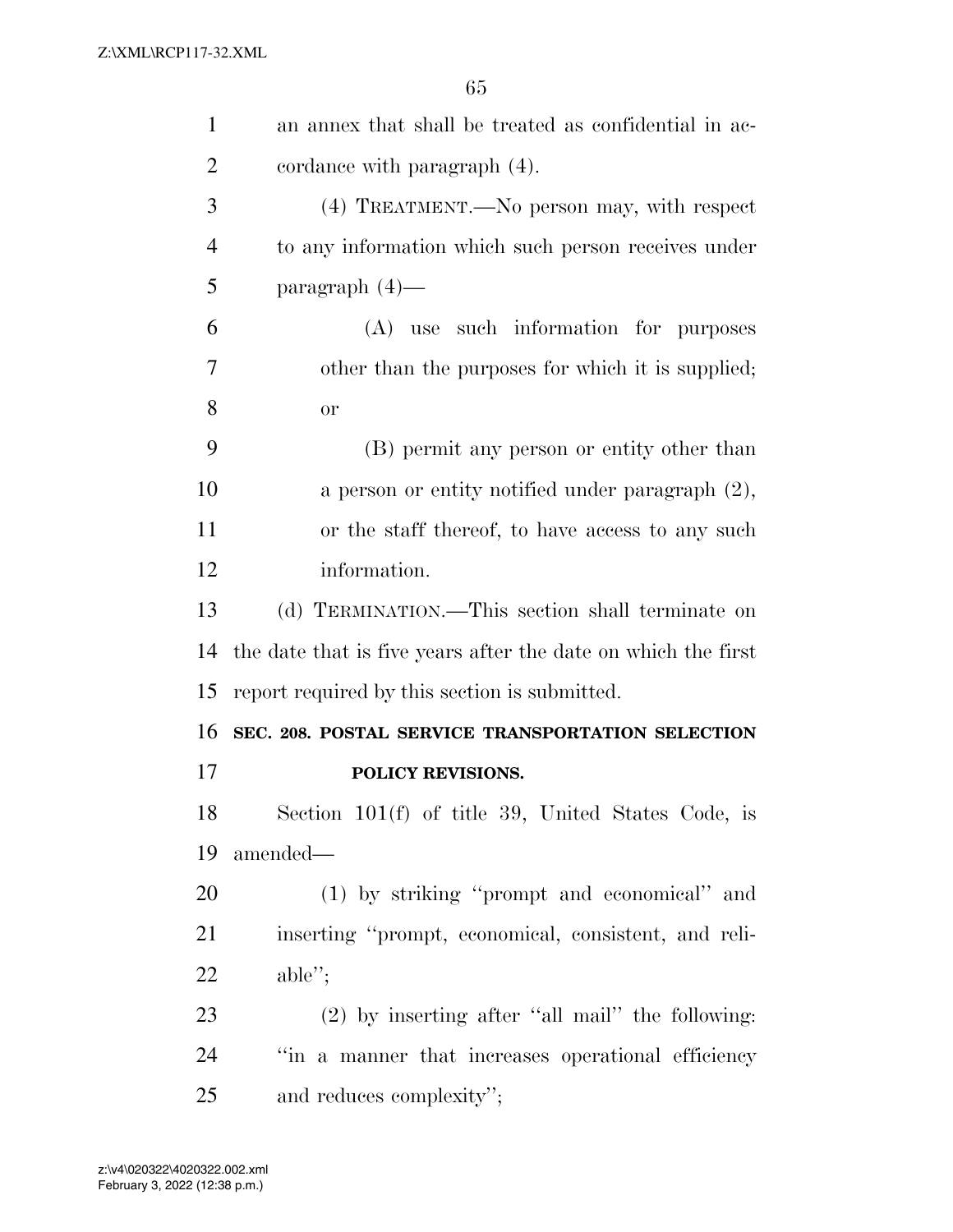| $\mathbf{1}$   | $(3)$ by inserting "cost-effective" after "to           |
|----------------|---------------------------------------------------------|
| 2              | achieve"; and                                           |
| 3              | (4) by inserting "also" after "Nation shall".           |
| $\overline{4}$ | SEC. 209. USPS INSPECTOR GENERAL OVERSIGHT OF POST-     |
| 5              | AL REGULATORY COMMISSION.                               |
| 6              | (a) IN GENERAL.—Section 8G of the Inspector Gen-        |
| 7              | eral Act of 1978 (5 U.S.C. App.) is amended—            |
| 8              | $(1)$ in subsection $(a)(2)$ , by striking "the Postal" |
| 9              | Regulatory Commission,"; and                            |
| 10             | $(2)$ in subsection $(f)$ —                             |
| 11             | (A) in paragraph $(2)$ —                                |
| 12             | (i) by striking $(2)$ In carrying" and                  |
| 13             | inserting $\lq(2)(A)$ In carrying"; and                 |
| 14             | (ii) by adding at the end the fol-                      |
| 15             | lowing:                                                 |
| 16             | "(B) In carrying out the duties and responsibil-        |
| 17             | ities specified in this Act, the Inspector General of   |
| 18             | the United States Postal Service shall function as      |
| 19             | the Inspector General for the Postal Regulatory         |
| 20             | Commission, and shall have equal responsibility over    |
| 21             | the United States Postal Service and the Postal         |
| 22             | Regulatory Commission. The Commission shall com-        |
| 23             | ply with the Inspector General's oversight as if the    |
| 24             | Commission were a designated Federal entity under       |
| 25             | subsection $(a)(2)$ and as if the Inspector General     |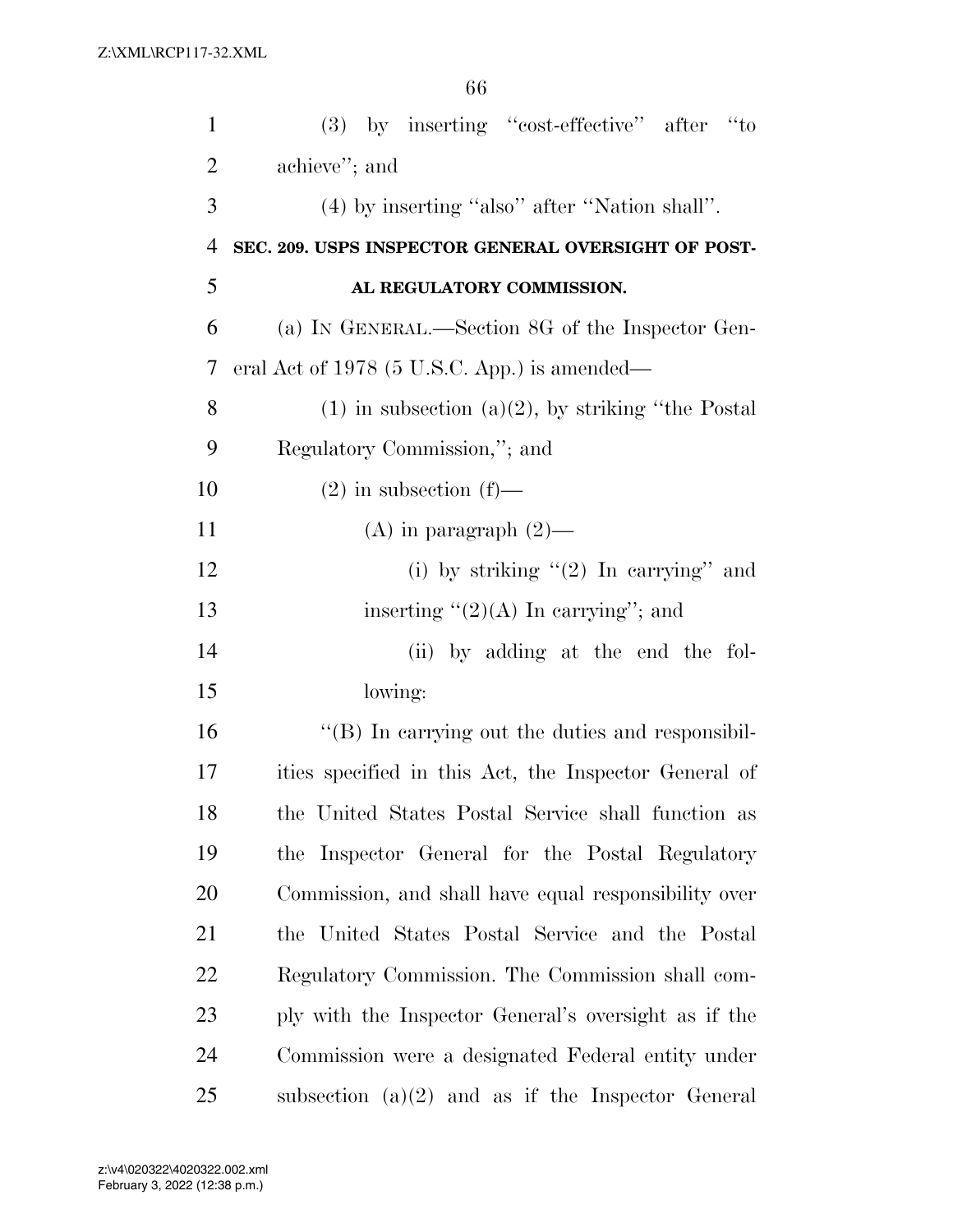| $\mathbf{1}$   | were the inspector general of the Commission. The           |
|----------------|-------------------------------------------------------------|
| $\overline{2}$ | Governors of the Postal Service shall not direct over-      |
| 3              | sight activities for the Postal Regulatory Commis-          |
| $\overline{4}$ | sion."                                                      |
| 5              | (B) in paragraph $(3)(A)(i)$ , by inserting                 |
| 6              | "pertaining to the United States Postal Serv-               |
| 7              | ice" after "subpoenas,";                                    |
| 8              | (C) in paragraph $(3)(B)(i)$ , by inserting                 |
| 9              | "and the Postal Regulatory Commission" after                |
| 10             | "United States Postal Service";                             |
| 11             | (D) in paragraph $(3)(C)$ , by inserting "or                |
| 12             | the Postal Regulatory Commission" after "Gov-               |
| 13             | ernors";                                                    |
| 14             | $(E)$ by redesignating paragraphs $(4)$ , $(5)$ ,           |
| 15             | and $(6)$ as paragraphs $(5)$ , $(6)$ , and $(7)$ , respec- |
| 16             | tively; and                                                 |
| 17             | $(F)$ by inserting after paragraph $(3)$ the                |
| 18             | following:                                                  |
| 19             | $\cdot$ (4) For activities pertaining to the Postal Reg-    |
| <b>20</b>      | ulatory Commission, sections $4, 5, 6$ (other than          |
| 21             | subsection (g) thereof), and 7 of this Act shall be         |
| <u>22</u>      | applied by substituting the term 'head of the Postal        |
| 23             | Regulatory Commission' for 'head of the establish-          |
| 24             | ment'.".                                                    |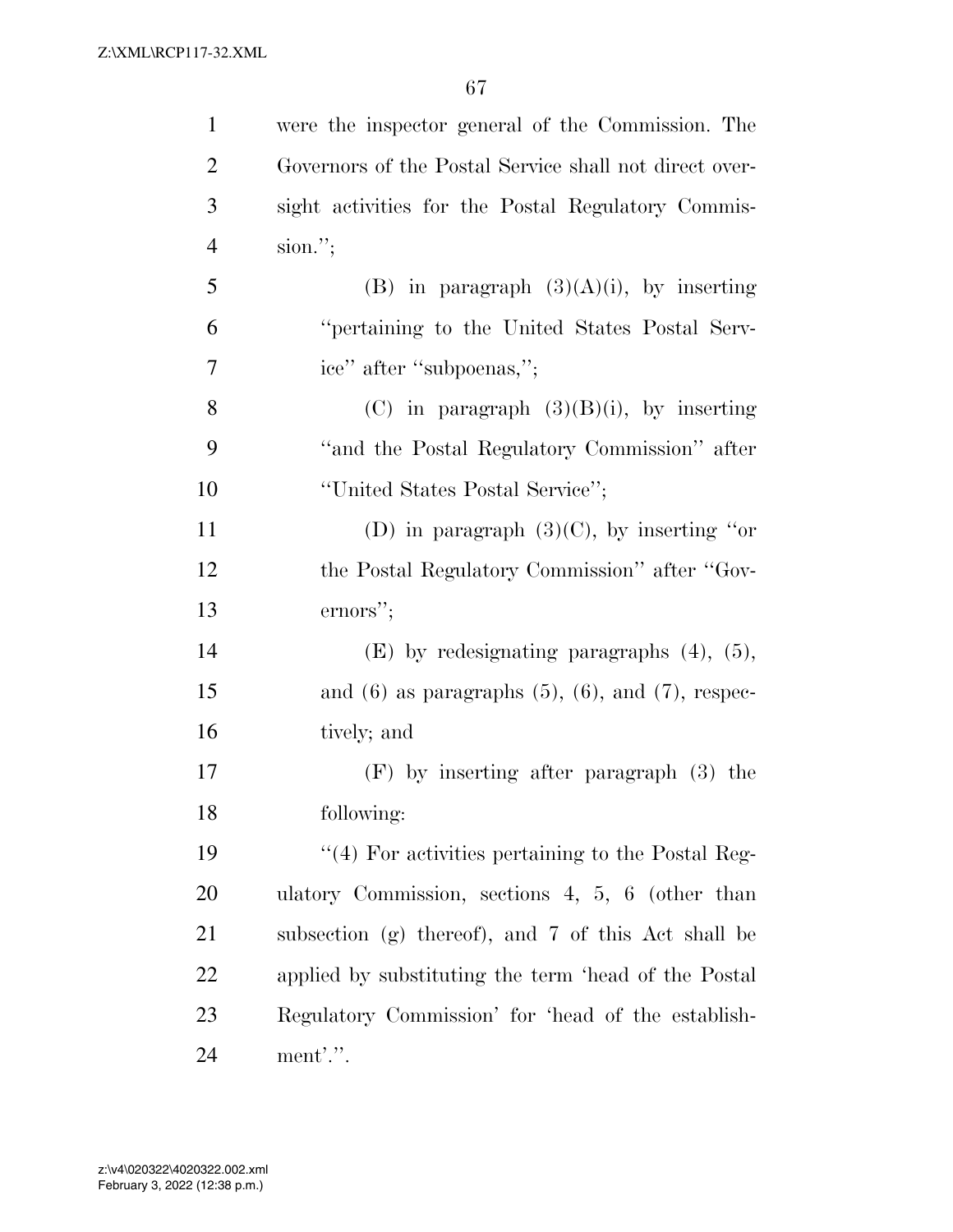(b) APPOINTMENT AND REMOVAL.—Section 202 of title 39, United States Code, is amended—

 (1) in subsection (e)(1), by striking "The Gov- ernors shall appoint'' and inserting ''The Governors and the members of the Postal Regulatory Commis- sion shall appoint, by a favorable vote of a majority of the Governors in office and of a majority of the members of the Commission in office,''; and

9 (2) in subsection (e)(3), by inserting "and 3 members of the Postal Regulatory Commission'' after ''at least 7 Governors''.

(c) SAVINGS PROVISION.—

 (1) PERSONNEL, DOCUMENTS, ASSETS.—All personnel, documents, assets, unexpended balances of appropriations, and obligations of the Inspector General for the Postal Regulatory Commission shall transfer to the Inspector General of the Postal Serv-ice on the effective date of this section.

 (2) LEGAL DOCUMENTS.—Any order, deter- mination, rule, regulation, permit, grant, loan, con- tract, agreement, certificate, license, or privilege that has been issued, made, granted, or allowed to be- come effective by the Inspector General of the Postal Regulatory Commission that is in effect on the effec-tive date of this section shall continue in effect ac-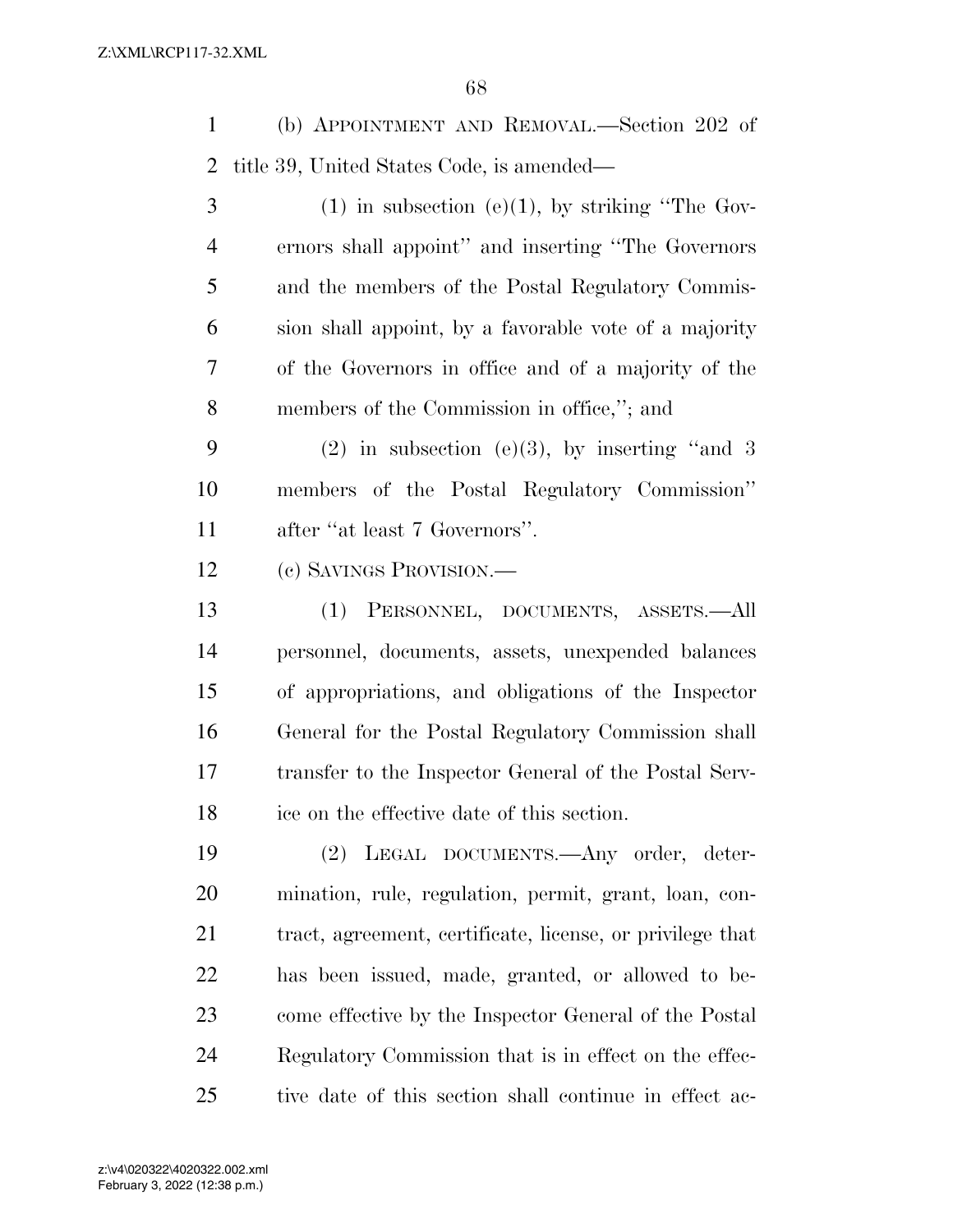cording to their terms until modified, terminated, superseded, set aside, or revoked in accordance with law.

 (3) PROCEEDINGS.—This section and the amendments made by this section shall not affect any proceeding pending on the effective date of this section before the Inspector General of the Postal Regulatory Commission, but such proceeding shall be continued by the Inspector General of the Postal Service, at the discretion of that Inspector General. Nothing in this paragraph shall be construed to pro- hibit the discontinuance or modification of any such proceeding under the same terms and conditions and to the same extent that the proceeding could have been discontinued or modified if this section and 16 those amendments had not been enacted.

 (4) SUITS.—This section and the amendments made by this section shall not affect any suit com- menced before the effective date of this section, and in any such suit, proceeding shall be had, appeals taken, and judgments rendered in the same manner and with the same effect as if this section or such amendments had not been enacted.

 (5) REFERENCES.—Any reference in any other Federal law, Executive order, rule, regulation, or